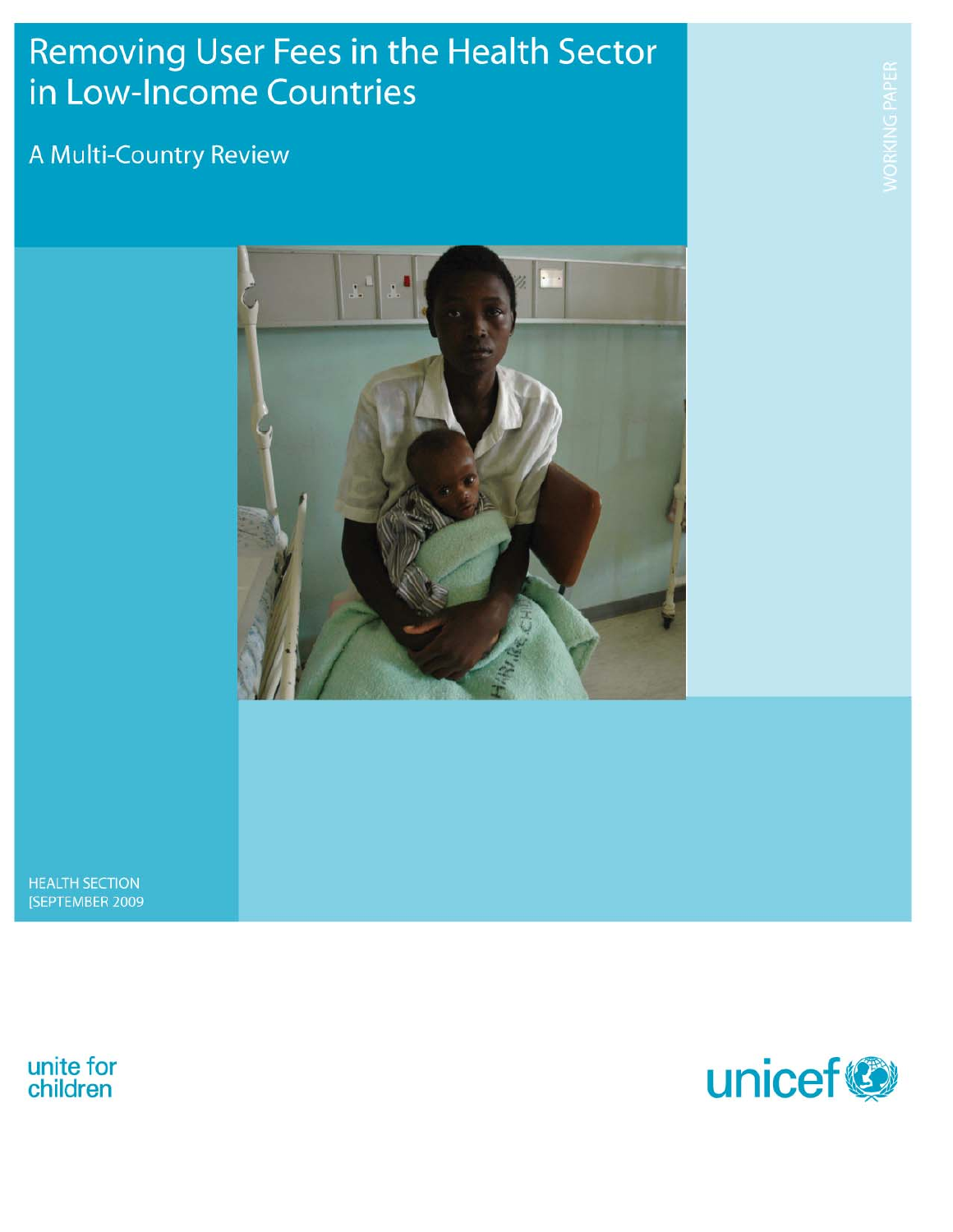**PROGRAMME DIVISION DIVISION**

> **HEALTH SECTION WORKING PAPER**

# **Removing User Fees in the Health Sector in Low-Income Countries:**

# **A Multi-Country Review**

Bruno Meessen, David Hercot, Mathieu Noirhomme, Valery Ridde, Abdelmajid Tibouti, Abel Bicaba, Christine Kirunga Tashobya and Lucy Gilson

September 2009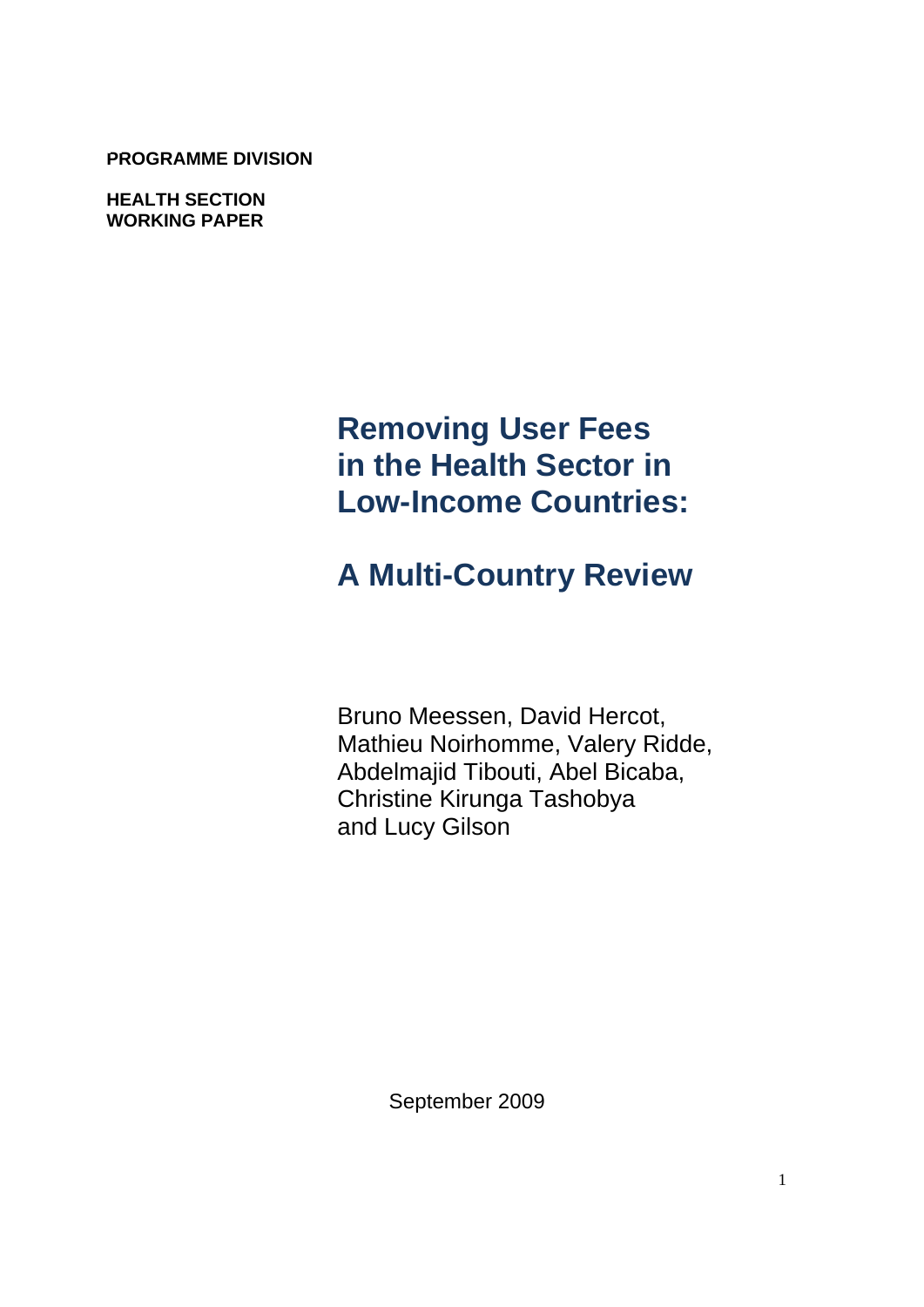#### **Disclaimer**

#### **Removing User Fees in the Health Sector in Low-Income Countries: A Multi-Country Review**

© United Nations Children's Fund (UNICEF), New York, 2009

**UNICEF** 3 UN Plaza, New York, NY 10017 September, 2009

This is a working document. It has been prepared to facilitate the exchange of knowledge and to stimulate discussion. The text has not been edited to official publication standards and UNICEF accepts no responsibility for errors.

The designations in this publication do not imply an opinion on legal status of any country or territory, or of its authorities, or the delimitation of frontiers.

**Corresponding author:** Bruno Meessen, Health Policy & Financing Unit, Department of Public Health, Institute of Tropical Medicine (bmeessen@itg.be)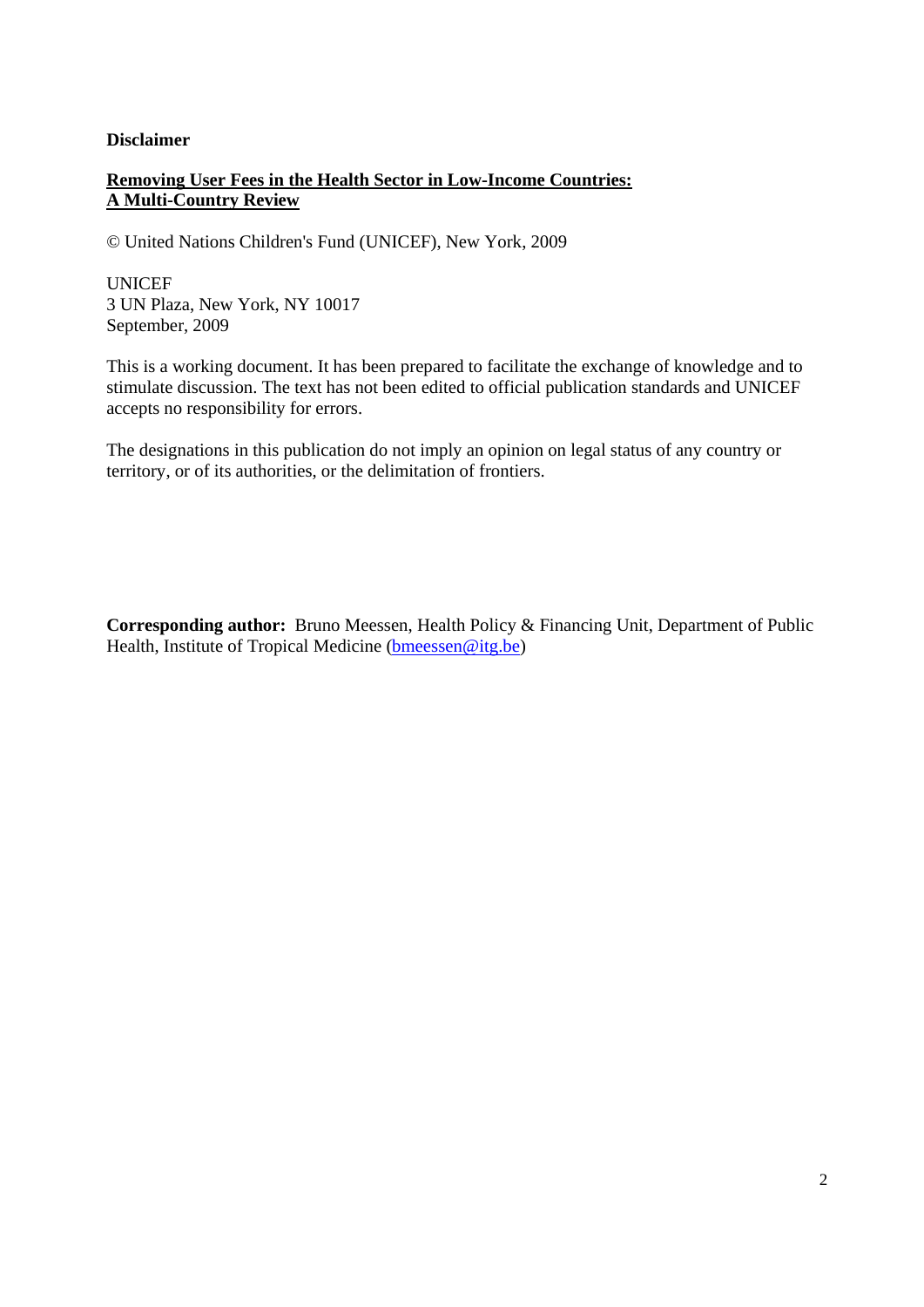#### **ACKNOWLEDGEMENTS**

This consultation, which was commissioned by Abdelmajid Tibouti (UNICEF New-York), has been a collective work. The protocol was collectively developed in a workshop at the Institute of Tropical Medicine (ITM), Antwerp from September  $9<sup>th</sup>$  till  $11<sup>th</sup>$  2008. Participants to the workshop were: Abdelmajid Tibouti, Bart Criel, David Hercot, Bruno Meessen, Fabienne Richard, Wim Van Damme (ITM), Valéry Ridde (University of Montréal) and Mathieu Noirhomme (independent consultant). David Hercot and Bruno Meessen wrote the first drafts of the protocol and the instruments. Lucy Gilson (London School of Hygiene and Tropical Medicine and University of Cape Town), Valéry Ridde and Mathieu Noirhomme commented on the drafts. Florence Morestin (University of Montréal) reviewed the literature on Ghana and Uganda. David Hercot reviewed the literature on Ghana, Senegal and Uganda; he also carried out the field visit to Uganda. For the first two countries, he has extensively used material produced by Sophie Witter et al. at the IMMPACT project. Christine Kirunga Tashobya has extensively contributed to the report on Uganda both to provide sound information on the process and to review the first version of the Uganda country report. Mathieu Noirhomme undertook the field visits to Burundi and Liberia and wrote the country reports. Sosthène Hicuburundi contributed to the success of the field visit in Burundi. Valéry Ridde and Abel Bicaba carried out the field visit to Burkina Faso and prepared the country report. David Hercot, Mathieu Noirhomme and Valéry Ridde presented their findings at a workshop organized at ITM on the  $22<sup>nd</sup>$  and  $23<sup>rd</sup>$  of December. Other participants to the workshop were Bart Criel, Bruno Meessen and Wim Van Damme. Main lessons were identified collectively during this workshop. The first draft of this report was presented at the UNICEF consultation on user fees in a workshop held in New York on February  $9<sup>th</sup>$  and  $10<sup>th</sup>$  2009. We are grateful for the many positive contributions received during this workshop. Abdelmajid Tibouti and Fabienne Richard have commented a first version of the report. Lucy Gilson, David Hercot, Mathieu Noirhomme, Valéry Ridde, Christine Kirunga Tashobya and Abdelmajid Tibouti have commented on and approved the final report.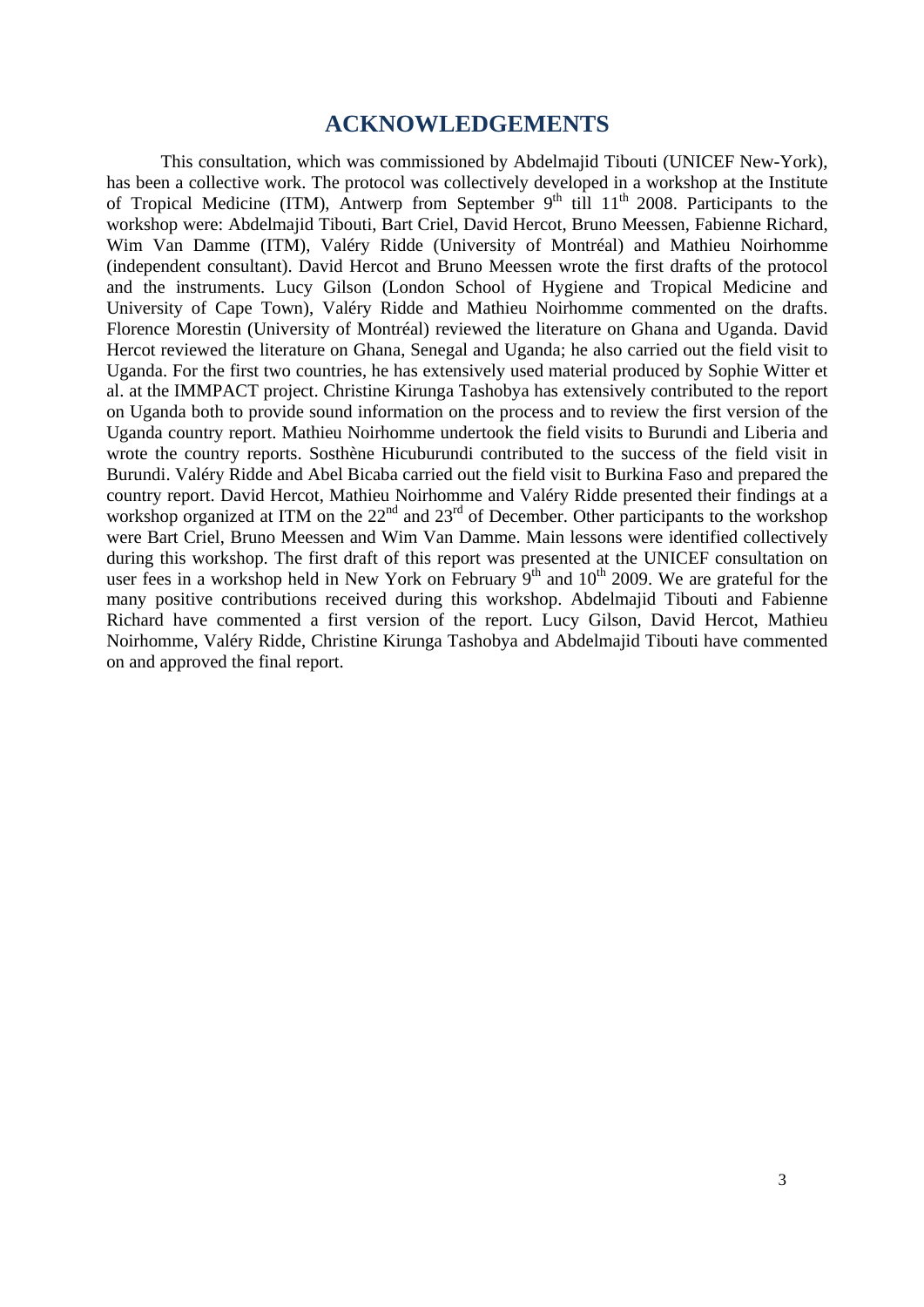### **Table of Contents**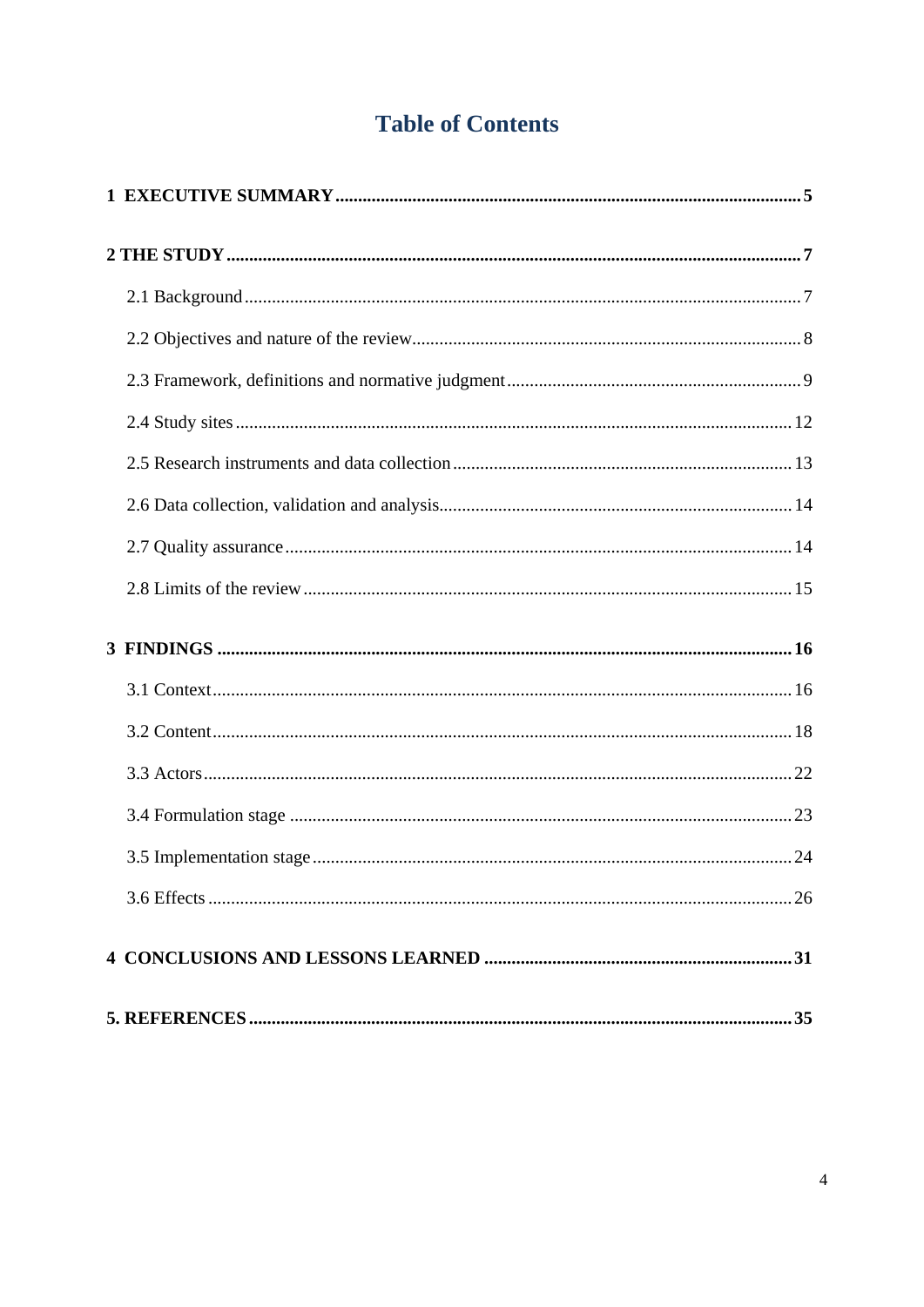#### **1 EXECUTIVE SUMMARY**

The political momentum towards the achievement of the Millennium Development Goals has revitalized the debate around sustainable health sector financing and the adequacy of current arrangements in low-resource settings. Within this wider context, the removal of user fees is being debated once again and is thus back on global and national agendas.

 UNICEF has committed to supporting governments willing to remove user fees for services targeting children and pregnant women. In order to expand the knowledge base, it has commissioned a study reviewing the experience of user fee removals in six sub-Saharan African countries.

 The 'multi-country review' does not re-open the controversy about whether user fees are good or bad. Instead, it focuses on the 'how', once a government has decided to abolish user fees. In particular, the review documents the processes and strategies through which user fee removal reforms have recently been implemented in six sub-Saharan African countries: Burkina Faso, Burundi, Ghana, Liberia, Senegal and Uganda. It is therefore mainly a descriptive study. Its main objective is to draw lessons (do's and don'ts) that could guide the future formulation and implementation of such policies in other countries.<sup>1</sup> The focus of the study is thus operational.

The review is normative to the extent that it tried to check whether countries followed a list of best practices (or plausible good ones) in the reform of health care financing.

The main findings are the following. A momentum is currently building up at national and international levels with respect to user fee removal. African political leaders have shown their willingness to take strong action to remove financial barriers for vulnerable groups, especially pregnant women and children. They are ready to do so by using national resources. Aid mechanisms – and the Highly Indebted Poor Countries Initiative in particular – seem to be supportive of such initiatives. Models adopted by governments vary. The different contexts and traditions in Francophone and Anglophone Africa lead to different orientations and strategies. One of the key issues deserving greater attention in the future, both at the policy and scientific level, is the remuneration model of health care providers (input- versus output-based arrangements).

Another important finding is that the lack of consultation, coupled sometimes with the unexpected character of the decision taken by the political authorities, resulted in insufficient preparation of several user fee removal reforms resulting in weaknesses in the design, formulation and implementation of the reform. The most worrying omissions or mistakes observed are: a lack of attention to other bottlenecks on the supply and demand side; too basic initial estimations of the impact of the reform on the utilization by the population and its consequences in terms of extra burden on frontline health staff and on the public budget; insufficient commitment, allocation or disbursement of resources to finance the increase in utilization; poor understanding of incentive issues; low implication of frontline health workers in the design; poor communication towards them at the launch of the reform; and insufficient effort in monitoring, enforcement and evaluation.

These weaknesses were spread unevenly across countries, which suggests that it might already be possible to improve reform practice in low-income countries by organizing more

 1 These lessons are gathered in: Meessen, B. 2009, *Removing user fees in the health sector in low-income countries: A policy guidance note for program managers*, UNICEF, New-York.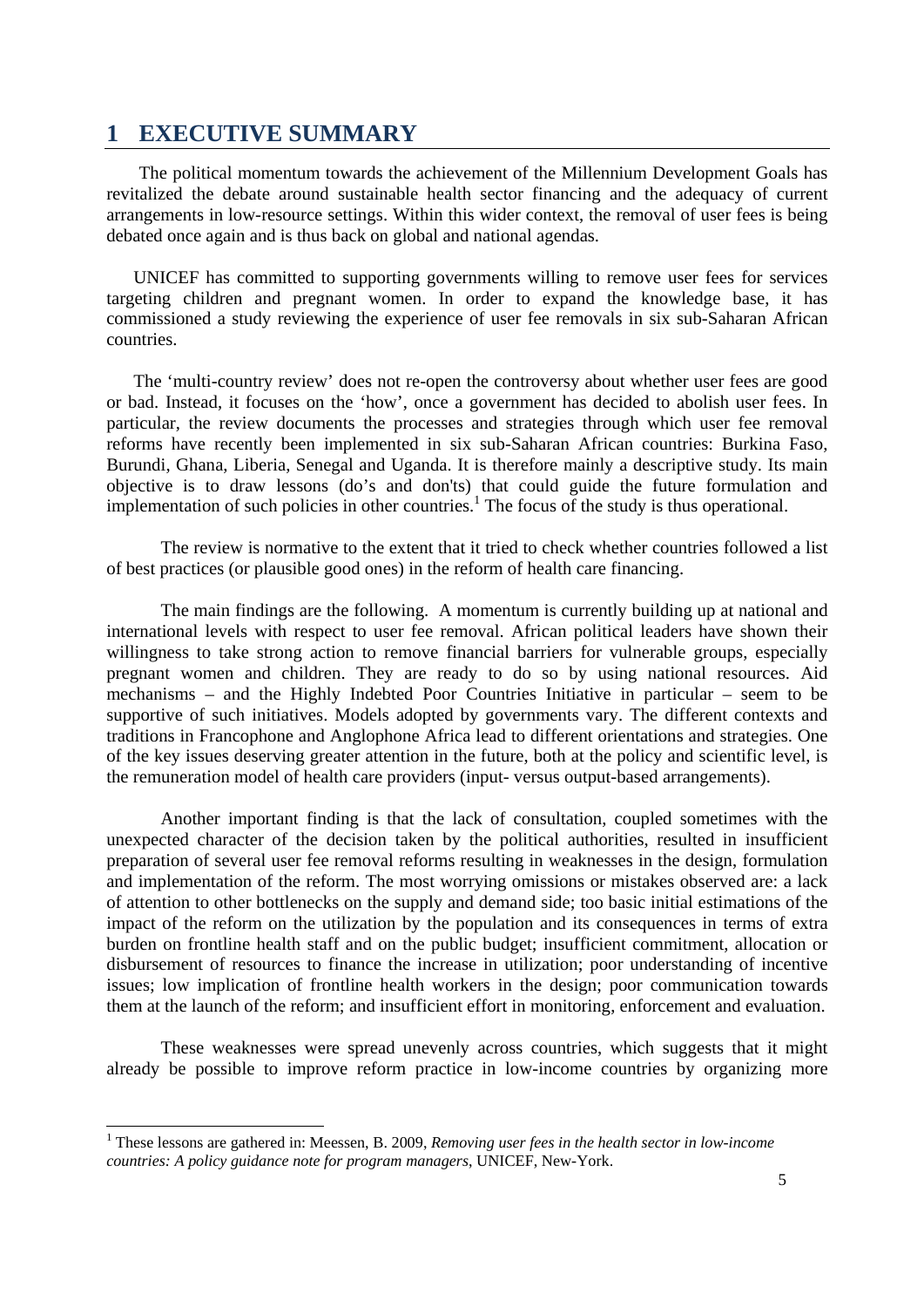exchanges at regional level. In most countries, we observed program managers doing their utmost to keep the system afloat while taking action to fine-tune the reform.

One must be careful when interpreting limited compliance with plausible good practices. Such a partial compliance is probably more an indicator of lack of preparation and sometimes weak technical capacity than an indication that the reform may fail. We were not able to collect evidence on the outcome of the user fee removal process. Governments with strong leadership and/or committed partners seem able to progressively adapt their policy to maximise the benefits for the target groups.

A primary constraint for successful reform could be the limited availability of technical expertise in health care financing in most countries. International actors have usually not come to the rescue; especially during the formulation and implementation stages of the reform their support was missed. This could be the consequence of a tradition of focusing on one's own aid framework and project. International actors campaigning for user fee removal should also consider shifting their focus from agenda setting to technical support. Possible strategies are: provision of technical expertise, pilot experiments, support to regional networks, better coordination between agencies, technical guidelines and translation of material only available in English. International agencies could help also to develop a firmer consensus on health care financing strategies in post-conflict settings.

The main lesson from the multi-country review is that the current leadership shown by governments in terms of human development offers an exceptional window of opportunity for strategies addressing barriers to access to health care. Mobilizing sufficient financial resources and obtaining a long-term commitment are crucial, but these difficulties should not deter technicians from developing the best institutional solutions, formulation and implementation strategies. Our assessment is that national policy makers and international agencies could better collaborate in this respect, to the greatest benefit of the populations in need.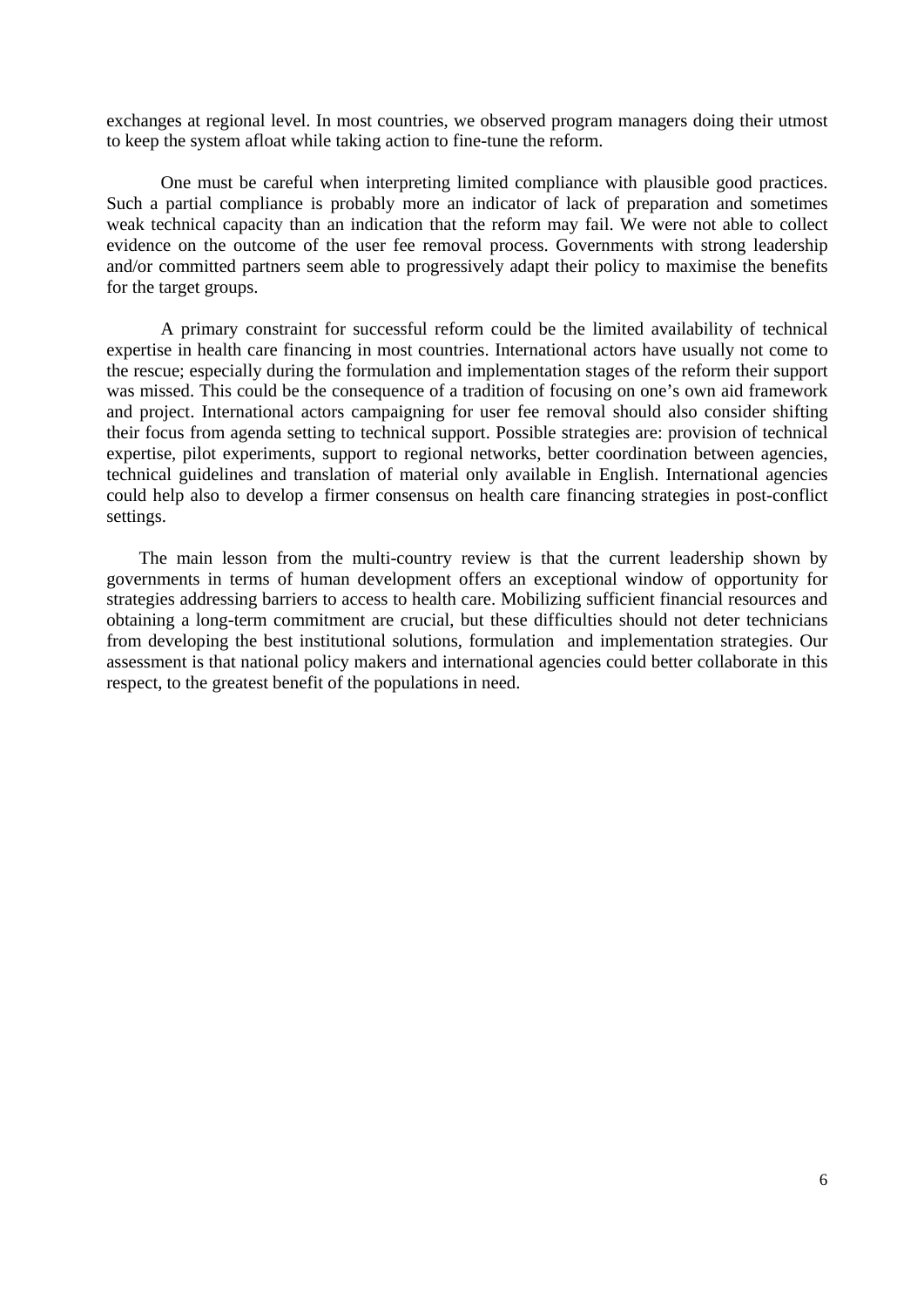### **2 THE STUDY**

#### **2.1 BACKGROUND**

The political momentum towards achievement of the Millennium Development Goals has revitalized the debate around sustainable health sector financing and the adequacy of current arrangements in low-resource settings. Within this wider context, the removal of user fees is being debated once again and is thus back on global and national agendas. The experience of fee removal in Uganda, in 2001, where an increase in outpatient utilization was observed, with strong indication that the poor benefited the most, has been key in this renewed interest (Nabyonga et al. 2005). Utilization also increased following fee removal in Ghana, Madagascar and South Africa, although concerns about availability of resources and the effects on preventive services have rendered these more qualified successes. Madagascar even reintroduced fees.

Based on these experiences and the adverse effects of user fees on access to basic services in many other countries, many organizations and initiatives have advocated to the removal of user fees under certain conditions. EQUINET (a southern African equity research and advocacy network), Save the Children-UK, the UN Millennium Project and the Commission for Africa, Oxfam, *Médecins du Monde*, *Médecins sans Frontières* and DFID are among the strongest advocates of the removal.

For its part, UNICEF has long wanted to ensure that children, particularly the poor and vulnerable ones, have access to health services and share fully in progress towards the Millennium Development Goals. The organization recognizes that user fees in the health sector often constitute an important barrier to accessing health services, especially for the poor and the marginalized. In its 2005 Call for action, UNICEF appealed "for governments and agencies to work towards the elimination of user fees for primary education and, where appropriate, health-care services" (UNICEF, 2005).

| Table 1: Recent initiatives in sub-Saharan Africa in terms |
|------------------------------------------------------------|
| of user fees                                               |

| <b>Country</b>           | <b>Description of the policy</b><br>change                                                       | Date of policy<br>implementation            |
|--------------------------|--------------------------------------------------------------------------------------------------|---------------------------------------------|
| <b>Burkina</b><br>Faso   | Reduction of 80% of fees<br>for C-section and deliveries                                         | October 2006<br>- April 2007                |
| <b>Burundi</b>           | Removal of user fees for<br>deliveries and curative care<br>for children younger than 5<br>years | May 2006                                    |
| Republic of<br>the Congo | Free malaria treatment for<br>children younger than 15<br>years and pregnant women               | <b>July 2008</b>                            |
| Ghana<br>Free delivery   |                                                                                                  | April 2005<br>(nationwide)                  |
| Liberia                  | Suspension of user fees                                                                          | April 2006                                  |
| Madagascar               | Free delivery<br>Free C-section                                                                  | <b>June 2008</b><br>September 2008          |
| Niger                    | Removal of user fees for C-<br>section and children<br>younger than 5 years                      | February 2006<br>March 2007                 |
| Senegal                  | Removal of user fees for C-<br>section (hospitals) and<br>deliveries (health centres)            | January 2006<br>(nationwide but<br>Dakar)   |
| Sudan                    | Removal of user fees for C-<br>section and children<br>younger than 5 years                      | February 2008                               |
| Uganda                   | Removal of user fees in<br>public health care facilities                                         | February 2001                               |
| Zambia                   | Removal of user fees at<br>primary health care level                                             | April 2006 (rural)<br>Jan 2007 (peri-urban) |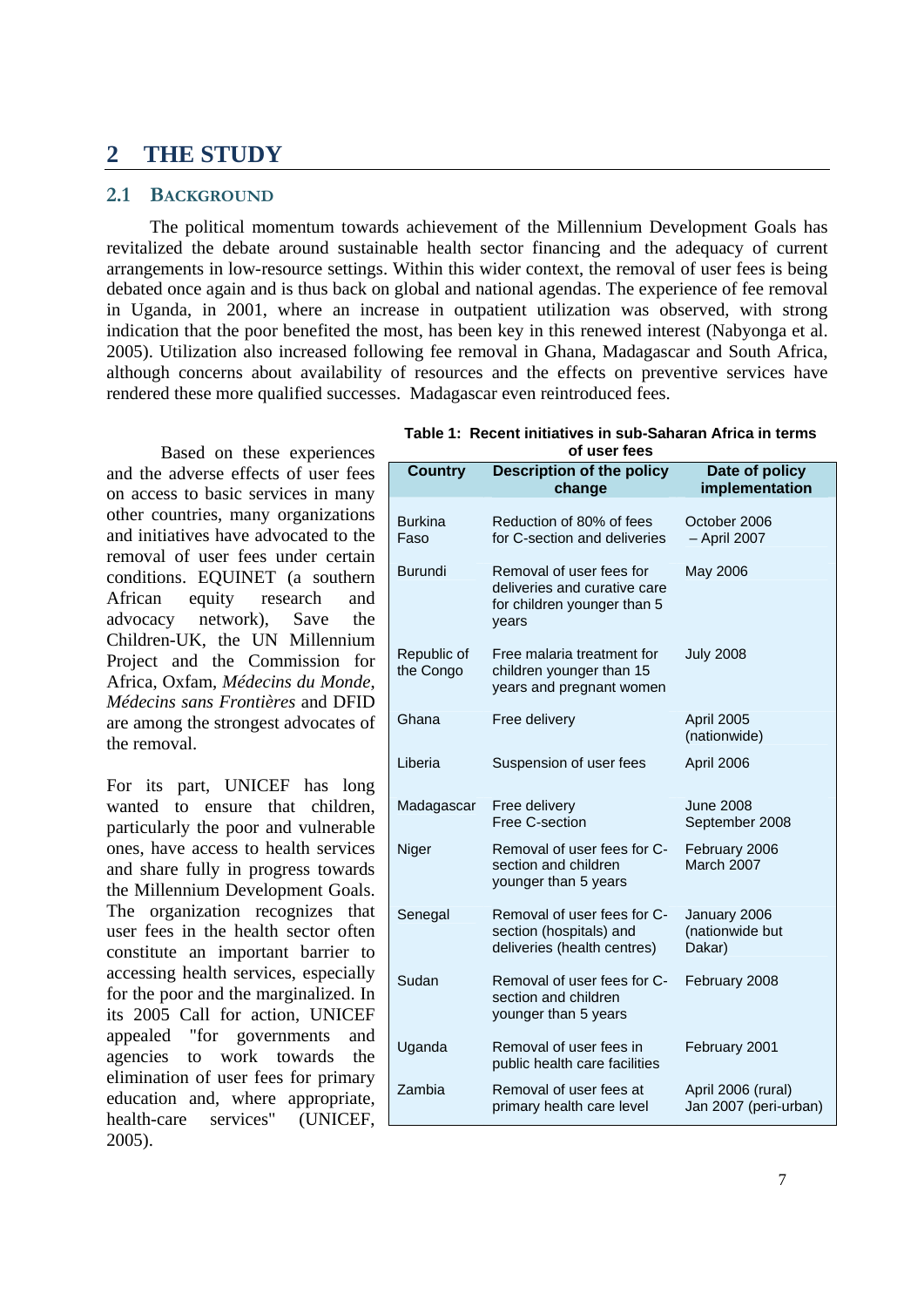To inform its policy on this issue, UNICEF convened in 2005 a consultation of external experts, partner organizations, and country and regional level staff to discuss the specific issue of user fees in the health sector. The consensus that emerged from this consultation has been guiding UNICEF policy on this issue (James et al. 2006). Since the 2005 UNICEF consultation, a number of countries have introduced new policies on user fees. A non-exhaustive summary of these initiatives in sub-Saharan African countries is provided in Table 1.<sup>2</sup>

Knowledge on these experiences is still limited.<sup>3</sup> Prelimenary evidence suggested that in some cases user fee removal was not supported by other policy measures such as increased national budgets for health care (to protect the quality of care when facing increased utilization), or careful planning and deliberate implementation strategies (Cholet et al. 2008;Ridde 2008). In such instances, fee removal tended to exacerbate the problems facing health systems and weaken their performance. On the other hand, in countries where fee removal was carefully planned and managed, there are signs of increased utilization of services and indications that the poor benefited the most, although this does not guarantee health benefit or sufficient welfare protection (Xu et al. 2006).

#### **2.2 OBJECTIVES AND NATURE OF THE REVIEW**

 In the UNICEF consensus paper of 2005, participants acknowledged that user fee removal had the potential to improve access to health services, but for this to occur, fee removal needed to be part of a broader package of reforms (James et al 2006).

 The multi-country review builds on this starting point. It does not come back to the controversy about whether user fees are good or bad. It focuses on the 'how', once a government has decided to abolish user fees. More in particular, the review documents the processes and strategies through which user fee removal reforms have recently been implemented in six sub-Saharan African countries: Burkina Faso, Burundi, Ghana, Liberia, Senegal and Uganda. It is therefore mainly a descriptive study. Yet, due to the size of the sample, the study is informative on what is going on today in sub-Saharan Africa in terms of removal of user fees. Comparison is also insightful.

 The main objective of the multi-country review was to draw lessons (do's and don'ts) that could guide the future formulation and implementation of such policies in other countries.<sup>4</sup> The focus of the study is therefore operational – it aims neither at advocacy (user fee removal is right or wrong) nor at scientific analysis (for example, we will not study how removal of user fees emerged on the policy agenda or try to measure the impact of the user fee removal on health outcomes).

In order to identify do's and don'ts we faced a major constraint: given the multifaceted nature of user fee reforms and the limited time-frame since the inception of these reforms, our research design did not allow us to establish causal links between the reform (its content and its process) and possible effects (on the population, on the health services…). We have circumvented this difficulty by adopting a normative approach to the experiences: we have pre-identified a set of what we considered as good practices and checked whether they have been adopted in the six countries.

 The whole study was constrained by the amount of time (4 months) and the financial resources available. The general approach was to base the review on peer-reviewed and grey literature (when

 $\frac{1}{2}$  See also (Yates 2009).

 $3$  Two literature reviews are available (Lagarde and Palmer 2008; Ridde and Morestin 2009).

<sup>&</sup>lt;sup>4</sup> The companion output of this report is a policy guidance note (Meessen 2009).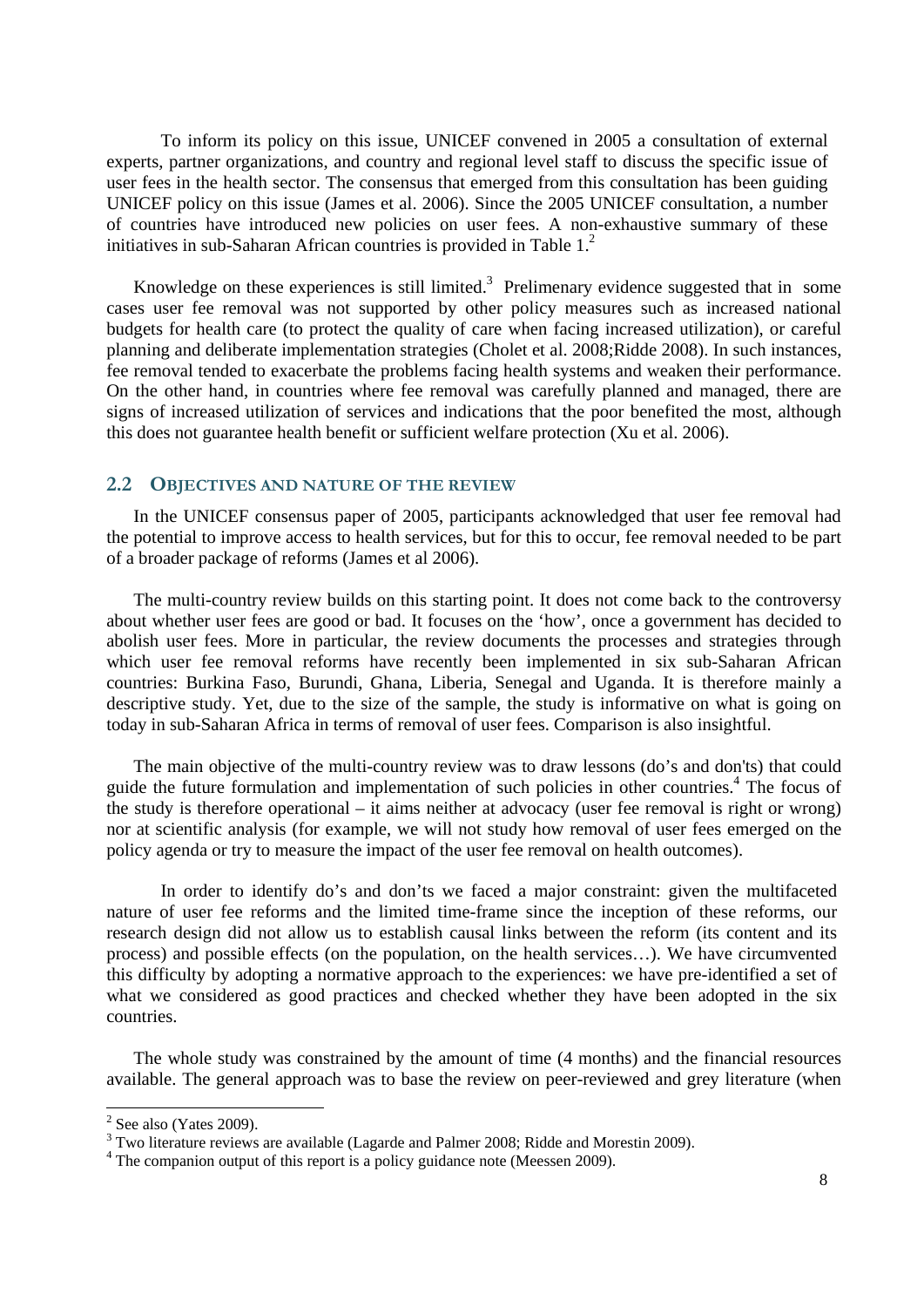available) and on qualitative and secondary quantitative data to be gathered through short field visits  $\approx$  7-10 days per country).

#### **2.3 FRAMEWORK, DEFINITIONS AND NORMATIVE JUDGMENT**

To make data collected across countries comparable, a common framework and definitions were necessary.

Our framework is embodied in the instruments used to collect the data. It follows the triangle model proposed by Walt and Gilson in 1994 (Walt and Gilson 1994) and is organized in four main dimensions: the context of the reform, its content, the actors' involvement and the policy process. We have adapted slightly the original framework based on research from other authors (Gilson et al. 2000;Lemieux 2002;Ridde 2008).



**Figure 1 Schematic representation of the framework** 

It is well-known that the **context** is a key determinant of a policy process. Due to changes at context level, a problem that has already existed for a while might suddenly become an issue for some policy actors. Context may influence the content of the reform. It will also influence the implementation and shape the position and influence of various actors. According to Leichter, context can be divided into four categories: situational factors, structural factors, socio-cultural factors and global factors (Leichter 1979). We have considered three levels: the global context (or more accurately: features relating the country to the external world); the national context outside the health sector; and the national health sector context. For both national contexts, we have looked at structural and organizational characteristics, socio-cultural factors and more situational ones.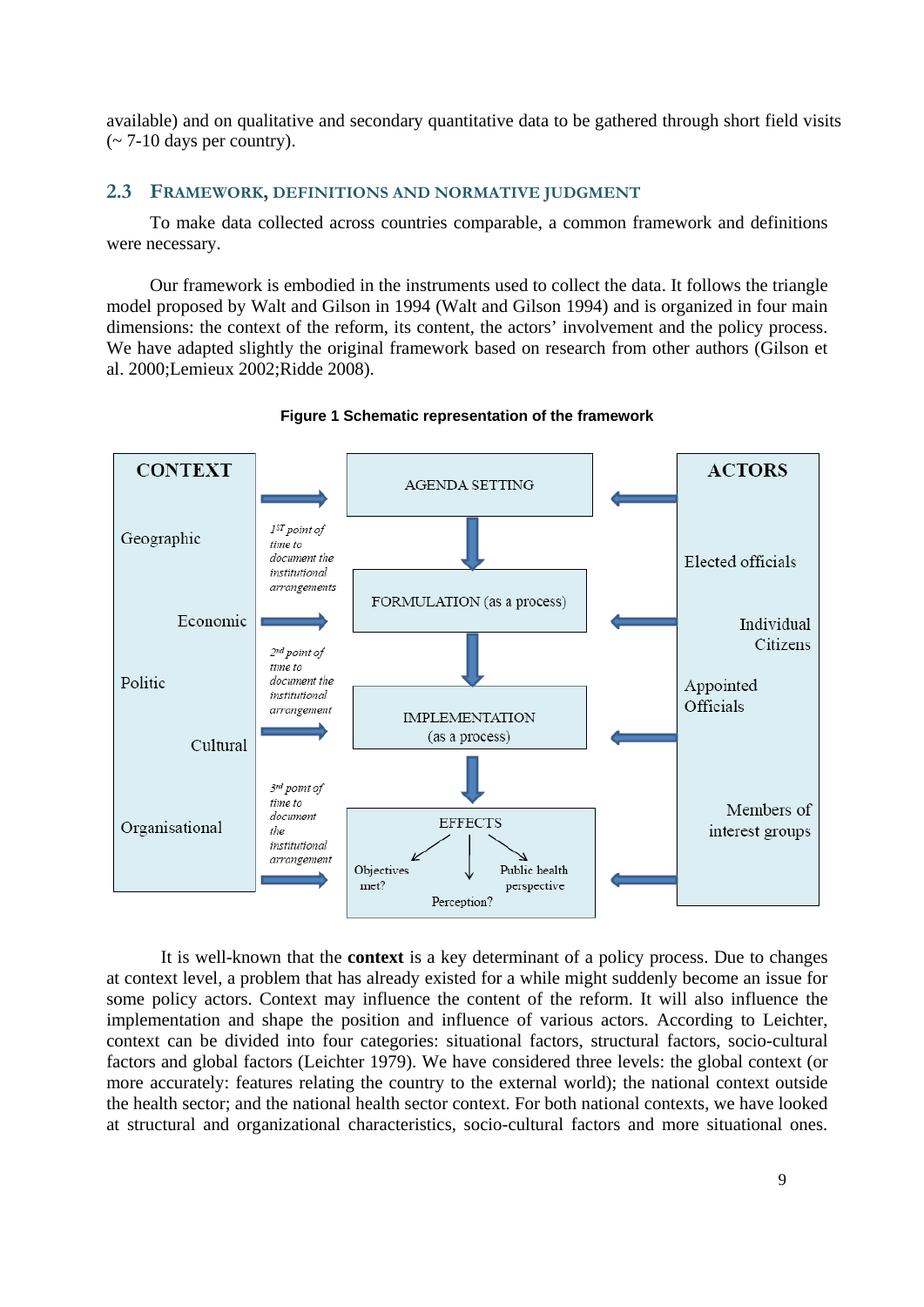Some key statistics describing the context were also gathered; the rest of the information, largely qualitative, came from desk reviews or interviews.

The second part of the framework documents the **content** of the reform. We have adopted an approach focusing on institutional arrangements defined as "the contractual relation or governance structure between economic entities that defines the way in which they cooperate and/or compete" (Williamson 1996). Accordingly, a health care reform is defined as an intentional change of institutional arrangements shaping the provision of health care services. It was not possible to outline extensively the institutional arrangements; in this report, our focus is on the 'benefit contract' between the health care providers and the population and the 'remuneration contract' between the government and the health care providers (as removing user fees at facility level obviously requires the organisation of alternative financing for the health services).

When designing the multi-country review, we were rather ambitious as far as the documentation of the institutional arrangements was concerned. One objective for example was to compare the institutional arrangements intended by the policy makers (the formulation stage) and the institutional arrangements currently enforced / implemented (the implementation stage). Yet, the truth is that most reforms have been hastily adopted, often with minimal planning. Differences between the formulation and implementation stages - in the literature referred to as the implementation gap - could have indicated a good formulation but poor implementation or conversely a poor formulation and good (corrective) implementation (Pulzl and Treib 2006). Hence this comparison was not possible. Besides the descriptive report of what we observed (or understood, sometimes things are not very clear), we produce a normative appreciation of the design of the reform. This normative appreciation is based on public health and health economics knowledge.

The third part of the framework is dedicated to the **actors**. Ideally, all actors who have played a significant role in the process should have drawn our attention. A list of actors was suggested to the scientist conducting the country studies. Many of these actors were in fact interviewed. For each actor, we tried to document their contribution to the policy process (especially formulation and implementation). In some countries, this information was rather difficult to collect.

The fourth part of the framework aimed at documenting the **policy process**. As already mentioned, agenda setting was not the focus of this study; this is indeed not really the turf of technicians. We have focused on the two other stages: the formulation and the implementation.

For both stages, the framework adopts a normative approach with a list of best practices or plausible good ones (see boxes 1 and 2). These lists were developed after a rapid literature review on user fee removal (Gilson and McIntyre 2005;Richard, Witter and De Brouwere 2008; Ridde and Morestin 2009). We also consulted the general literature on reform and policy process. The list emerging from these reviews was enriched by the personal experience of the experts involved in the design of the protocol; indeed, several of them have been involved in the design and/or implementation of health care financing reforms in low-income countries.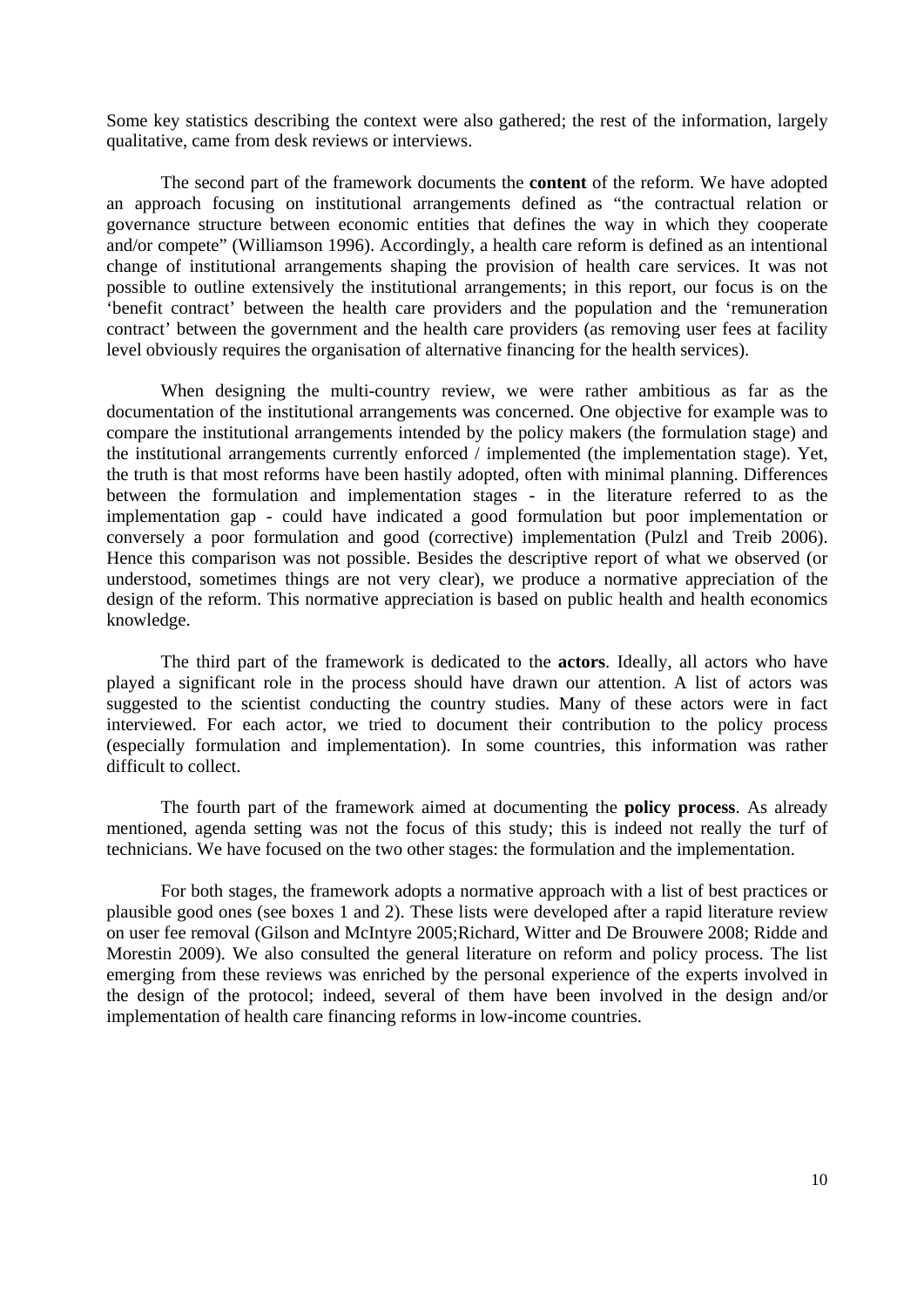#### **Box 1: Good practices for the formulation of a reform**

- 1. A preliminary situation analysis of the problem is helpful.
- 2. International scientific evidence and expertise are helpful.
- 3. Contextualized scientific evidence and local knowledge are crucial.
- 4. Clarity of the policy objectives is helpful.
- 5. Considering different policy options is preferable, but optional.
- 6. A thorough assessment of the option that is picked is helpful.
- 7. Early identification of accompanying measures is helpful.
- 8. Vision, ownership and leadership by the national authorities are crucial.
- 9. Involving stakeholders essential for the implementation stage in the formulation stage is crucial.
- 10. It is important that the content of the reform meets preferences of stakeholders crucial for the implementation.

The study assessed to what extent the policy process has complied with these recommendations. Furthermore we tried to assess how the reform took into consideration the (un)expected actions of actors in charge of the implementation. During their data collection, researchers remained open to other processes that could have influenced experiences on the ground and could lead to identifying new best practices.

The fifth and last part of the framework covers the possible **effects** - intended or not - of the reform. As a reminder, the purpose of this study was not to demonstrate causal links between the reform and any outcome. However, we understood that our study could help to enrich the list of best practices for technicians. For that purpose, a rough estimate of the effects was thought desirable.

We had initially imagined adopting different definitions for successful user fee removal. Yet, the paucity of data appeared to be a major constraint. For instance, in several countries, we were not able to check whether the objectives listed in the formulation stage had been met because of the lack of a plan or of a reliable monitoring system. The weakness of the monitoring systems (especially in the two post-conflict countries) did not allow us either to check whether mothers and children really benefited from the reform. As a consequence, this review mainly reports evidence already reported by others on the effect of the reform.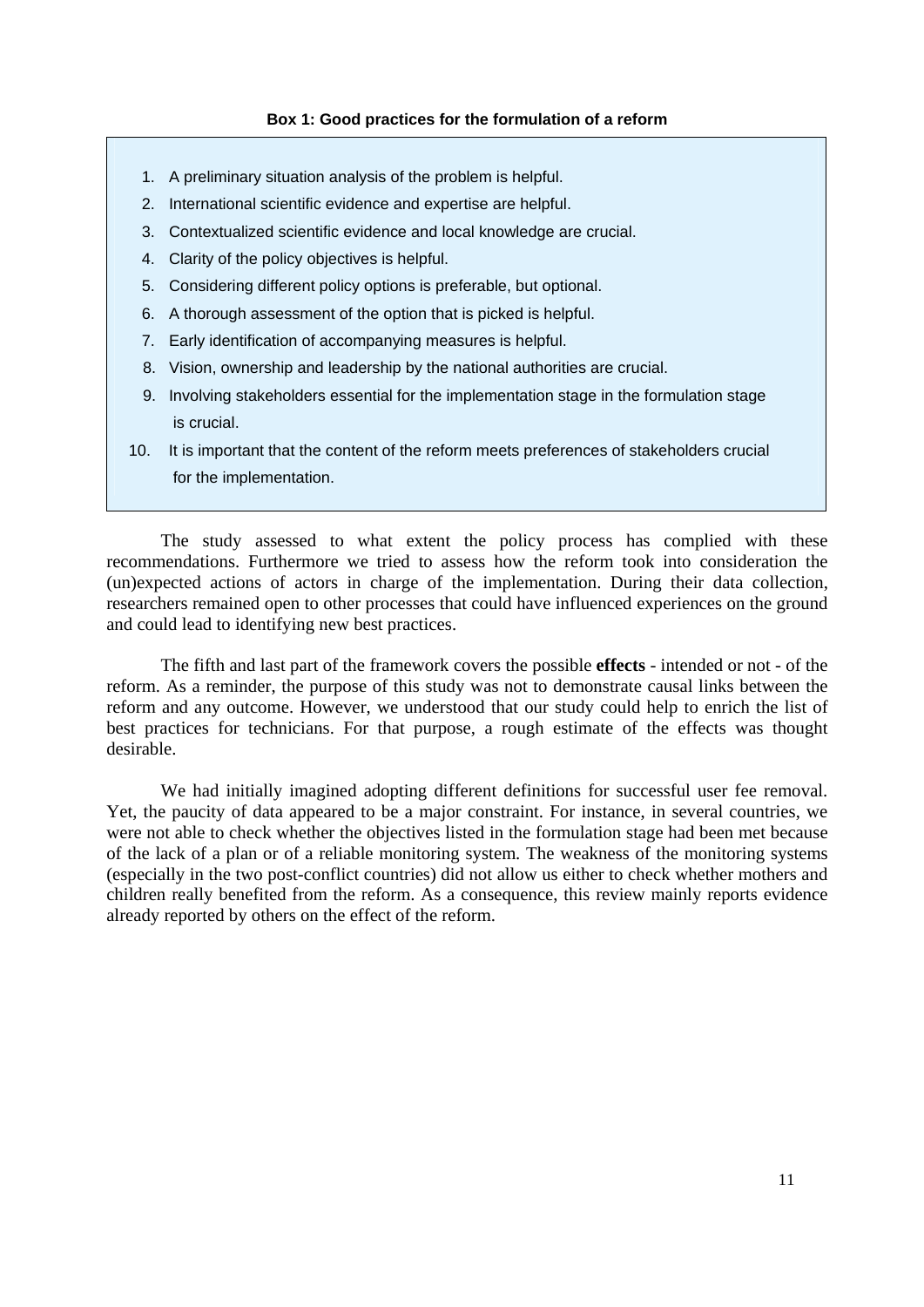#### **Box 2: Good practices for the implementation of a reform**

- 1. The sequencing of the reform is helpful.
- 2. A process to plan steps to take is crucial.
- 3. Effective implementation requires wide-ranging communication strategies targeted at different key implementing groups.
- 4. A clear agreement among partners to share the budgetary burden of the reform is crucial.
- 5. A clear and robust channelling of resources to health care facilities that compensate the income loss and cover any new cost is crucial.
- 6. Leadership by national authorities is crucial.
- 7. A strategy to build capacities and train people is helpful.
- 8. Having a coordination unit involving capable technicians with relevant decision rights is crucial.
- 9. Monitoring and evaluation of the reform, including at peripheral level is crucial.
- 10. Enforcing decisions is crucial.

#### **2.4 STUDY SITES**

The basic principle for selecting countries was to secure enough similarities across countries but also enough differences to make the comparison interesting. Several criteria have played a role.

A first rule was to select only sub-Saharan African countries. The rationale behind this choice was to secure enough similarities in terms of contexts (e.g. health needs of the population) and constraints (e.g. level of development). It was understood that this focus would also facilitate the implementation of the study (e.g. selection of the consultants).

A second principle was to focus on countries where the policy change was significant in its effort to remove barriers due to user fees. Different strategies were considered, in order to capture variety in terms of policy options: universal abolition (e.g. Uganda), user fee removal for specific categories (e.g. children younger than five years in Niger) and significant reduction in the fees (e.g. the 80% cut in Burkina Faso). Given the UNICEF mandate, particular attention was given to countries where the policy targeted the children and their mothers.

A third criterion was to include only countries with nationwide reforms. This criterion excludes the ongoing experiences of user fee removals or free health care taking place in a project or a programme. These experiments or interventions usually benefit from close support, including support by aid partners, and are not very informative on policy challenges existing at national level (ownership, budgetary implications, accountability to constituencies…).

As a fourth criterion, we preferred countries with a recent history of policy change regarding user fees. The main rationale for this choice was to ensure easy access to informants who have been personally close to the policy process. Recent experiences are also probably more representative of the current political environment in favour of user fee removal.

A fifth concern was to get a good balance of countries belonging to different traditions in terms of the organization of the public health system. As the history of user fees is different in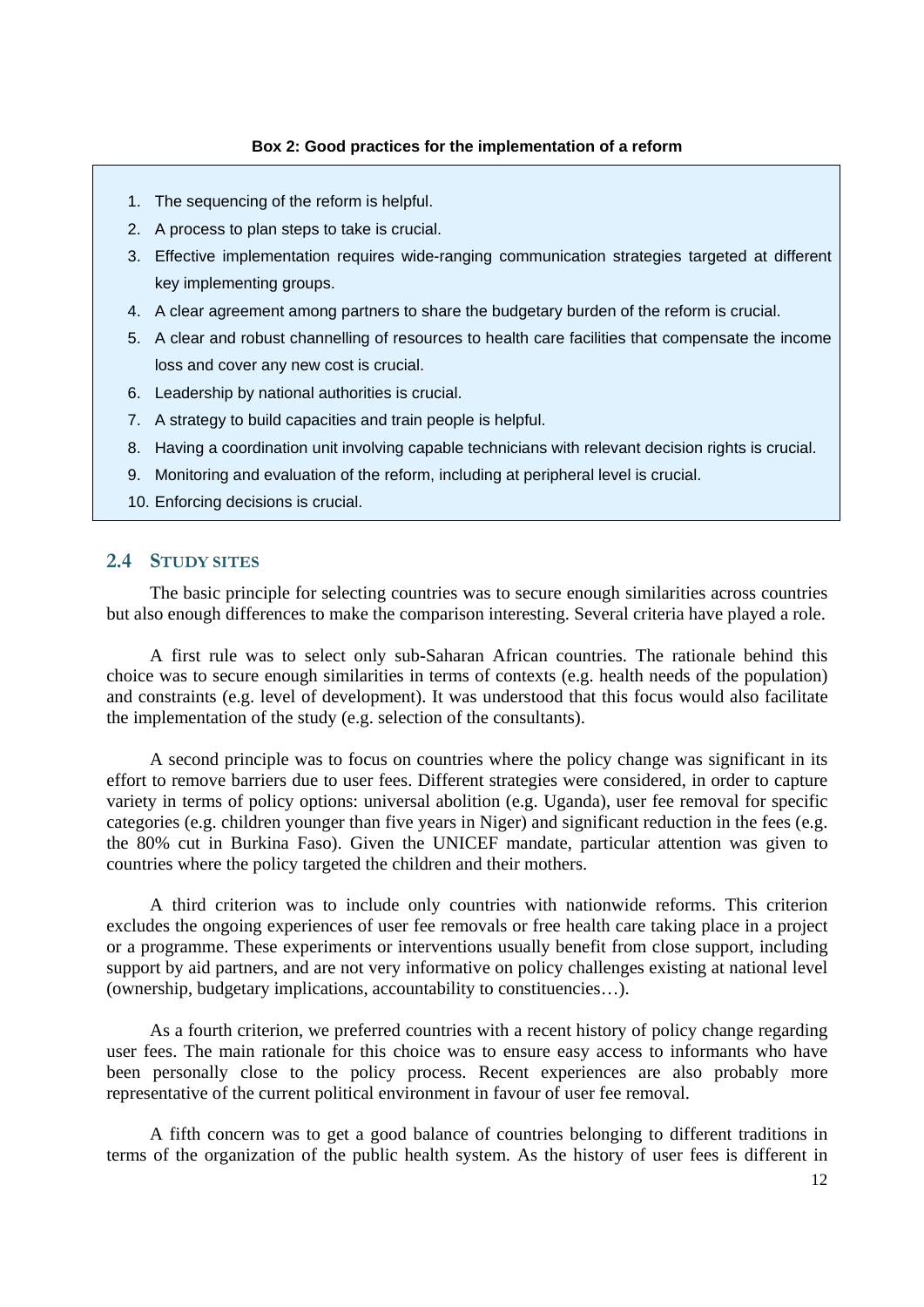countries that were under French or Anglo-Saxon influence in the past, it was decided that both types of countries should be included.

Participants to the September 2008 workshop at Institute of Tropical Medicine discussed the list of countries pre-identified by the UNICEF New-York office. A list of six countries was finally made: Burkina Faso, Burundi, Ghana, Liberia, Niger and Uganda. Selecting more countries was not an option given the provided time and budget. Participants agreed that these countries required different approaches for data collection. The Ugandan and Ghanaian experiences are quite well documented in the literature; hence it was decided to base the study largely on published material. Phone interviews were organized for the process dimensions insufficiently described in the literature. Experiences in Burkina Faso, Burundi, Liberia and Niger are very recent. Published data are very limited. Therefore field visits would be organized in these countries to collect the information required by the framework.

The framework and the instruments were finalized by the end of October. The missions were slated for the months of November and December 2008. The tight schedule was a challenge for the two field consultants, the UNICEF country offices and the hosting governments. Eventually, it was not feasible to secure an agreement on the study of the Niger case. David Hercot was able to spend a week in Uganda to complete the gaps in the literature review, mainly regarding the process of the reform. In early January, it was decided to replace Niger with a literature review of the experience of Senegal. The latter review of the literature was facilitated by the availability of a very clear report on the reform process (Gouvernement du Sénégal et al. 2007;Witter et al. 2008).

#### **2.5 RESEARCH INSTRUMENTS AND DATA COLLECTION**

Research instruments consisted of a set of questions covering the five dimensions of the framework. Researchers used them during their data collection as checklists. For Burundi, Ghana, Liberia and Uganda, data were entered in an electronic format. For Senegal, a short version was produced; whereas for Burkina Faso, the framework provided the structure for the country report. Researchers were invited to think 'out of the box' during the data collection.

The study is to a large extent retrospective (e.g. the documentation of the context or the institutional arrangements before the reform) but to some extent also contemporary (e.g. the reform as it is enforced today). Some researchers used a timeline to follow the sequence of reforms.

For Ghana and Uganda, Florence Morestin and David Hercot (DH) performed the following tasks:

- A review of the national documents and studies on the user fee removal:
- Completion of the framework with this information:
- Identification of gaps in the knowledge:
- Phone interview with key informants based in the country (DH);
- Field visit (Uganda only, DH).

For Burkina Faso, Burundi, Liberia and Uganda, the researchers performed the following tasks and activities:

- A review of the national documents and studies on health financing;
- Interviews at national level with policy-makers, key stakeholders from the government, the civil society, NGOs, technical and financial partners to understand how the policy change was decided and implemented, and their perception of its success;
- Visits to health facilities;
- Interviews at district and facility level with health care workers and district personnel;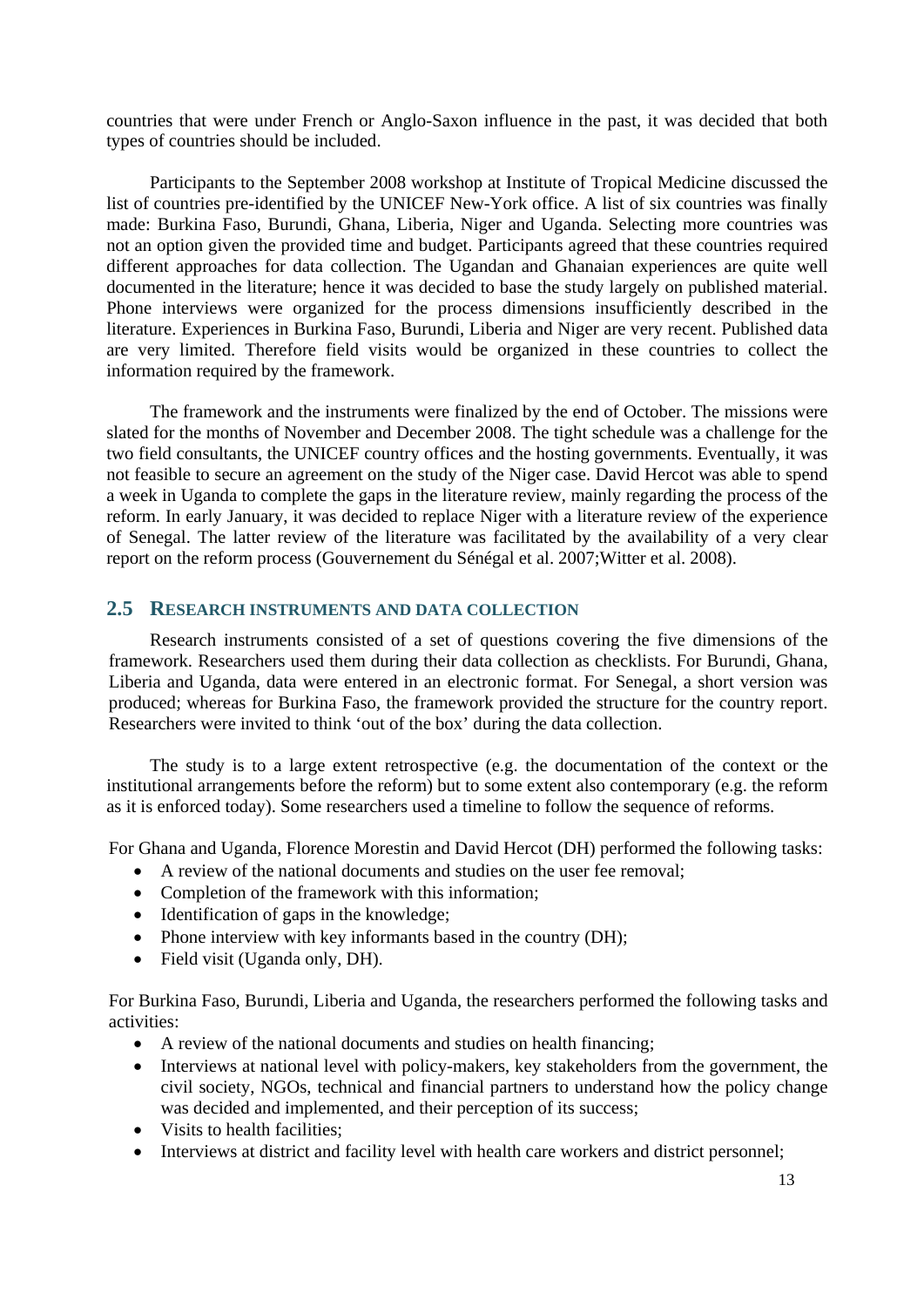- Focus groups with beneficiaries and staff (Burkina Faso: Abel Bicaba and Valéry Ridde; Burundi and Liberia: Mathieu Noirhomme);
- A report in the local language summarizing the objectives, methodology, findings and possible recommendations for improving the existing policy. This report targets a national audience.
- A consultation process to validate the findings (mainly through the dissemination of the 'national report').

In Burundi and Burkina Faso, the international researcher worked closely with a national consultant: Abel Bicaba (Burkina Faso) and Sosthène Hicuburundi (Burundi). Where available, the national consultants facilitated the visit and contributed to data collection and analysis. UNICEF country offices facilitated country visits, including briefing and trips to the field.

#### **2.6 DATA COLLECTION, VALIDATION AND ANALYSIS**

In terms of data collection, the review rested to a great extent on the instruments, on reports available in countries and on the profile of the consultants.

Consultants were requested not to try to collect primary quantitative data for the study. As far as quantitative data were concerned, they were invited to rely on reports already available in countries. The fact that this report provides limited data is of course a major constraint, but it was inherent to the consultation design.

The consultants collected a lot of qualitative data through their interviews. Validation of this information was done instantaneously through triangulation with existing documents and other informants. Interviews were not taped.

For visited countries, ideally a feedback to key stakeholders should have been organized at the end of the mission. Yet, the very short time of the mission did not allow for this. Another request to consultants was to produce a very short operational report in the language of the country (Hercot & Morestin 2009; Noirhomme 2008a; Noirhomme 2008b; Ridde & Bicaba 2009). Among other things, this report had to include some recommendations to improve the existing national policy. Valéry Ridde and Abel Bicaba, who currently have a research portfolio in Burkina Faso, were able to produce a long report. These national reports have been shared with a few informed stakeholders. Validation has mainly been done through the comments they have made on the reports.

On December  $22<sup>nd</sup>$  and  $23<sup>rd</sup>$ , the research team gathered in Antwerp. David Hercot, Mathieu Noirhomme and Valéry Ridde presented their findings to other researchers familiar with the consultation. Main lessons were identified collectively during this workshop. Participants pointed to the fact that the two countries visited by Mathieu Noirhomme were emerging from a civil war. A recommendation to him was to focus his further analysis on the specificity of post-conflict settings for user fee removal reforms.

#### **2.7 QUALITY ASSURANCE**

Several mechanisms have contributed to the quality assurance for the multi-country review. First, the researchers who carried out the data collection and the analysis were involved from the time of the development of the study.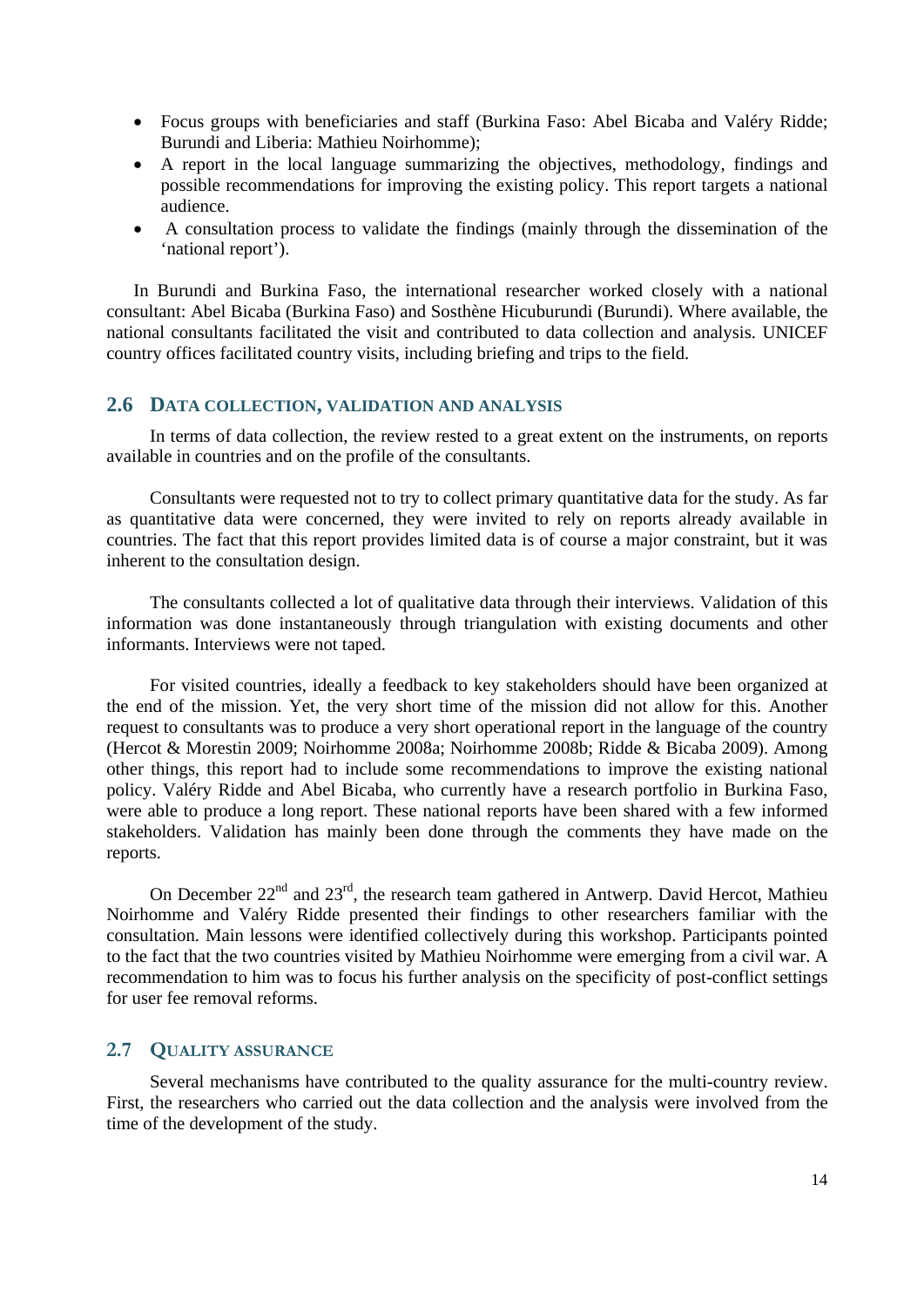Second, the first written version of the protocol was shared with other experts involved in this study and has benefited from their written comments.

The quality of the study rests heavily on the expertise of the consultants who collected data in the field. Valéry Ridde and Mathieu Noirhomme have extensive experience both in the implementation of health care financing strategies and in their study. Mr. Ridde has an in-depth knowledge of Burkina Faso whereas Mr. Noirhomme knows Burundi well. Bruno Meessen supervised the whole study.

We believe that the limited list of experts involved in the study led to more consistency in the data collection. The cross-cutting analysis of the experiences at the Antwerp workshop in December consolidated the consistency in the analysis.

#### **2.8 LIMITS OF THE REVIEW**

This review has several limits.

By design, the main ones are the following:

- No possibility to link the process of the reforms with their outcomes.
- If one refers to Walt and Gilson's framework for policy process analysis (Walt & Gilson 1994), one component has received less attention due to time constraints: the actors (their influence, positions, actions…).

Because of data availability, we were not able to provide a good view on the situation today in the six countries. The dearth of data has been particularly an issue for the documentation of Burundi and Liberia experiences. For Ghana and Senegal, our knowledge is very indirect. We mainly report what we have read.

For all countries, the study of the policy process is largely retrospective. Our key informants may have forgotten some actions that took place. More fundamentally, they may not be aware of activities in which they did not participate.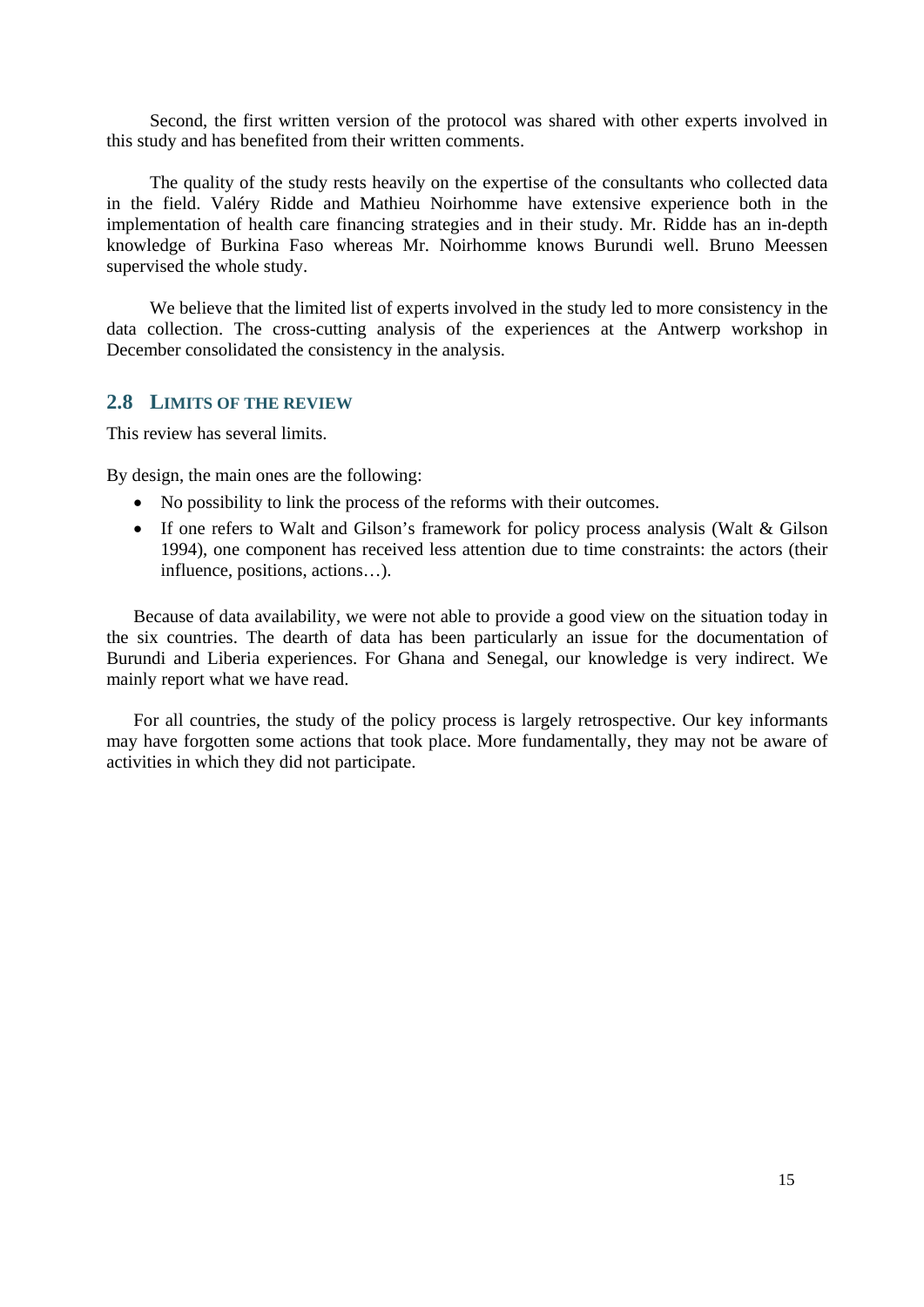#### **3 FINDINGS**

#### **3.1 CONTEXT**

We propose to introduce the context on the basis of a few key statistics. Table 2 lists key economic and health sector indicators for each country. The six countries are clearly low-income countries, and even very low-income in the case of Burundi. More than one third of the population lives below the national poverty line. Under-five mortality rates and maternal mortality ratios are very high. As for health care expenditure, one notices that in relative share, users are the main contributors to the financing of the health services. Given the poverty of Burundi's population, the situation there is particularly alarming. The comparison with Liberia indicates that the heavy burden on Burundi's population largely stems from a lower access by Burundi to international aid.

The very high percentage of out-of-pocket expenditure as percentage of private expenditure in five countries indicates that health insurance schemes still have a very low coverage in these countries; interestingly it is two Anglophone countries that achieve the highest coverage. Finally, one can observe that external aid contributes significantly to health expenditure in the six countries; yet, two of them – Liberia and Burkina Faso – seem particularly privileged.

|                                                                                                                  | <b>Burkina</b><br><b>Faso</b> | <b>Burundi</b> | Ghana  | Liberia | <b>Senegal</b> | <b>Uganda</b> |
|------------------------------------------------------------------------------------------------------------------|-------------------------------|----------------|--------|---------|----------------|---------------|
| Population (1,000), 2007                                                                                         | 13,933                        | 7,859          | 22,535 | 3,442   | 11,800         | 31,367        |
| GDP per capita (PPP US\$), 2005                                                                                  | 1,213                         | 699            | 2,481  | Ω,      | 1,792          | 1,454         |
| Population living below \$1 a day (%),<br>1990-2005                                                              | 27.2                          | 54.6           | 44.8   | Ω.      | 17             | н.            |
| Population living below the national<br>poverty line (%), 1990-2004                                              | 46.4                          | 36.4           | 39.5   | ä.      | 33.4           | 37.7          |
| Under-5 mortality rate (probability of<br>dying by age 5 per 1000 live births)<br>both sexes <sup>5</sup> , 2006 | 204.0                         | 181.0          | 120.0  | 235.0   | 116.0          | 134.0         |
| Adjusted Maternal mortality ratio<br>(per 100 000 live births), 2006                                             | 700.0                         | 1100.0         | 560.0  | 1200.0  | 980.0          | 550.0         |
| External resources for health as<br>percentage of total expenditure on<br>health, 2006                           | 32.9                          | 13.7           | 22.4   | 42.3    | 13.5           | 28.5          |
| General government expenditure on<br>health as percentage of total<br>expenditure on health, 2006                | 56.9                          | 24.6           | 36.5   | 63.9    | 31.5           | 26.9          |
| Private expenditure on health as<br>percentage of total expenditure on<br>health, 2006                           | 43.1                          | 75.4           | 63.5   | 36.1    | 68.5           | 73.1          |
| Out-of-pocket expenditure as<br>percentage of private expenditure on<br>health, 2006                             | 91.5                          | 100.0          | 78.8   | 98.9    | 90.3           | 51.8          |
| Per capita total expenditure on<br>health (PPP int. \$), 2006                                                    | 87.0                          | 15.0           | 100.0  | 39.0    | 72.0           | 143.0         |

| Table 2: Key context indicators (sources: UNDP & WHO) |  |  |  |  |  |  |
|-------------------------------------------------------|--|--|--|--|--|--|
|-------------------------------------------------------|--|--|--|--|--|--|

 $\frac{5}{100}$  These and following data come from WHOSIS on February 5<sup>th</sup> 2009. http://www.who.int/whosis/en/; They slightly differ from the national DHS data. Data from Ghana did probably change following the recent reform introducing the National Health Insurance Scheme.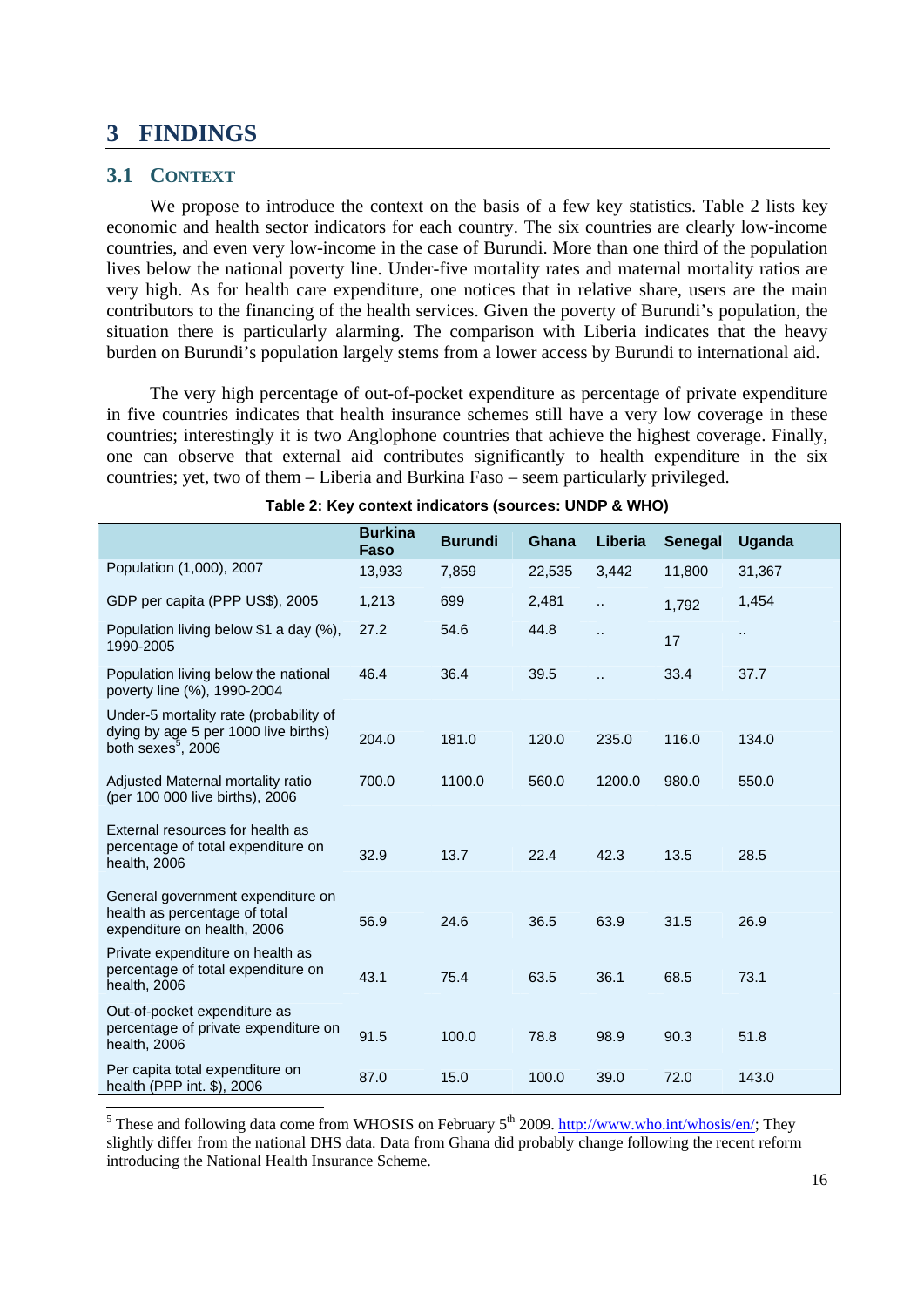In terms of political systems, the six countries are democracies. This means, among other

things, that there are potentially electoral the President or the government. Free health care belongs to the latter category.

In terms of health system organization, the six countries are very similar. Each country is divided in health districts, with health centres delivering a minimum package of activities and a referral hospital delivering a complementary package of activities.

One could classify the six countries into two main groups: the four stable lowincome countries (Burkina Faso, Ghana, Senegal and Uganda) and the two countries coming out of a civil war (Burundi and Liberia). These two groups face different



# Source: Kaufmann D., A. Kraay, and M. Mastruzzi 2008: Governance Matters VII: Governance<br>Indicators for 1996-2007<br>Interactions of M. Mastruzzi 2008: Governance Matters VII: Governance<br>Indicators for 1996-2007<br>governance pr its Executive

constraints. The data from Kaufmann and colleagues shows that Burundi and Liberia are markedly lagging behind for five out of the six governance indicators. The regulatory quality for example of Liberia and Burundi is estimated around the tenth percentile of countries as illustrated in Figure 2 (Kaufmann et al. 2008). In Table 3, we summarize some of the key differences between the two groups of countries.

|                      | <b>Post-conflict countries:</b><br><b>Burundi and Liberia</b>                                       | Stable countries: Burkina Faso, Ghana,<br><b>Senegal and Uganda</b>      |
|----------------------|-----------------------------------------------------------------------------------------------------|--------------------------------------------------------------------------|
| Population           | Huge health needs and widespread severe<br>poverty.                                                 | Health needs are high, poverty is not<br>general.                        |
| Political power      | New $\rightarrow$ high expectations for concrete &<br>symbolic stances.                             | Well established.                                                        |
| Political agenda     | Wide range of political, social & health<br>reforms ongoing (social reconstruction).                | A highly visible policy measure can help for<br>re-election.             |
| Health system        | Disorganized & weakly regulated. To be<br>rebuilt                                                   | In place, yet performance can be quite low<br>in some countries.         |
| Health financing     | Weak and jeopardized (no tax-based<br>funding, no global financing, changes in<br>donor patterns).  | Not relying on humanitarian aid; more<br>stable.                         |
| Aid partners         | Phasing-out of emergency actors;<br>phasing-in of development & global actors.                      | Bilateral agencies, Global Health Initiatives,<br>development NGOs.      |
| Coordination         | Coordination mechanisms to be created.                                                              | Coordination mechanisms normally in place,<br>yet to a different extent. |
| <b>Equity issues</b> | Emerging after war times. High expectations.                                                        | Major inequities, but for quite a while.                                 |
| Information system   | Non-existent. No studies. Weak Health<br>Information System (HIS). Weak monitoring<br>& evaluation. | Stronger HIS. Tradition of research better<br>established.               |

| Table 3: A comparison of the context between stable and post-conflict countries |  |
|---------------------------------------------------------------------------------|--|
|---------------------------------------------------------------------------------|--|

#### benefits attached to very visible actions by **Figure 2: Regulatory quality of countries (Kaufmann 2008)**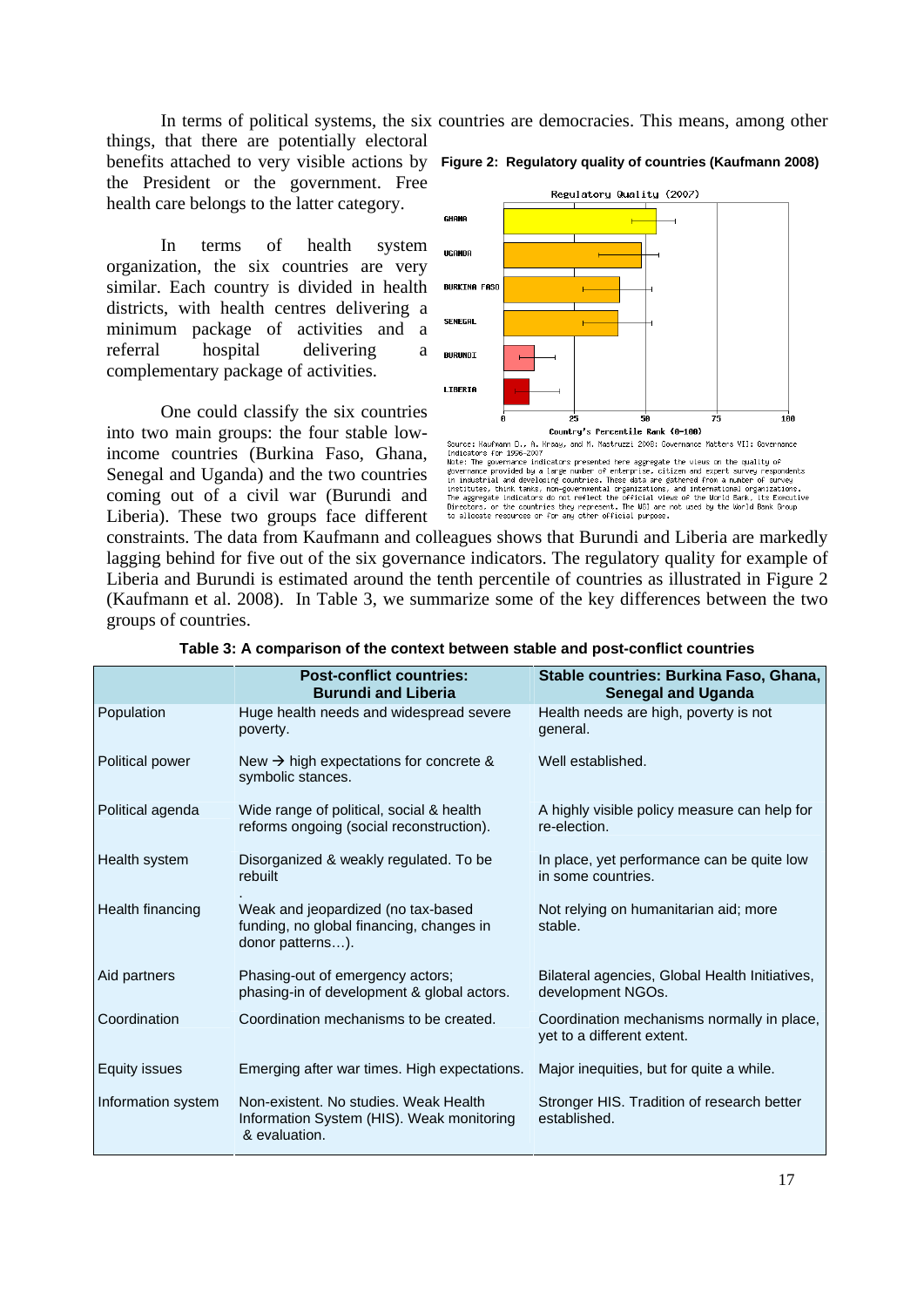#### **3.2 CONTENT**

#### **Benefit package**

Although concomitant, the reforms adopted in the six countries varied to a fair extent. We summarize the entitlement offered by each reform in Table 4. Of interest to note is that universal free health care has been adopted only in Anglophone countries.<sup>6</sup> Francophone countries have opted for what is sometimes referred to as 'categorical targeting' approaches (i.e. only a category of individuals is eligible to the assistance). Maternal health has received particular attention from governments; this indicates that the efforts made at global level to establish maternal mortality as a top priority is bringing some results.

Two countries have also adopted a 'geographical targeting' approach: Ghana and Senegal. Burkina Faso authorities value the fact that users have to contribute financially to their health services; they have opted for a subsidy of the services (i.e. an attempt to reduce the prices charged to the mothers).

All the measures are still in place, except in Ghana, where the free delivery policy was replaced in July 2008 by a free entitlement to the National Health Insurance for one year (after registration as a pregnant woman).

| <b>Countries</b>       | <b>Reform</b>                                                                               | <b>Scope</b>                                                               | <b>Date</b>                                                             | <b>Funding</b>                      |
|------------------------|---------------------------------------------------------------------------------------------|----------------------------------------------------------------------------|-------------------------------------------------------------------------|-------------------------------------|
| <b>Burkina</b><br>Faso | Deliveries, C-sections and<br>neonatal care, 80% subsidy in<br>public facilities            | <b>National</b><br>C-sections:<br>10/2006<br>Deliveries: 1-<br>4/2007      |                                                                         | National budget                     |
| <b>Burundi</b>         | Free deliveries and free care<br>for children younger than 5<br>years in public and PNFP    | National                                                                   | 5/2006                                                                  | National budget<br>& HIPC $(+$ aid) |
| Ghana                  | Free deliveries including in<br>private sector FP and NFP                                   | First in the four poorest<br>provinces, then in the<br>whole country       | 9/2003, 4/2005<br>Integration in<br>another scheme:<br><b>July 2008</b> | National budget<br>& HIPC           |
| Liberia                | Suspension of user fees in<br>public health facilities                                      | National                                                                   | 4/2006                                                                  | Aid & national<br>budget            |
| Senegal                | Free deliveries (at HC level),<br>Caesarean-section (at hospital<br>level) in public sector | First in five regions then<br>national for Caesarean-<br>section but Dakar | 1/2005, 1/2006                                                          | National budget<br>& HIPC           |
| Uganda                 | Free health care in public<br>facilities                                                    | National                                                                   | 3/2001                                                                  | National budget<br>& HIPC           |

#### **Table 4: The new entitlements for the population**

The two other sub-Saharan countries which adopted some kind of universal free health care strategy are also Anglophone countries: South Africa and Zambia.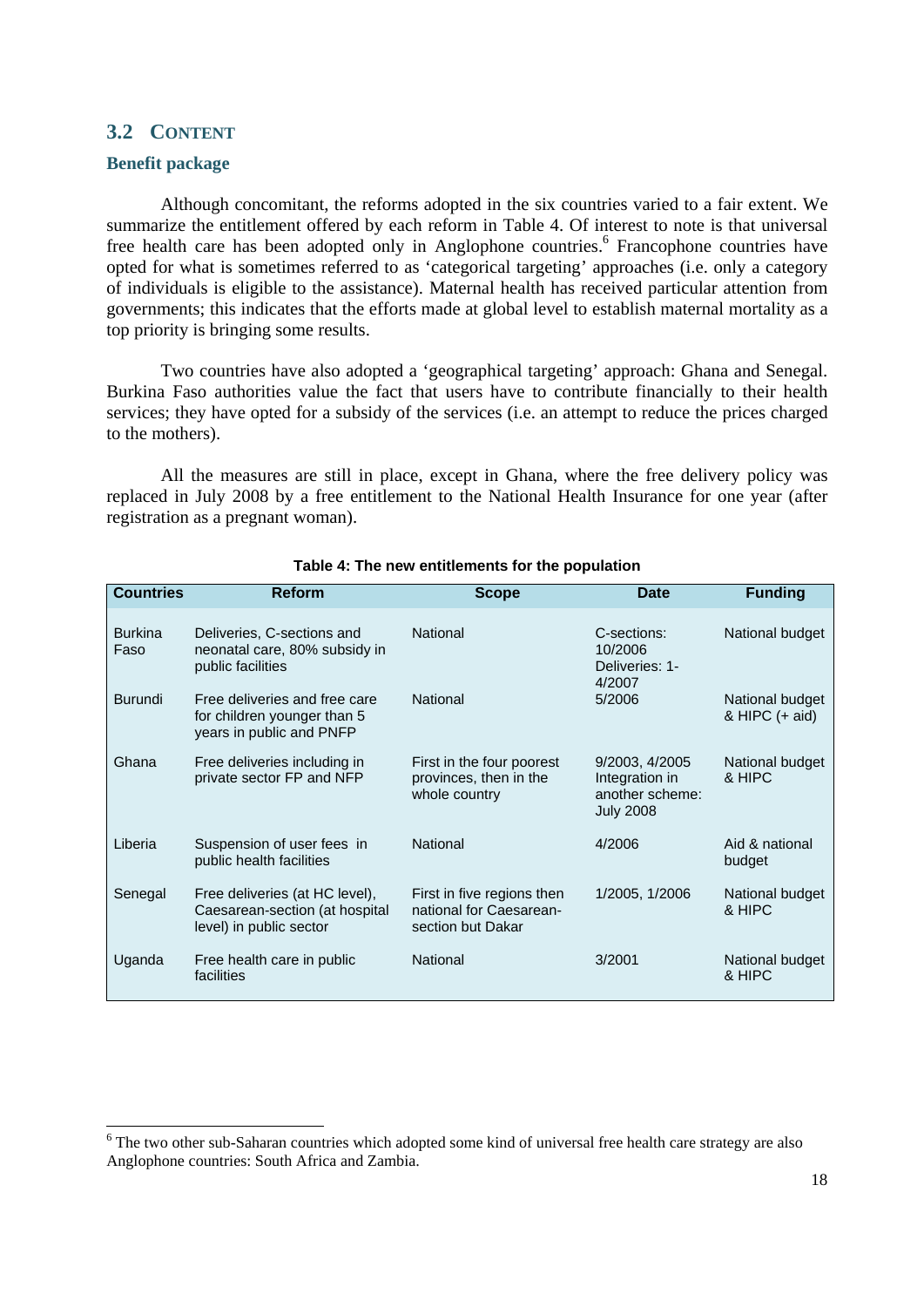#### **Funding**

Remarkably in four countries the Highly Indebted Poor Countries Initiative  $(HIPC)^7$  proved a key instrument to finance the reform. This was an unexpected finding for us; we are still unclear about the exact contribution of the arrangement in favouring the reform (as by principle, it is part of the national budget). We could not confirm this information for Burkina while Liberia is not yet eligible.

Plausible explanations could be: (1) the HIPC arrangement sets clear incentives for governments to allocate resources to the health sector; (2) governments have to decide which intervention to finance; (3) universal abolition of user fees (or 'categorical exemption') is an interesting option for governments. We hypothesize that removal of user fees is appreciated by governments for four main reasons: it is perceived as a policy option addressing a major barrier to access; it complies with the health policy vision of the country and of the donors (e.g. MDG 5); it is perceived as easy to implement in a top-down and rapid way with public resources (if one compares for example to developing community-based health insurance or universal mandatory health insurance like in Rwanda or Ghana); the measure is often popular with the population. This hypothesis deserves to be tested through a more systematic review of the interventions carried out by governments through the HIPC since its introduction.

As a matter of fact, we have observed that the different reforms benefit from strong ownership at governmental level. Ownership at parliamentary level is present in Uganda and Burkina Faso.

In the post-conflict countries, the reforms have also been financed through humanitarian aid. International aid for free health care was already present in Liberia before the reform (through humanitarian projects in place in some regions). In Burundi, there were some international NGOs active in the countryside before the reform; some of these were providing highly subsidized health care. Yet, their contribution to the financing of the reform has been limited, especially for the ones that had scaled down their own operations. Some international aid actors (DFID, ECHO) responded to the urgent needs created by the unexpected presidential decision, mainly by providing drugs. Such a "damage control" approach is clearly not optimal. There is evidence that some health facilities had not yet received any support seven months after the official removal.

#### **Compensating health facilities and accompanying measures**

Beside the entitlements, which can be seen as the formal contract between the government and the population, we have tried to understand the contract between the government and the health facilities (Table 5). Obviously, if health care is free of charge for the patient, someone else has to cover the costs. The study documented how governments have compensated health care facilities for the revenue loss due to the user fee removal and the extra costs generated by the increased utilisation. We have identified two countries with an input-based approach (Uganda and Liberia), two countries with an output-based approach (Burkina Faso and Ghana) and two which have adopted a combination of both approaches (Burundi and Senegal).

In Uganda, health facilities have been compensated through a greater provision of inputs by the government (2000-2005). A key trait of the user fee removal was its integration in a larger

The HIPC Initiative is a global debt cancellation scheme that stipulates as a condition the allocation by the government of a substantial share of the debt relief to social sectors.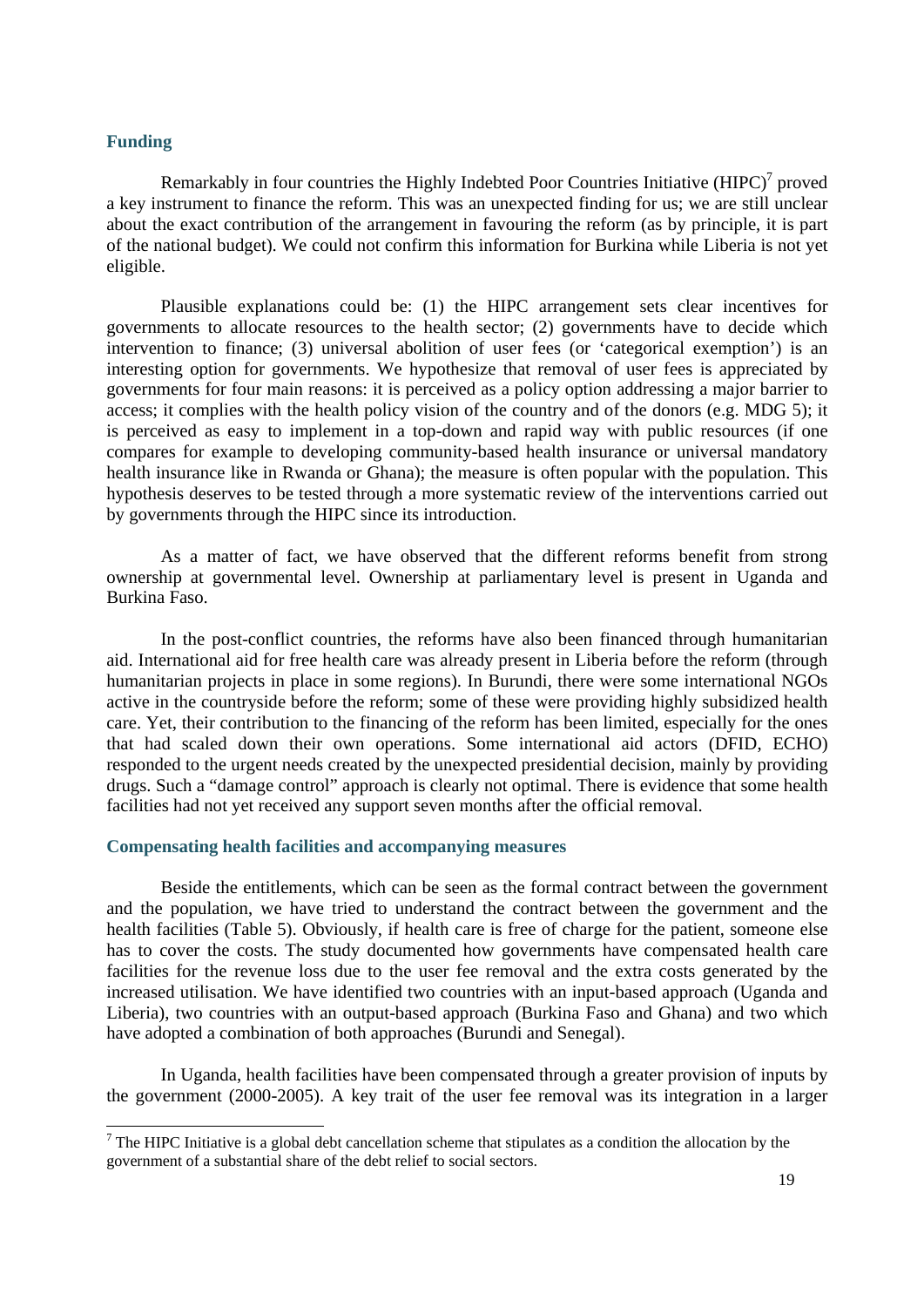package of reforms addressing some other bottlenecks or possible consequences of the user fee removal. There was an increase of the public budget for drugs, but also for other inputs such as human resources and running costs. For example, the issue of staff motivation was dealt with by an increase of the salaries. Yet, the increase of inputs has not been sustained over time leading to inadequacies, with drug stock-outs as a particular challenge. The user fee removal has also reduced the capacity of health facilities to recruit staff outside of the public service.

Liberia is also under an input-based approach. As far as the funding is concerned, it has adopted some kind of a 'dual track' model: in counties supported by international NGOs, health facilities rely on resources from the partners; counties not supported by a NGO are under a governmental arrangement, which is relatively centralized for some items (e.g. running costs of health facilities are covered by county office budgets).

Senegal has a dual system by level of health facilities. Lower level facilities are under a partial input-based system and are compensated on the basis of a push system of kits for deliveries or C-sections. These kits merely cover drugs and consumables for normal deliveries at health centres. The planned additional cash payment to cover other inputs (e.g. staff) has not been implemented so far. On the other end, regional hospitals receive frontload payment for the expected cost of C-sections. The lump sum reimbursement is much higher than the actual cost of the service. This frontloaded output-based payment generates strong financial stimuli for hospitals to perform C-sections (Gouvernement du Senegal, UNFPA, IMMPACT, & CEFOREP 2007).

In Burundi, a mix of methods has been used to compensate health facilities. This mixed approach was not a deliberate choice but rather a result of the unprepared character of the reform. The user fee removal led to an increase in health facility utilisation. In order to cope with the increased consumption of drugs, a few international partners organised together with the government to support a system of drug kits. These drug kits arrived in the health facilities several months after the user fee removal. In parallel, health facilities have been compensated according to the quantity of drugs they prescribe and the quantity of services they deliver to patients, which amounts to a fee-for-service arrangement. During the first two years, both systems have co-existed. The reimbursement system presents a major administrative workload and monitoring is limited. There is a consensus that this is not a good solution. Interestingly, in provinces practicing Performance-Based Financing (PBF), beside the reimbursement of exemptions on the fee-forservice basis by the government, the health facilities received a lump sum payment from the local international partner. The PBF brings significant income to the health facilities and establishes strong incentives to increase production. The national plan is to merge the free health care policy with the PBF approach. The lump sum fees for the different free services would cover the costs of the drugs and the staff motivation.

The case of Burkina Faso is particularly interesting. As the experience with input-based financing of free treatment had not been satisfactory in the past, it was decided that the health facilities would be compensated in cash according to their activities, i.e. an output-based payment arrangement. This payment would include the cost of the drugs and consumables, but also all other inputs, including a bonus for the staff and transportation to hospitals in case of referrals. This obviously required adopting (at national level) some lump sum fees for the different activities covered by the scheme. For the cost of the C-section, Burkina Faso benefited from costing analyses done in different hospitals; the fee adopted was a fair approximation of the real costs. For normal deliveries, the decision was purely administrative (according to an existing fee list for hospital acts) and fixed a fee significantly superior to the real cost. Furthermore, no clear guidance was issued by the Ministry of Health on the exact allocation of the fees collected through the scheme. The key question was: How are the 20% the staff is entitled to calculated? 20% of the subsidy,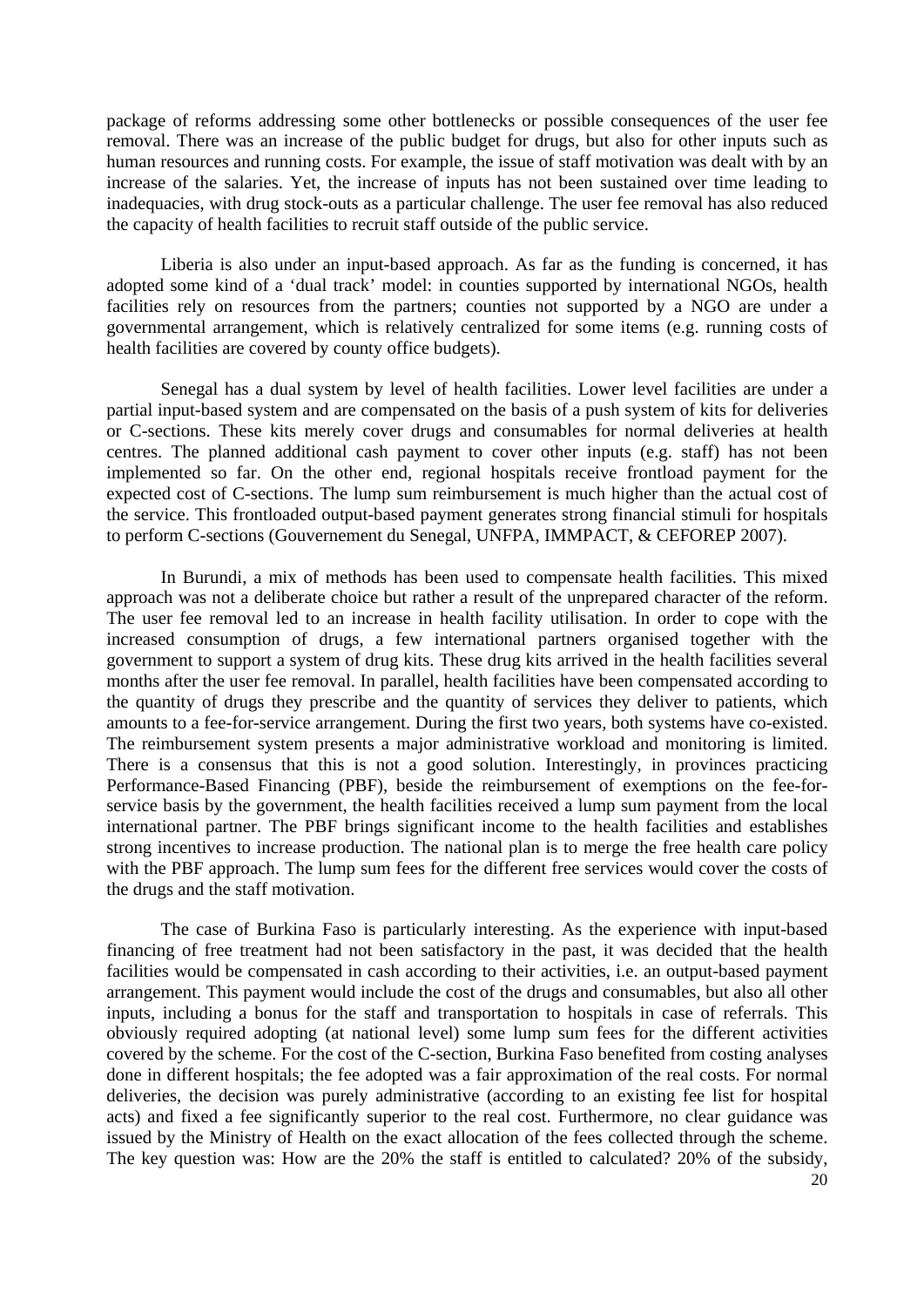20% of the full price (the fee + the co-payment), 20% of the difference between the subsidy and the real cost or 20% of the difference between the full price and the real cost? As long as there was no clear rule issued by the MoH, health centres adopted different practices in this respect. Obviously, some of these practices were very powerful incentives for the health centre staff to increase the number of deliveries. Of particular interest in this story is that the MoH of Burkina Faso has introduced a very strong output-based payment mechanism without a full understanding of the incentives it was establishing. This arrangement could explain the high increase in utilization observed in Burkina Faso.

In Ghana the MoH chose to reimburse the facilities according to the average cost per delivery. The average cost was calculated at national level and the money was sent to the regions for distribution to health facilities. During the first wave of funding, the money flowed through the local governments who allocated money to the health facilities according to their needs. In a second phase, the money flowed as previously through the channels of the Ghana Health Services. Each studied region developed its own mechanism to manage the grant received from the central level (Witter and Adjei 2007).

| <b>Countries</b>       | How the cost of drugs is<br>covered at facility level                                                                                                                                                                                                                                                                                 | How the extra burden<br>is remunerated to the<br>personnel                                                                                                                                                                                              | <b>Access to cash</b>                                                                                                                                                                                                                                                                                        | <b>Funding at</b><br>national level                                                                                                                |
|------------------------|---------------------------------------------------------------------------------------------------------------------------------------------------------------------------------------------------------------------------------------------------------------------------------------------------------------------------------------|---------------------------------------------------------------------------------------------------------------------------------------------------------------------------------------------------------------------------------------------------------|--------------------------------------------------------------------------------------------------------------------------------------------------------------------------------------------------------------------------------------------------------------------------------------------------------------|----------------------------------------------------------------------------------------------------------------------------------------------------|
| <b>Burkina</b><br>Faso | Normal deliveries,<br>complicated deliveries and C-<br>sections are reimbursed<br>respectively at \$7, \$36 and<br>\$88.                                                                                                                                                                                                              | According to older rules,<br>the personnel can retain<br>20% of the total fees as<br>bonuses (= variable<br>bonus).                                                                                                                                     | Ensured through the fee National budget<br>paid by the national<br>budget.                                                                                                                                                                                                                                   |                                                                                                                                                    |
| <b>Burundi</b>         | Provision of drug kits to health<br>facilities. Major delays (6-12<br>months) since the beginning.<br>Last drug orders have been<br>delivered in late 2008. In<br>addition, the government<br>reimburses health facilities for<br>all services and drugs<br>provided. This second<br>mechanism will be the only<br>one in the future. | In areas non-supported by<br>international NGOs, no<br>measure. Several<br>provinces are under<br>performance-based<br>financing. Personnel<br>retain a high proportion of<br>the fees paid by the third-<br>party (NGO) as bonus<br>(=variable bonus). | Theoretically ensured<br>through the fee-for-<br>service arrangement;<br>yet, reimbursements<br>were late (6 to 12<br>month) and are hoarded<br>up at provincial level. In<br>non-supported facilities,<br>it has generated a major NGOs<br>problem of cash flow.<br>Situation looks better in<br>PBF areas. | Drugs in 2006:<br>humanitarian aid<br>(ECHO/UNICEF)<br>Drugs in 2007:<br><b>DFID</b><br>Drugs in 2008:<br><b>HIPC</b><br><b>PBF: International</b> |
| Ghana                  | The MoH defined an average<br>cost that allowed defining<br>regional budgets. The budget<br>was used differently across<br>regions (tariffs set by the MoH<br>not respected).                                                                                                                                                         | No explicit remuneration<br>described.                                                                                                                                                                                                                  | Claims were to be<br>submitted to the Region<br>that reimbursed the<br>health facility according<br>to availability of funds<br>and regionally defined<br>procedure and<br>amounts.                                                                                                                          | National budget &<br><b>HIPC</b>                                                                                                                   |

#### **Table 5: How health facilities are compensated for the cost of free health care**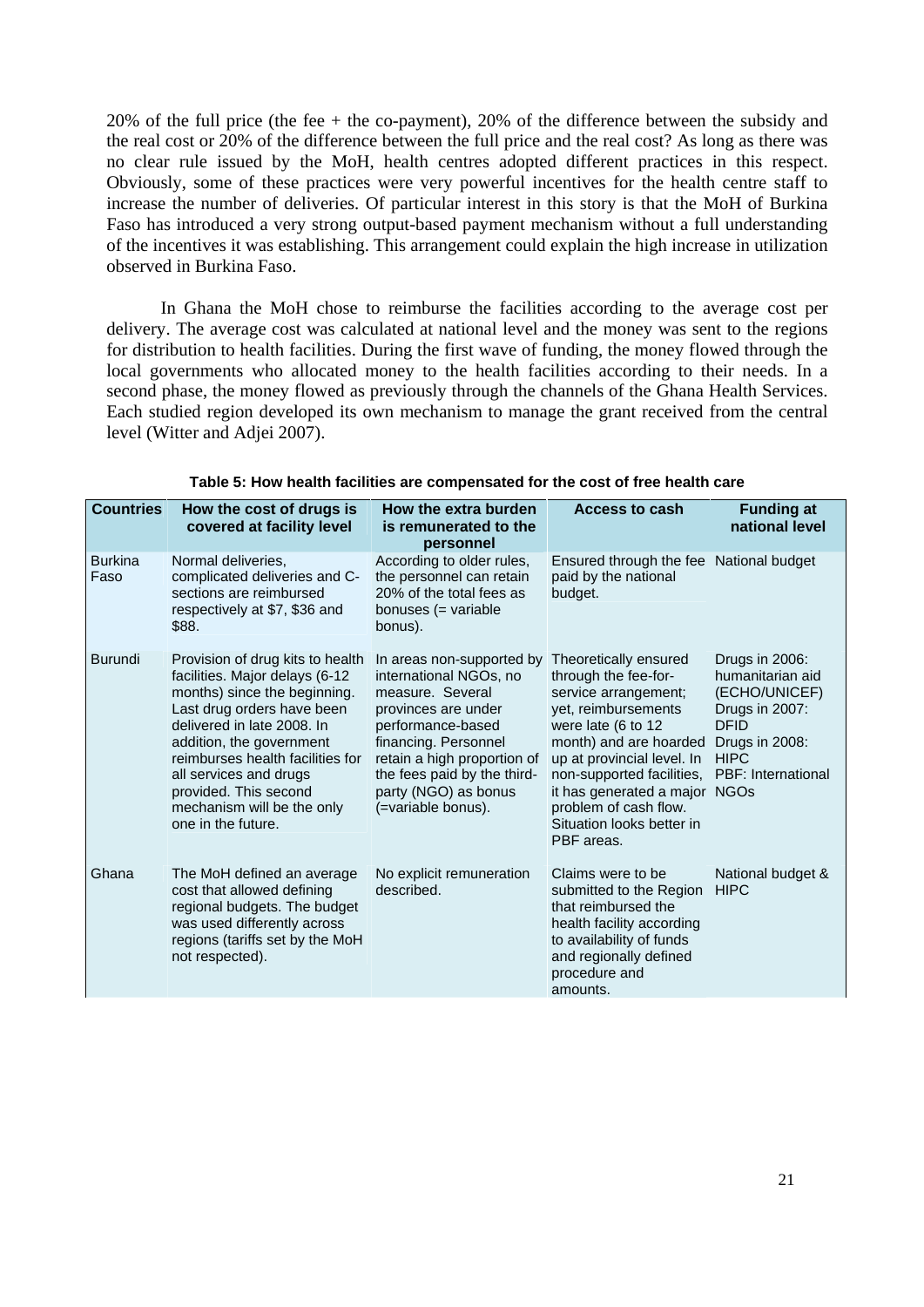| <b>Countries</b> | How the cost of drugs is<br>covered at facility level                                                                                                                                                                                                                                   | How the extra burden<br>is remunerated to the<br>personnel                                                                                                                                                                                                 | <b>Access to cash</b>                                                                                                                                                            | <b>Funding at</b><br>national level                                                                                          |
|------------------|-----------------------------------------------------------------------------------------------------------------------------------------------------------------------------------------------------------------------------------------------------------------------------------------|------------------------------------------------------------------------------------------------------------------------------------------------------------------------------------------------------------------------------------------------------------|----------------------------------------------------------------------------------------------------------------------------------------------------------------------------------|------------------------------------------------------------------------------------------------------------------------------|
| Liberia          | In supported areas: drugs are<br>provided for free by<br>international NGOs<br>In non-supported areas: drug<br>grant at the national medical<br>store is under government<br>funding.                                                                                                   | An incentive system has<br>been designed to fill the<br>gap between official and<br>actual salaries.<br>Complementary incomes<br>are paid by international<br>NGOs in supported areas,<br>by the government in non-<br>supported areas (= fixed<br>bonus). | Non-Supported areas:<br>No cash anymore at<br>peripheral level (county<br>takes care of<br>everything).                                                                          | Aid & national<br>budget.                                                                                                    |
| Senegal          | Health centres and district<br>hospitals receive a certain<br>amount of kits. Rules to<br>distribute kits are not clear.<br>Regional hospitals receive a<br>financial compensation per<br>C-section they provide (fee-<br>for-service).                                                 | None in health centres<br>and district hospitals<br>although it was planned.<br>Included in the fee for<br>regional hospitals.                                                                                                                             | Not ensured in health<br>centres and district<br>hospitals.<br>Ensured in regional<br>hospitals via the front<br>loading (justifications<br>are to be subsequently<br>submitted) | National budget &<br><b>HIPC</b>                                                                                             |
| Uganda           | Health facilities receive drugs<br>for free from the government,<br>first under a push system and<br>later on (2004) through a<br>credit line at the central<br>medical store and by using<br>part of their "primary health<br>care funds". Quantities were<br>and remain insufficient. | Increase of the<br>governmental salaries in<br>2002. Because of the user<br>fee removal, health<br>facilities cannot recruit<br>non-civil servant staff<br>anymore.                                                                                        | Recurrent costs are<br>covered through the<br>decentralized public<br>budget.                                                                                                    | Significant and<br>rapid effort by the<br>national budget &<br>HIPC at the launch<br>of the reform and in<br>the medium term |

#### **3.3 ACTORS**

During data collection, limited attention was paid to the agenda setting stage. In a nutshell, one can say that international NGOs have been influential in Liberia – they expressed clearly their preference for maintaining the strategy of free health care in their projects. Suspending user fees was perceived by the government as the best way to retain these financial and technical partners in a period of serious financial uncertainty. They also had some influence in Burundi (mainly through two international reports stigmatizing the incoherencies in the national user fee policy). Some international agencies have played a role in Ghana, Senegal and Burkina Faso mainly during the dialogue process. In general, the role of donors was apparently rather limited in the six countries.

In Burundi, Liberia and Uganda, the decision to abolish user fees was a decision by the President; in Burkina Faso, the decision was taken by the Council of Ministers. In Burundi it was a top-down and sudden decision while in Uganda, the decisions was taken during the campaign for the presidential election. In the three other countries more actors have been involved in the decision.

In all countries, the removal of user fees has been a highly visible action taken by the government in the health sector (from a citizen perspective). In Ghana, the free delivery policy looks more like an interim measure, either to respond to donor pressure and/or to seize the opportunity offered by the conditions under the HIPC Initiative's arrangement without undermining the major policy under development: the roll out of the National Health Insurance. In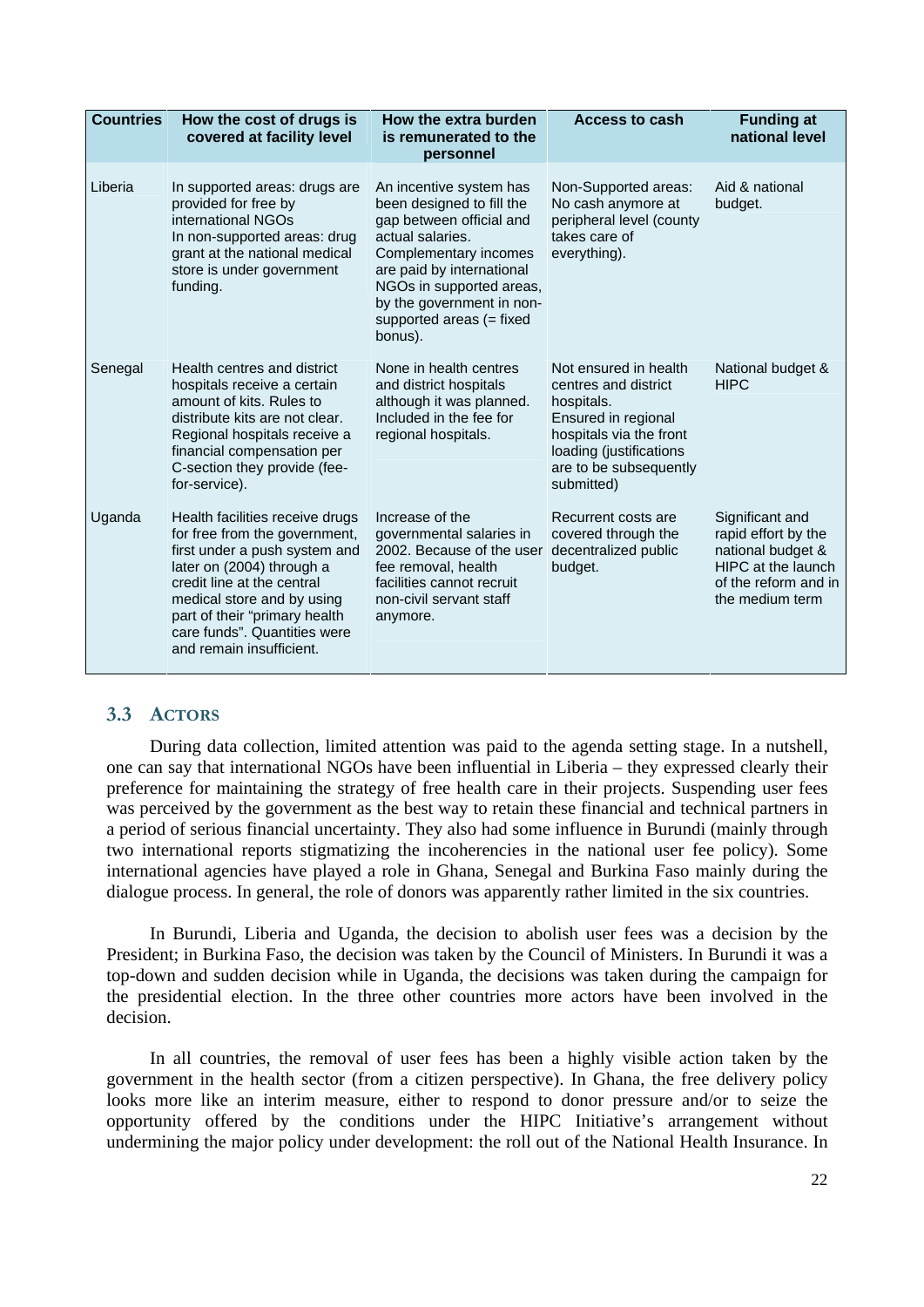Senegal it came at the same time as the discussion around the "*Plan Sesame*" to provide free care for the elderly.

In all countries, frontline actors have only been involved during the implementation of the reform. Obviously this late involvement has not eased the implementation (see further).

#### **3.4 FORMULATION STAGE**

One of the main focuses of our study was to assess the extent to which governments have followed good practices in terms of policy formulation. Researchers have extensively reviewed the peer-reviewed and grey literature and carefully explored this question with their key informants. Information on each country is reported in country reports.

Table 6 summarizes our observations for the six countries.

|                                                                                         | <b>Burkina</b><br>Faso | <b>Burundi</b> | Liberia    |           |           | Uganda Ghana Senegal |
|-----------------------------------------------------------------------------------------|------------------------|----------------|------------|-----------|-----------|----------------------|
| 1. Preliminary situation analysis                                                       | Yes                    | $+/-$          | <b>No</b>  | Yes       | <b>No</b> | $+/-$                |
| 2.83 International and National Scientific<br>evidence                                  | $+/-$                  | <b>No</b>      | <b>No</b>  | <b>No</b> | Yes       |                      |
| 4. Clarity of the policy objectives                                                     | Yes                    | $+/-$          | $+/-$      | Yes       | Yes       | Yes                  |
| 5. Considering different policy options                                                 | Yes                    | <b>No</b>      | <b>Yes</b> | Yes       | <b>No</b> | <b>No</b>            |
| 6. Thorough assessment of the option                                                    | Yes <sup>8</sup>       | <b>No</b>      | <b>No</b>  | <b>No</b> | <b>No</b> | <b>No</b>            |
| 7. Early identification of accompanying<br>measures                                     | <b>No</b>              | <b>No</b>      | <b>No</b>  | Yes       | <b>No</b> | <b>No</b>            |
| 8. Vision, ownership and leadership                                                     | Yes                    | $+/-$          | Yes        | Yes       | $+/-$     | $+/-$                |
| 9. Involving in the formulation stage<br>stakeholders crucial for the<br>implementation | $+/-$                  | <b>No</b>      | <b>No</b>  | <b>No</b> | <b>No</b> | <b>No</b>            |
| 10. The content of the reform meets<br>preferences of stakeholders                      | Yes                    | Yes            | Yes        | $+/-$     | Yes       | Yes                  |

**Table 6: Good practice in the formulation stage, comparison of six countries** 

Our analysis is that Burkina Faso did rather well in terms of policy formulation. The identification of the accompanying measures has been hindered by an unexpectedly rapid decision by the Council of Ministers on the budget allocation. Technicians at the Ministry of Health were not fully ready. The other countries did not perform well according to our standards. The poor score obtained by Burundi is largely due to the fact that the decision by the President took the MoH and its partners by surprise. Liberia obtains a better score largely because of the pragmatic approach adopted by the government. Suspending user fees was in fact a challenge only in places where health facilities were not supported by international NGOs (as the latter were already providing health care for free to their beneficiaries). This reform is only a first step in a large ongoing process of developing a sound health financing policy that should be ready by mid 2009.

1

<sup>&</sup>lt;sup>8</sup> But there has been a major overestimation in cost per delivery.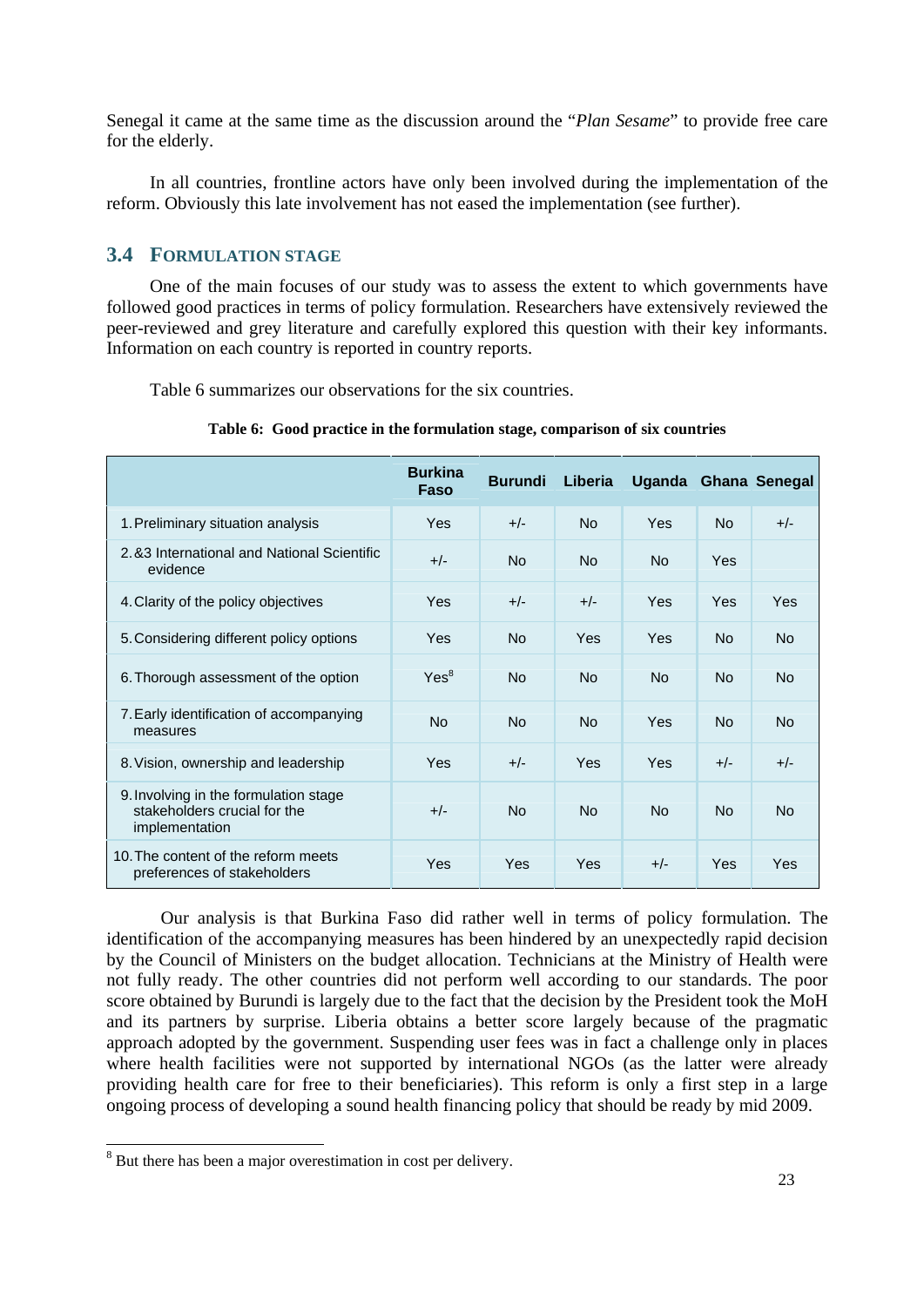The score of Uganda reflects well the policy process in the country. Several studies had reported how user fees were a barrier for the population. The problem was highlighted during the presidential election campaign by all opponents to the incumbent President who promised to remove user fees if elected. The incumbent President, who was running for a second mandate, reacted swiftly: he checked with the Ministry of Health how much it would cost to remove user fees and with the Ministry of Finance the room for manoeuvre in the public budget. Due to the narrow window of opportunity, the weakest steps were those carried out by the technicians (e.g. the thorough assessment of the option). A process had been ongoing for a few years prior to the decision but no consensus had been reached on the way to reform user fees. In 2001, the MoH technicians were indeed favouring less radical options of reform. The reform was designed to replace all lost revenues.

One could fear that health workers and district managers in many countries would resist reforms with a user fees removal component, fearing a loss of advantages; but surprisingly enough, an important percentage of health workers in Ghana and Senegal did support the removal of user fees for deliveries as they acknowledged user fees were a heavy burden for the population (Witter et al. 2007). Still dissatisfaction about increased workload and insufficient compensations are often reported off the record in all countries of the study.

#### **3.5 IMPLEMENTATION STAGE**

The other major focus of our study was the implementation stage of the reform. It is wellknown that several reforms in sub-Saharan Africa have failed because of poor implementation.

|    |                                                        | <b>Burkina</b><br>Faso | <b>Burundi</b> | Liberia   | Uganda    | Ghana            | <b>Senegal</b> |
|----|--------------------------------------------------------|------------------------|----------------|-----------|-----------|------------------|----------------|
| 1. | Sequencing of the reform                               | <b>No</b>              | <b>No</b>      | $\ddot{}$ | <b>No</b> | $\ddot{}$        | $+$            |
| 2. | <b>Planning process</b>                                | $+$                    | <b>No</b>      | $\ddot{}$ | $+$       | <b>No</b>        | $+$            |
| 3. | Communication strategies -<br>Stakeholders (not users) | $++$                   | No.            | No.       | $+$       | $+$              | $+$            |
| 4. | Communication strategies - Users                       | $+$                    | $+$            | $+$       | $++$      | $+$              | $+$            |
| 5. | Medium term commitment on<br>budgetary burden          | $++$                   | $+$            | $++$      | $++$      | <b>No</b>        | <b>No</b>      |
| 6. | Channelling of resources                               | Same                   | <b>New</b>     | Adapt     | Same      | New <sup>9</sup> | <b>New</b>     |
| 7. | Leadership by the government                           | $++$                   | $\ddot{}$      | $++$      | $^{++}$   | $+$              | $+$            |
| 8. | Capacity building                                      | $+$                    | <b>No</b>      | <b>No</b> | <b>No</b> | <b>No</b>        | <b>No</b>      |
| 9. | Empowered coordination unit                            | $+$                    | $\ddot{}$      | $++$      | $++$      | <b>No</b>        | $+$            |
|    | 10. M&E of the reform                                  | $+$                    | $+$            | $+$       | $^{++}$   | <b>No</b>        | <b>No</b>      |
|    | 11. Enforcing the reform                               | $++$                   | $\ddot{}$      | $\ddot{}$ | $++$      | $\ddot{}$        | $+$            |

**Table 7: Good practice in the implementation stage, comparison of six countries** 

Key for symbols: +++: Very good implementation; ++: Good implementation; +: partial or weak implementation; No: No evidence of implementation.

<sup>&</sup>lt;sup>9</sup> Ultimately the new system was dropped and replaced by the old mechanism bypassing the local authorities and <sup>9</sup> thus the decentralization efforts.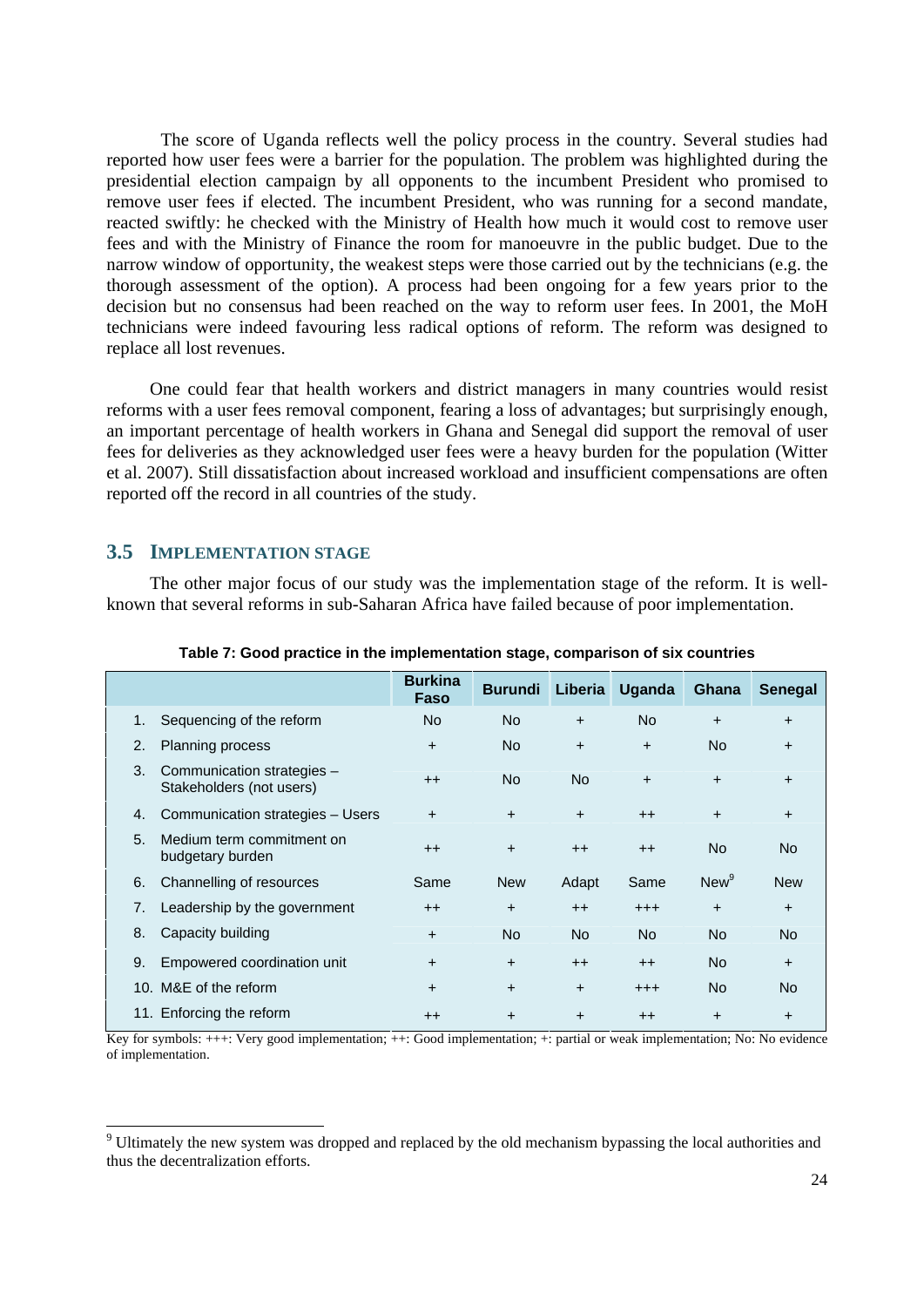Our analysis brings mixed findings. The most interesting reading of Table 7 is perhaps a horizontal reading. We say that three countries adopted the 'big bang' approach, while the three others carried out reforms more gradually. Yet, we have not found significant evidence that countries which proceeded gradually really took benefit from the possibility to learn from the early steps (perhaps this gradualism reduced the pressure on the technicians in charge of the implementation?). Across countries, the measure was communicated to the population, but communication remained fairly basic: a radio broadcast of the decision. This communication strategy is surely a major mechanism to enforce the reform in health facilities (as users claim for free treatment). The communication campaign in Burkina Faso and Senegal was hampered due to a lack of financial resources. Communication of universal user fee removal is relatively easy, but informing on the kind of approach adopted in Burkina Faso is clearly more complex. As a matter of fact, the reform over there has been interpreted in very different ways across places in the country (and stakeholders). In Ghana and Senegal, although the majority of the population had heard about the reform, the understanding of the package varied widely.

The medium term commitment in terms of funding was a major weakness in the Ghanaian and Senegalese experiences. As far as channelling of resources is concerned, there have been weaknesses in several countries. In Senegal the new model designed to channel funds to health facilities to make up for lost revenue could not be implemented. In Burundi, the flow of funds and drugs to the facilities has been confused and still has to overcome a serious administrative burden; furthermore, money disbursed by the central level is withheld by the provinces. In Liberia, counties supported by donors still benefit from much better conditions than those compensated by the government.

Across countries, the technical leadership, which did not always take the form of a coordination unit, has mainly been taken by Ministry of Health technicians. The fact that the reform was a decision taken by the political leaders and was funded by national resources has probably contributed to the adoption of such an approach. In countries with limited capacity, a greater involvement of some partners – possibly too accustomed to interaction only within project frameworks – would probably have benefited the implementation. In Burundi, the mass of problems generated by the sudden decision has contributed to the set-up of better coordination mechanisms between the Ministry of Health and its partners.

A major finding of the study was the appalling situation of monitoring and evaluation in five countries. Furthermore, most of the monitoring effort is of an administrative nature (e.g. accounting, control of the invoices in Burundi). In Burkina Faso, Burundi, Liberia and Senegal, even basic indicators such as health facility utilization or coverage rates are not routinely followed up by the health authorities in charge of the implementation of free health care. In a nutshell, these reforms have been launched without the prior establishment of a basic system to monitor their progress and their impact. While this is understandable in post-conflict countries like Burundi and Liberia, it is rather surprising in more stable contexts. This of course greatly hampers the general piloting of the reforms and possibly their adaptation to maximize the outcomes and rapidly correct problems.

In all six countries, the reform has initially been enforced in most facilities. In Uganda, there is evidence that this happened on a large scale and lasted for years. However, there are indications that insufficient funding and maybe perverse incentives are undermining the policy (e.g. households are obliged to purchase drugs from private drug outlets). In Ghana the health facilities started enforcing the reform but some resumed charging when reimbursements were exhausted and debt was piling up at regional stores (Witter & Adjei 2007). In Senegal, there is evidence that some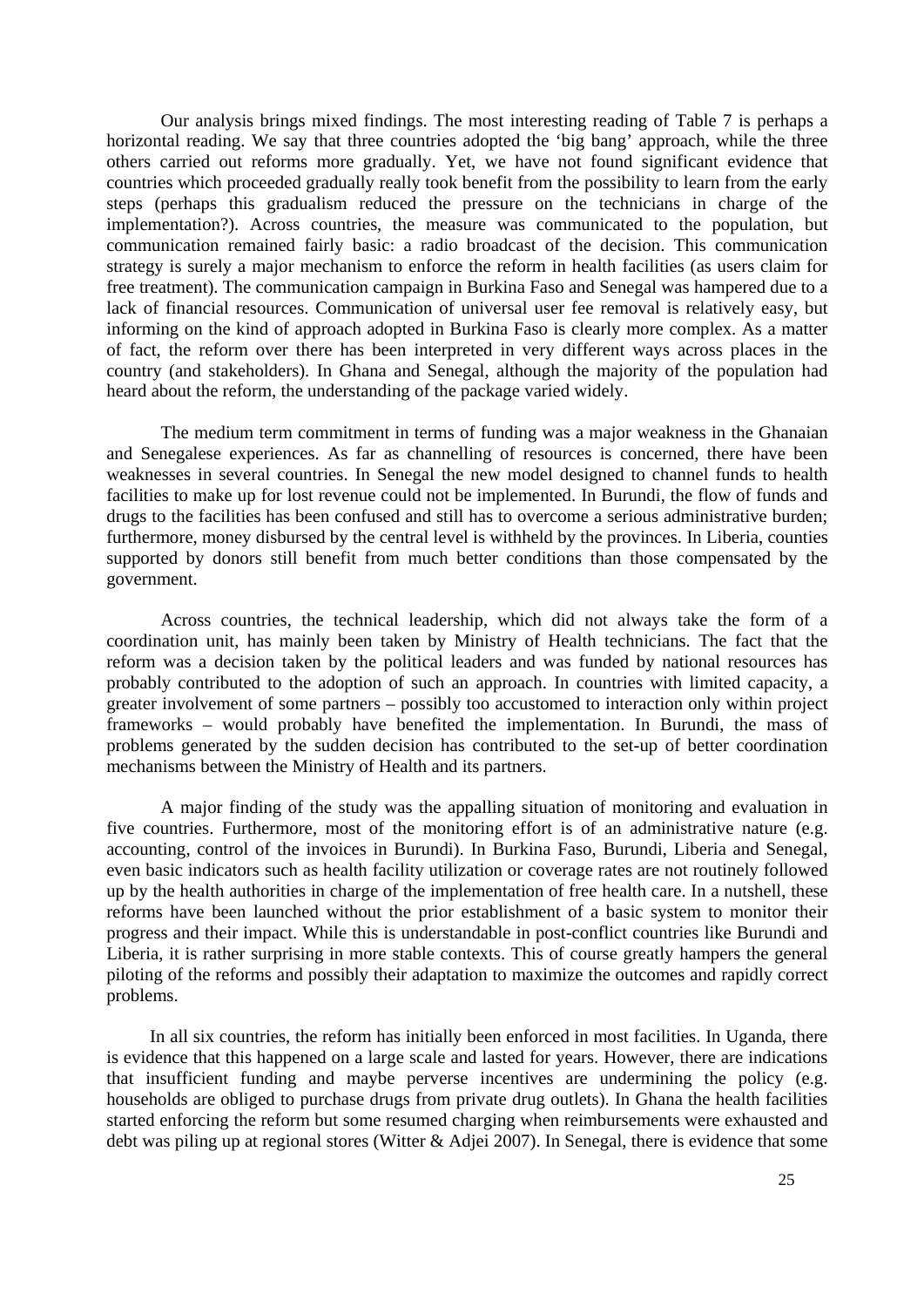facilities did not even start to provide free deliveries or only removed some parts of the bill (Gouvernement du Sénégal, UNFPA, IMMPACT, & CEFOREP 2007). Insufficient funding seems to be the main cause of imperfect compliance at facility level.

#### **3.6 EFFECTS**

As already mentioned, effects were not the main focus of this consultation. We still tried to develop a general view on the basis of existing studies and documents. In none of the studied countries was a sound monitoring process put in place; the poor situation of health information systems was particularly constraining. No country performed a baseline study nor set up a control group. This greatly limits all findings on the effects (and more particularly, raises the issue of controlling for confounding factors). Another constraint was that hindsight was lacking for four of the six reforms. By far, Uganda is the best documented experience in terms of effects. Most accessible publications on Uganda analyse data covering the period before 2005. This section must be read with these limits in mind.

#### **Health service utilization**

As expected, an increase in utilization of the free or subsidized services was observed in the different countries. However, because of weaknesses in monitoring and our own incapacity to access data, we cannot provide national figures for the six countries. There are some data describing the increase in utilization in Uganda and Ghana. In Uganda, according to the national health information system, new OPD contacts per capita did not change from 0.42 in 1999/00 to 2000/01, but rose to 0.56 in 2001/02, and further to 0.72 in 2002/03, and to 0.79 in 2003/04 (see also Figure 3). However there was a limited increase or no increase at all for key services such as deliveries (Nabyonga et al 2005). Household surveys have confirmed this increase in the utilisation of public services (in total and by the poor), but they also show a major increase in the utilisation of private services, possibly to address the limitation of public services, especially drug shortages.



**Figure 3: Outpatient attendances in Uganda between 1998 and 2004 (Tashobya et al. 2006)** 

Source: MoH (Selected years).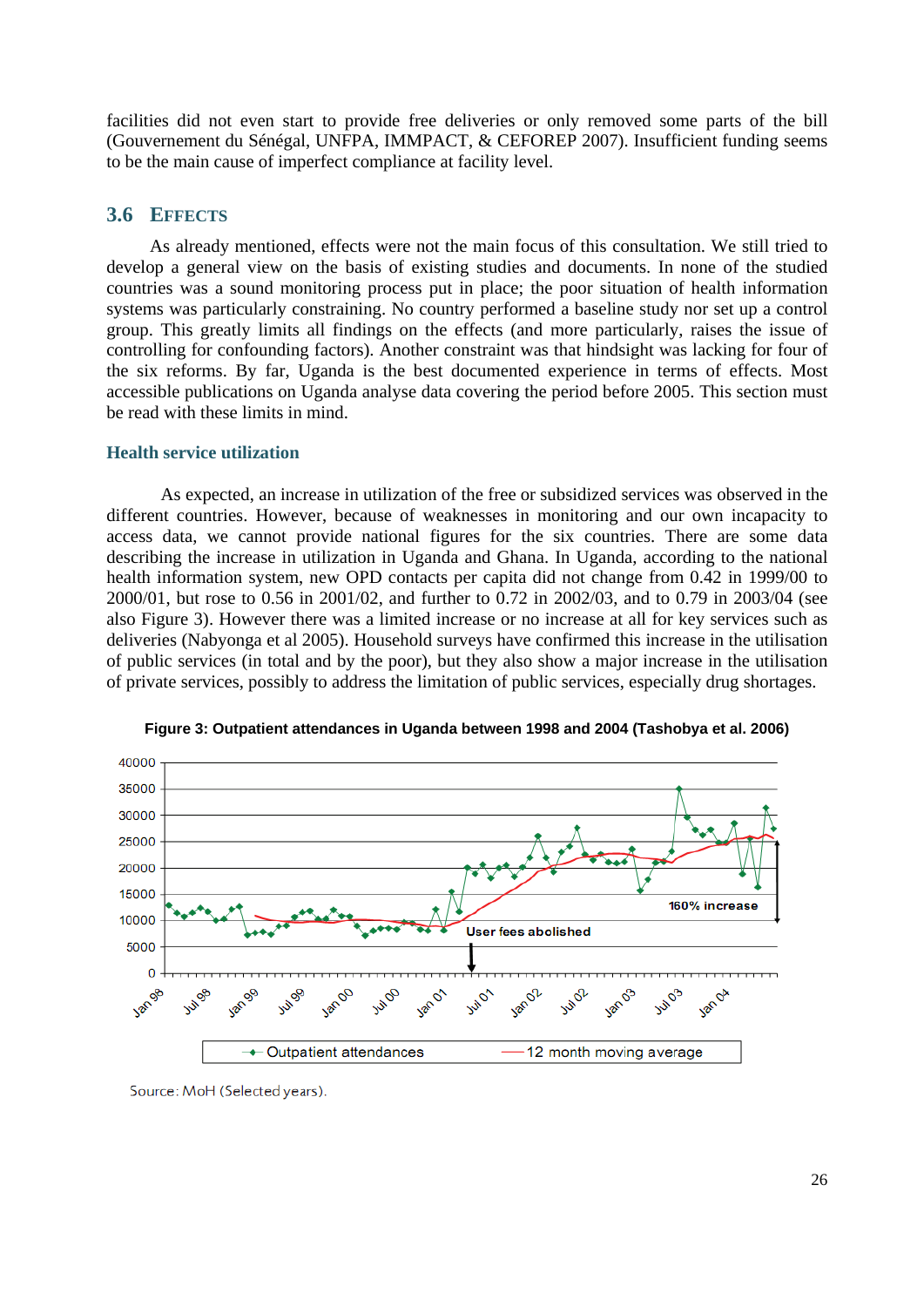In Ghana, after an initial increase between 2003 and 2004, the subsequent years have seen a decrease in coverage rate of assisted deliveries. This could be explained by the interruption of payment for performed deliveries (Figure 4)



**Figure 4: Skilled delivery per region in Ghana between 2004 and 2007 (Ghana Health Service 2008)** 

In terms of utilization of services, there may be important variations across regions and health facilities. An increase at national level can hide large variations inside the country. The data collected from the national health information system in Burkina Faso show that in regions with an initial low coverage of assisted deliveries (the Northern districts) the removal of a financial barrier has had a major impact on utilisation while in Southern districts it has had almost no impact on utilisation.



**Figure 5: Monthly mean numbers of assisted deliveries in health centres in two regions in Burkina Faso (Ridde & Bicaba 2009)**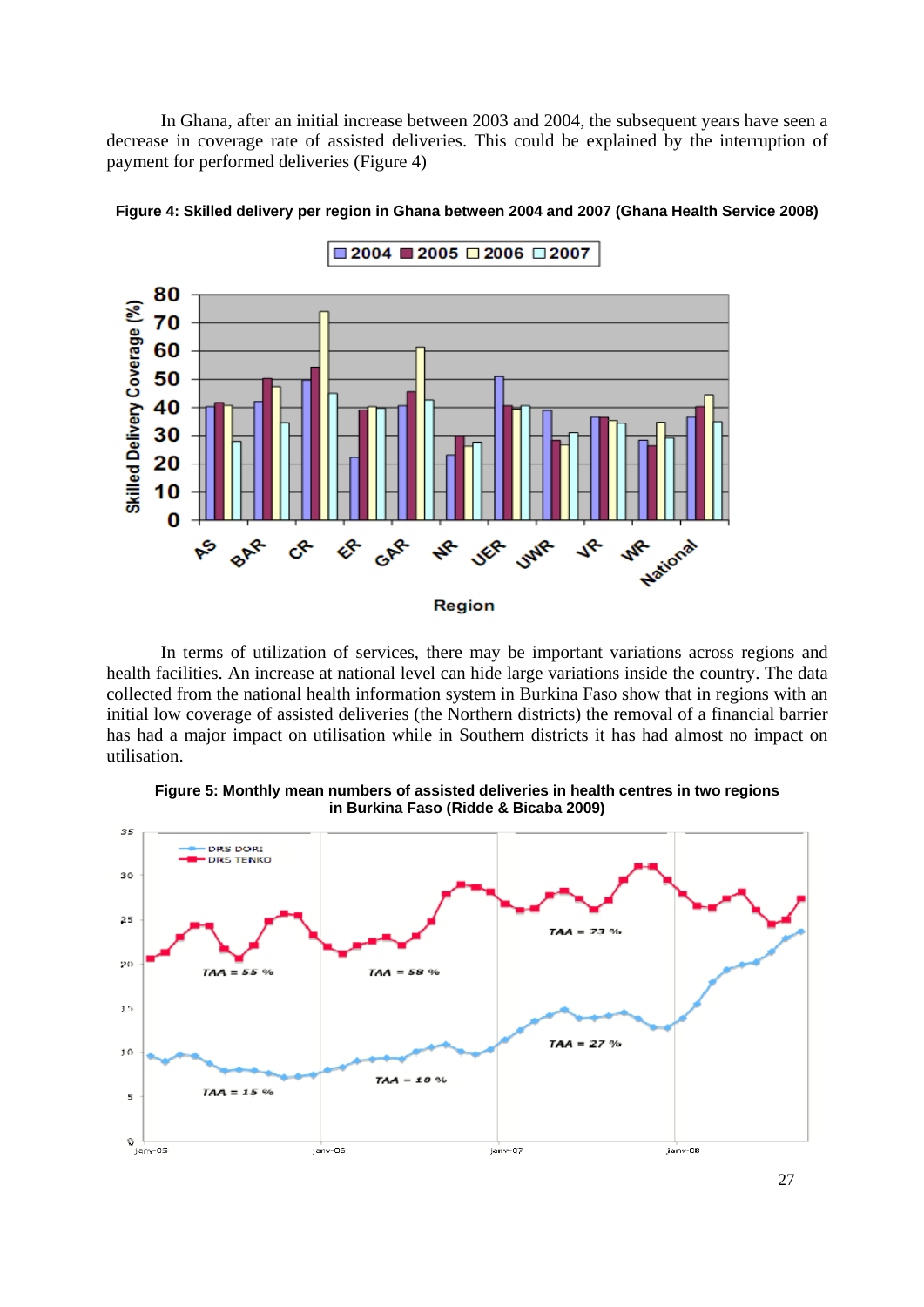The extent to which the region or the health facility is assisted through other means (e.g. assistance by an international NGO active in the district) and the way this complementary assistance is channelled to health facilities may have an impact. Noteworthy, the case of Burundi seems to indicate that there could be a synergy of effects between the user fee removal and performance-based projects.

**Figure 6: Impact of removal of user fees and performance based financing on deliveries in health units, Bubanza Province, Burundi (Source: R. Yates, Bubanza, health information system)** 



For most countries, the experiences are too recent to assess the sustainability of the increase. The Ugandan experience proves that an increased utilization can be maintained on the long-term. There is evidence from Uganda and Ghana that the increase in utilization by poor households can be higher than the increase in utilisation by other socio-economic groups (Nabyonga et al. 2005;Penfold et al. 2007).

This higher utilization indicates that households appreciate free health care. The satisfaction among the population about the reform was reported in the different countries although the implementation was diversely appreciated.

#### **Health outcomes**

It is difficult to establish the proof of the impact of the reforms in terms of health outcomes (e.g. infant mortality rate or maternal mortality ratio). It is doubtful there will be any evidence, given the limited attention paid to evaluation.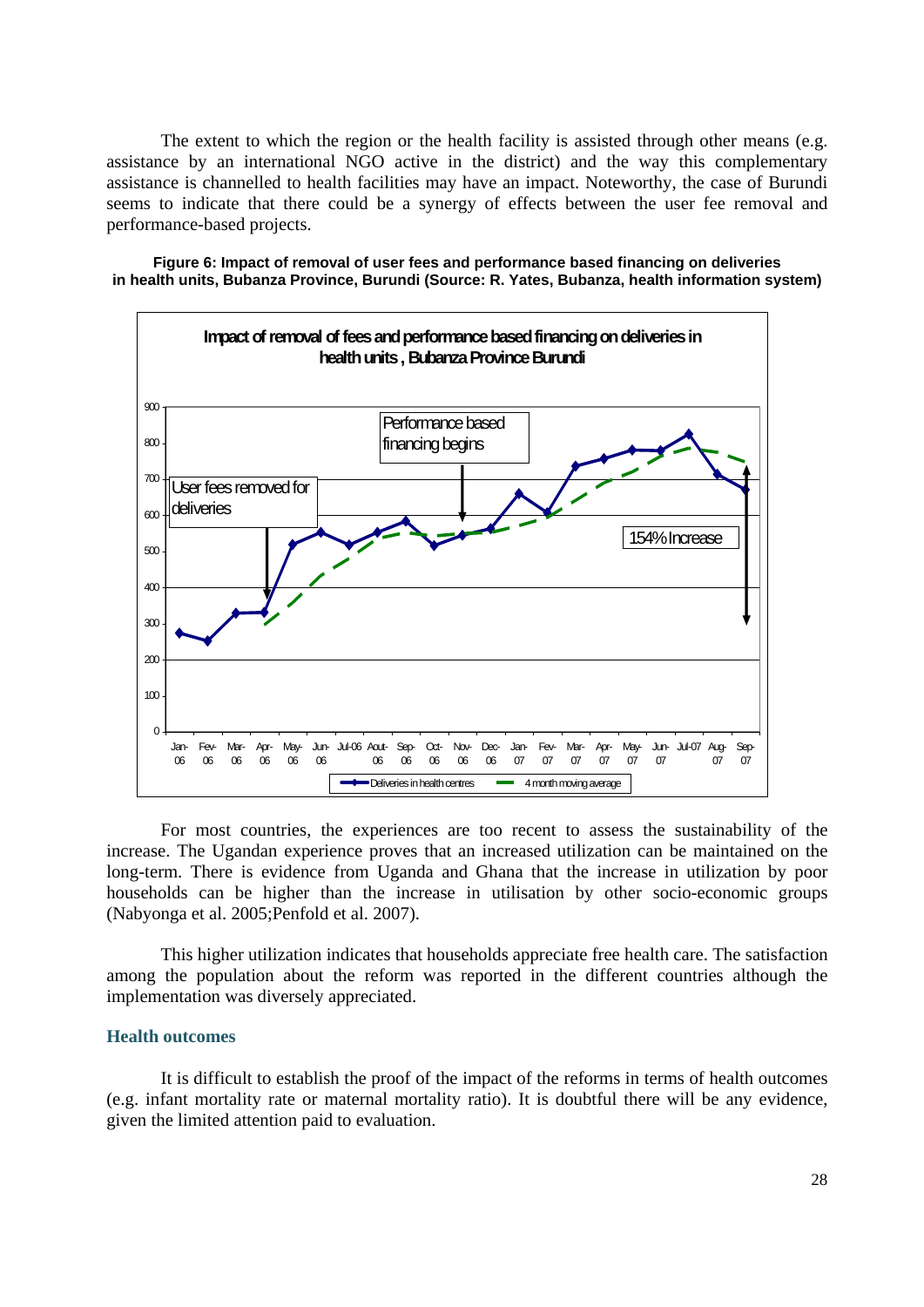As a matter of fact, none of the six reforms lifts all the barriers faced by poor rural households in the utilization of health services. Many barriers on the demand side, especially the cost of transport remain. More thorough analysis in the future could show that in some countries, the higher utilization is more marked in certain population groups for example by individuals living close to the health facilities.

The status of the barriers on the supply side is unclear. We have not identified many accompanying measures that attempt to address them. Little effort for example has been made in terms of staff motivation. In a separate but related reform, Uganda increased salaries in the months following the user fee removal. In Burkina Faso, Ghana and in some regional hospitals from Senegal, the output-based financing approach has probably contributed to lifting supply side barriers but not necessarily on purpose. We could not find evidence that technical barriers on the supply side – e.g. availability of an ambulance for the referrals in each health district or 24 hour service for C-section - have been addressed before the reform. However, in Burkina Faso there were activities included in the national plan for emergency obstetric care that contributed to improving the supply side (Gouvernement du Burkin Faso 2006). It was beyond the scope of this study to try to map these more systemic efforts in the six countries. Such a complementary study would be interesting in countries where deliveries are now free of charge. Indeed, if many barriers remain, impact of the user fees removal on maternal mortality will probably be disappointing.

#### **Health care expenditure**

As just mentioned, removing user fees does not lift all financial costs for the households. The purpose of this study was not to collect evidence on this dimension. The studies in Uganda provide mixed results (Xu et al. 2006). This can be attributed to the fact that drug shortages are recurrent in public health services. This obliges households to buy their drugs in the private pharmacies

#### **Impact on the health system**

Many experts are concerned by the possible negative effects of user fee removal on the health facilities. The main expected negative effect is a significant decrease in the health facilities' revenue (if the government does not compensate enough), which could undermine their financial viability. User fees are indeed usually a key mechanism to finance running costs, drugs, but also bonuses for the personnel. The fact that we were not able to access evidence in this respect (e.g. balance sheets) is another testimony of the weakness of the monitoring system in place.

Another risk, overlooked by most experts, is the possible consequences of the change in incentives brought about by the way health facilities are compensated for the free health care. Our analysis is that this issue would deserve to be documented in the six countries.

The input-based approach adopted in Uganda seems to show some limits: the reform has not positively affected staff morale; drug shortages are persistent – the latter are partly due to the unavoidable rationing of limited resources, but could also be a possible consequence of the incentives in place (Meessen et al. 2006); and accountability of health staff to the population remains weak. Two tracks seem possible: (1) to establish new voice mechanisms to empower the communities (Björkman and Svensson 2009) or (2) output-based financing. Burundi, Burkina Faso and Ghana have opted for an output-based remuneration for the health services delivered free (or at low price) to their users.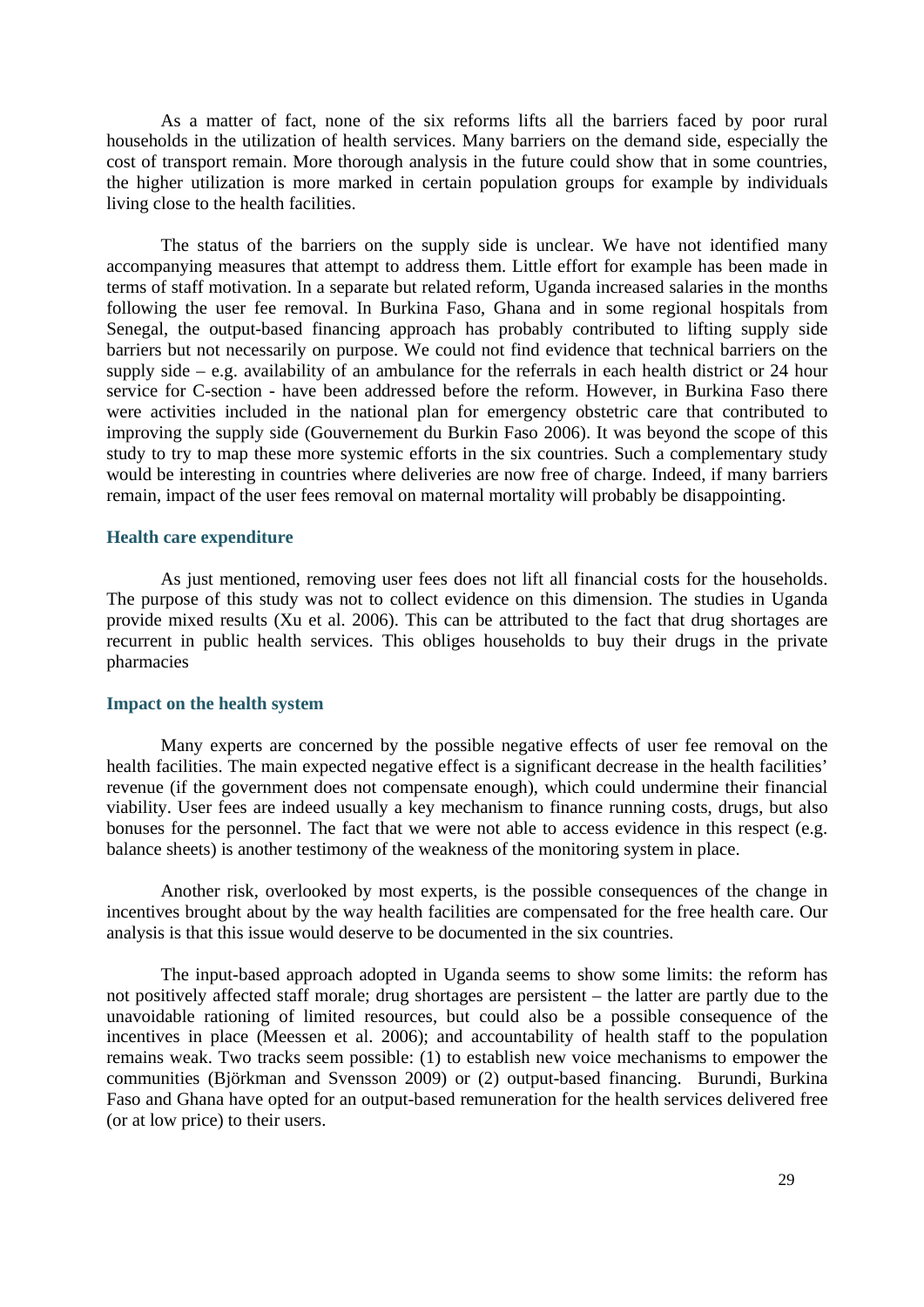The experiences of Burundi and Burkina Faso with the output-based approach are interesting. Burkina Faso has discovered the approach somewhat by accident. Some minor corrections have been made during implementation. The experience of output-based payment with the user fee abolition has been quite disappointing so far in Burundi, largely because of the many constraints prevailing in a post-conflict setting. Yet, this country brought out an interesting lesson in terms of impact on the (governance of the) health system: whereas a brutal removal of user fees is clearly regrettable in the short term, it can nevertheless boost the awareness at country level of the need of better coordination between the government and its financial partners. In this respect, Burundi has made significant steps, even if perfect coordination is still not in place. The progressive integration of free health care and performance based financing on a national scale will be the real test for government and donor coordination. Ghana has also set up an interesting mechanism that reimburses facilities on their output. Unfortunately the impact cannot be assessed as the reform has only been in place for four years but was poorly funded from the onset.

More generally, we believe that for each country, the key indicator to measure the impact of user fee removal on the health system should be whether the removal triggered a real dynamic of sustained effort to address problems of accessibility to effective health care. In this respect, the experience of Uganda is slightly disappointing in recent years. The current dynamic in Burkina Faso and Liberia is interesting. In Burkina, a key issue will be whether the government manages to implement a system of entitlement for the indigents.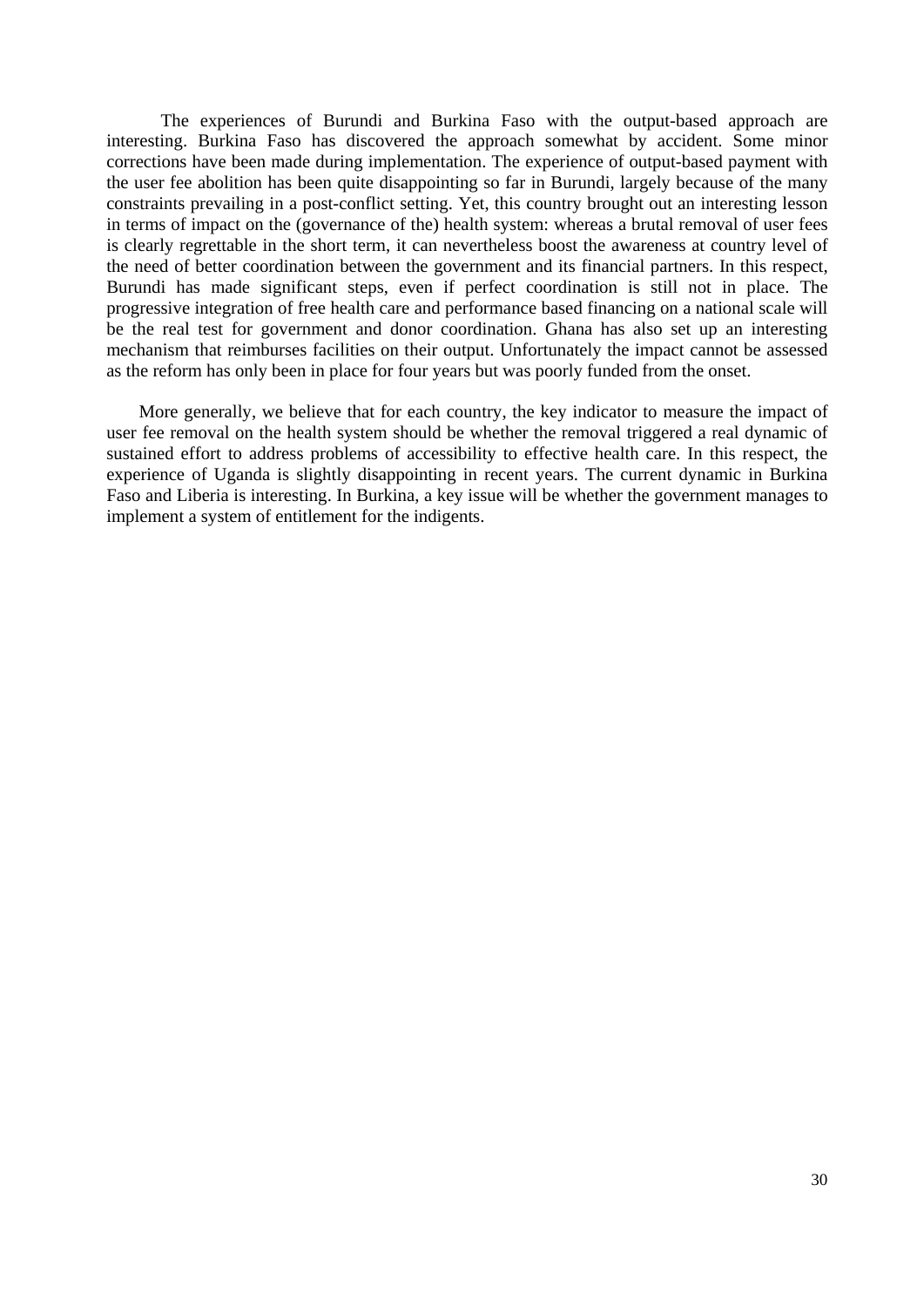### **4 CONCLUSIONS AND LESSONS LEARNED**

#### **There is a momentum at national and international level.**

- (1) There are African governments willing to take strong action to remove financial barriers met by vulnerable groups, especially pregnant women and children. They are ready to do so using national resources.
- (2) The fact that several governments have opted for removing fees only for children younger than five years and pregnant women indicates that MDGs 4 and 5 mobilize governments. Some international actors have also contributed to raising awareness of the accessibility problem generated by user fees. One may suspect that removal of user charges in other sectors (e.g. education) or by some vertical programs (e.g., artemisinin combination therapies, antiretroviral treatments) has had an influence as well: user fee removal is perceived today as a possible option.
- (3) Governments perceive user fees as a major barrier to access or at least as one of the easiest to address; they have understood the political value of decisive action in this respect.
- (4) Aid mechanisms seem to be supportive to such national leaderships. In some countries, the PRSP process has probably raised awareness at high level and outside the Ministry of Health. The MDGs give clear directions. The HIPC Initiative is a key aid instrument encouraging such reforms. A cross-country review of its impact on the health sector would be a useful study.
- (5) Financial and technical partners are not actively opposing user fee removal when there is national leadership.

#### **Politician-technicians relationships: different patterns of actions**

- (6) Reforms adopted by governments differ greatly. Our analysis is that this diversity attests to strong ownership, including different preferences, the pursuit of different objectives under different sets of constraints. The different contexts and traditions in Francophone and Anglophone Africa lead to different reforms. Post-conflict and stable countries face very different constraints; this has also an influence on the policy process.
- (7) In several countries, the user fee removal has been a top-down decision taken by the highest level, sometimes by surprise; it is unclear whether this pattern – which is not ideal in terms of careful design, formulation and implementation – can be influenced.
- (8) It is better when ownership and vision are shared by both politicians and MoH technicians, as it is for instance the case in Burkina Faso. While these characteristics are not a guarantee of success, they should help.
- (9) The pragmatic approach adopted by policy makers in Ghana and Liberia is positive. They were right to seize the opportunities in terms of funding without undermining their long term vision in terms of health care financing.
- (10) The experience of Uganda where there has recently been a decline in terms of financial support by the government – recalls that a free health care policy necessitates a long-term commitment and a sustained effort in advocacy.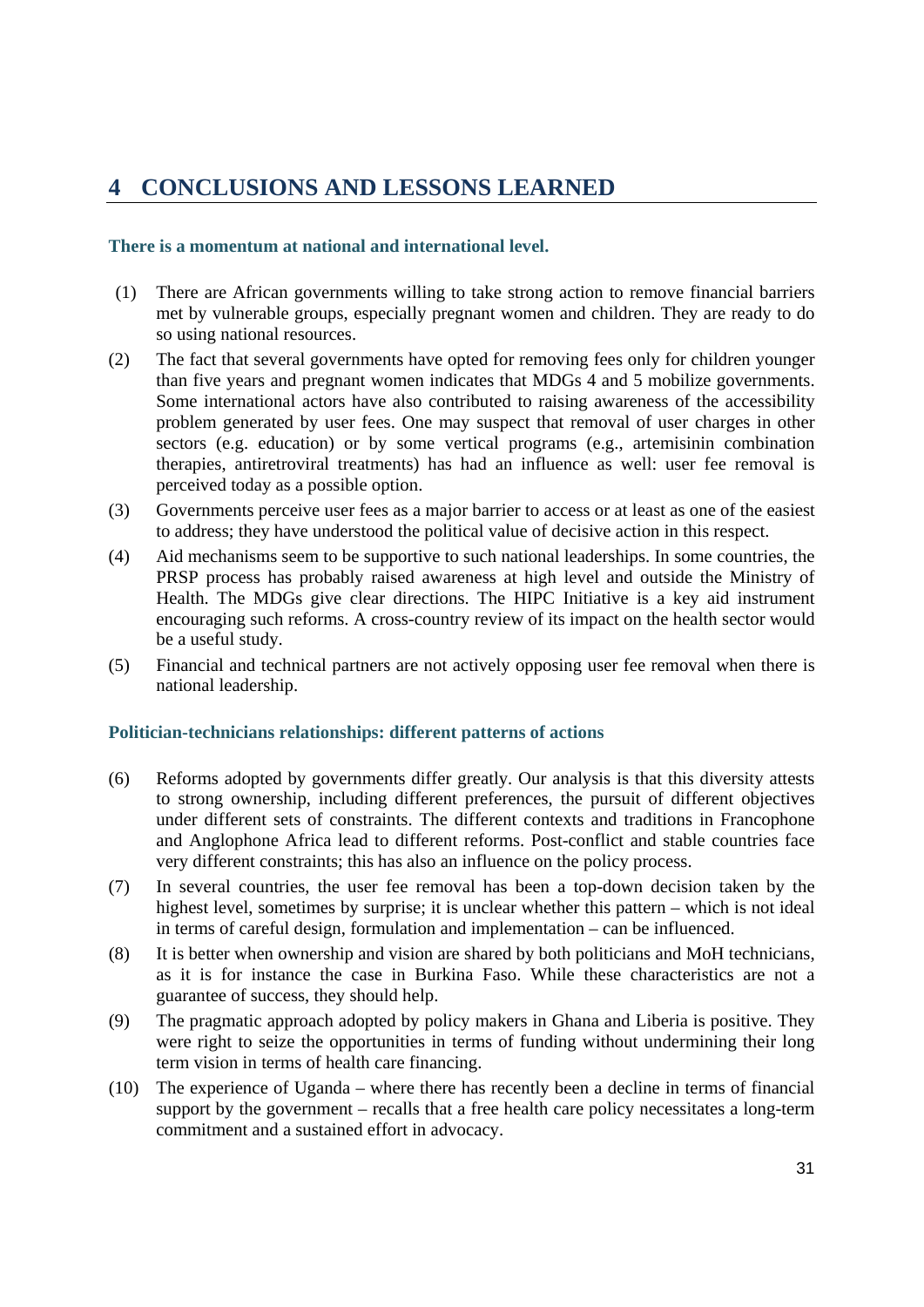(11) In post conflict contexts, free health care is just one issue out of a wider set of political, health and social issues. Stakeholders are usually less rigid; this creates space for bringing more radical changes to the organisation of the health system. In Liberia, suspending user fees was a first step before development of a wider health financing policy and plan. In Burundi, the removal eventually triggered more coordination among partners.

#### **But also major risks on the reforms**

- (12) Political leaders may underestimate the technical challenges related to such health care financing reforms.
- (13) Due to lack of consultation and the unexpected character of the decision, most user fee removal reforms have been poorly prepared. This lack of preparation generates serious weaknesses in the design, formulation and implementation of the reform.

#### *Design*

- (14) If some bottlenecks on the supply side are not addressed, the user fee removal could lead to a limited increase in utilization or it could have a rather limited impact in terms of MDGs 1, 4 and 5 (if effectiveness of the care is low). This looks particularly crucial for interventions targeting pregnant women.
- (15) Similarly, bottlenecks on the demand side and the geographical barrier in particular are not always sufficiently addressed by the reforms. The final impact in terms of MDGs 1, 4 and 5 could be disappointing. Moreover, this will be a major source of inequity.
- (16) There are different ways to remunerate and incentivize health care providers that provide health services for free. The six countries under study have opted for different approaches. We lack the hindsight to give a univocal recommendation. Input-based financing could make sense in post-conflict settings: actors are familiar with the strategy (e.g. it is the one practiced by humanitarian agencies) and it is a strategy easy to implement. Yet, governments may also want to seize the opportunity of user fee removal to innovate in terms of health care financing. Output-based financing is receiving growing attention by governments and their partners. As far as output-based financing is concerned, lump sum payment (lump sum payment including drugs, consumables but also a revenue to motivate staff) looks more promising than piece rate reimbursement (like in Burundi). Yet the related managerial requirement (e.g. creation of the verification function) and the risks of the strategy are not well understood by the community of actors. There is an urgent need for experimentation, documentation and technical guidance in this respect.

#### *Formulation and implementation*

(17) Several governments have skipped very elementary and fundamental steps in the formulation and implementation of their reform. These practices could possibly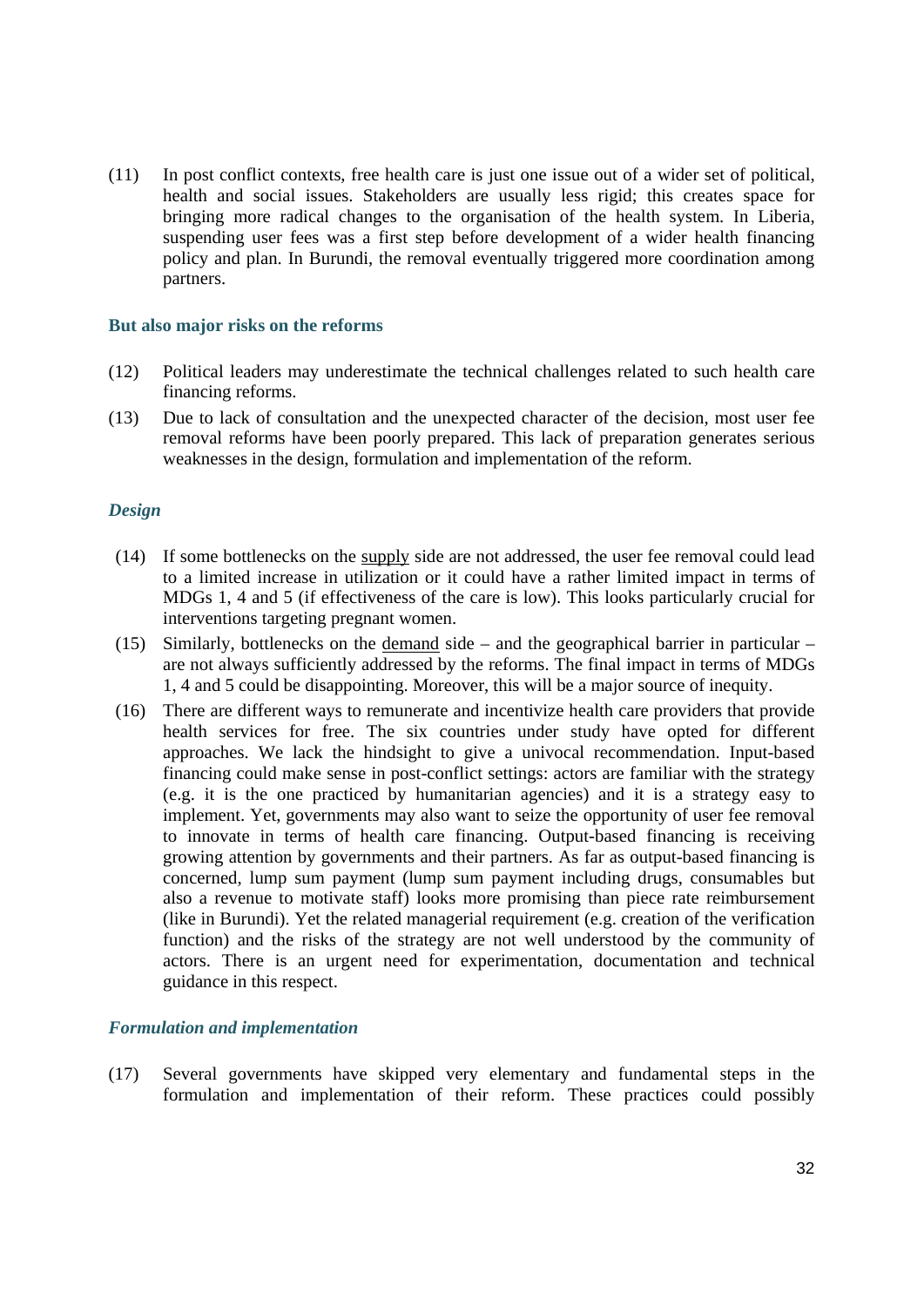undermine the success of the reform. It is also a missed opportunity in terms of taking lessons on reform management.

- (18) The most frequent omissions or mistakes in terms of formulation are: lacking or too basic estimations of the impact of the reform on the utilization by the population, no proper assessment of the consequences in terms of extra burden on frontline health staff, insufficient allocation of resources to finance the increase in utilization, incorrect prices to compensate health facilities, poor understanding of incentive issues (e.g. the intensity of the incentives, how to organize monitoring under an output-based system), insufficient commitment in terms of public budget funding, weak planning forecast (e.g. drugs quantity required) and low implication of frontline health workers in the design.
- (19) The most frequent omissions or mistakes in terms of implementation are: no pilot project to test certain strategies, poor communication towards district managers and frontline health staff, low level of public information activities, insufficient effort in monitoring (the effort focuses on accounting), insufficient effort in enforcement, lack of interest for evaluation (or the adoption of sub-standard approaches), inadequate feedback loop (adjusting the scheme after observation of problems).
- (20) Having enough time to prepare the reform can contribute to a better design and formulation and a better implementation processes, but the link is not automatic.
- (21) There is a lack of technical expertise in health care financing in most countries. In most countries under review, international actors have not filled this gap, especially during the formulation and implementation stages of the reform. This is indicated by the lack of pilot projects (partners have a role to play in this respect, as they have more flexible frameworks of action), the lack of technical assistance in the design of the reform, the lack of commitment in terms of funding the implementation of the reform and the insufficient investment in rigorous evaluation. In this regard the actual process in Liberia is worth monitoring as it is applying most of the recommendations drawn from the international literature in the development of their future health financing policy and planning.
- (22) In post-conflict settings time, knowledge and resources are lacking for a careful formulation process. Our recommendation is that international partners contribute to the process of formulation and support the implementation with their resources nationwide.

#### **About seizing opportunities**

- (23) Agenda setting: some countries might be interested in adopting similar strategies, if they prove successful. There is an issue of documenting rigorously what works and what does not work, of sharing experiences among countries and of translating knowledge for rapid use by policy-makers.
- (24) In health care financing, the perfect solution is never reached. What we have to establish is dynamics of change. As for access, other measures (e.g. vouchers, health equity funds) are needed. Removal of user fees should only be a first step; it will be interesting to see whether Burkina Faso will be able to build on what has been done so far (e.g. implementing the solution identified for the indigents). The Ugandan experience is a bit disappointing in this respect. Time will tell whether Liberia manages to develop its health financing policy and plan.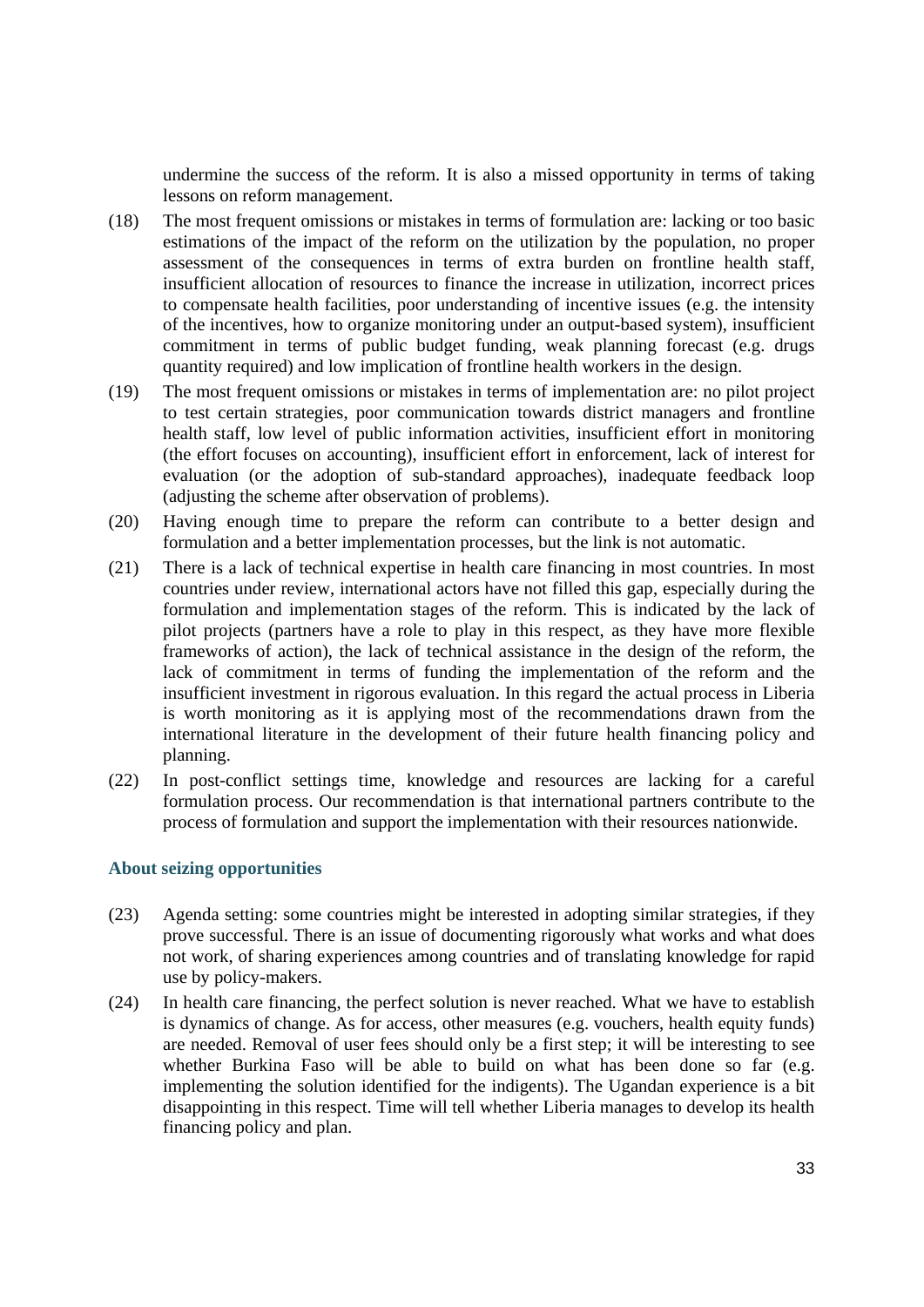(25) The study indicates that there could be powerful synergies between user fee removal and performance-based financing; this must be explored further. Burundi and Burkina Faso would be the best cases to follow, but lessons can be drawn also from countries like Rwanda.

#### **General assessment and action steps**

We should welcome the new leadership shown by governments in terms of developing strategies addressing barriers to access to health care. Yet, because of (1) persisting bottlenecks both on the demand and supply side, and sometimes (2) insufficient preparation of the reform and (3) a poor implementation, final results could still turn out disappointing. As there is a momentum now, failed reforms would be a major missed opportunity. We recommend international actors to shift their focus from agenda setting to technical support (or at least to extend their attention to technical issues as well). There are operational problems to solve. However, strategies should not focus only on the Ministry of Health; the right way to involve the highest authorities is still unclear.

Some actions could already be undertaken in 2009: (1) a workshop in Africa gathering policy makers, civil society representatives and technicians involved in the recent reforms (assignment: to exchange experiences and to produce recommendations to their governments); (2) dissemination of the upcoming results of this study and other available guidelines. e.g. the Freeing up Health care Report by Save The Children (The Save the Children Fund 2008).

Other actions could be developed in the years to come. Among others, (1) an international consultation for reaching a consensus on health care financing strategies in postconflict settings; (2) a network of technical experts; this community of practice should facilitate the exchange of experiences and the access to international expertise when required; (3) better coordination among international agencies in order to seize synergies with other efforts (e.g. health system strengthening) and favour a clear distribution of roles with respect to possible assistance to countries willing to remove user fees; (4) translation in French and Portuguese of some key technical documents, including this report; (5) study tours and other strategies to reduce the gap between national politicians and the national health technicians; (6) development of research agenda, including an effort to measure impact of reforms.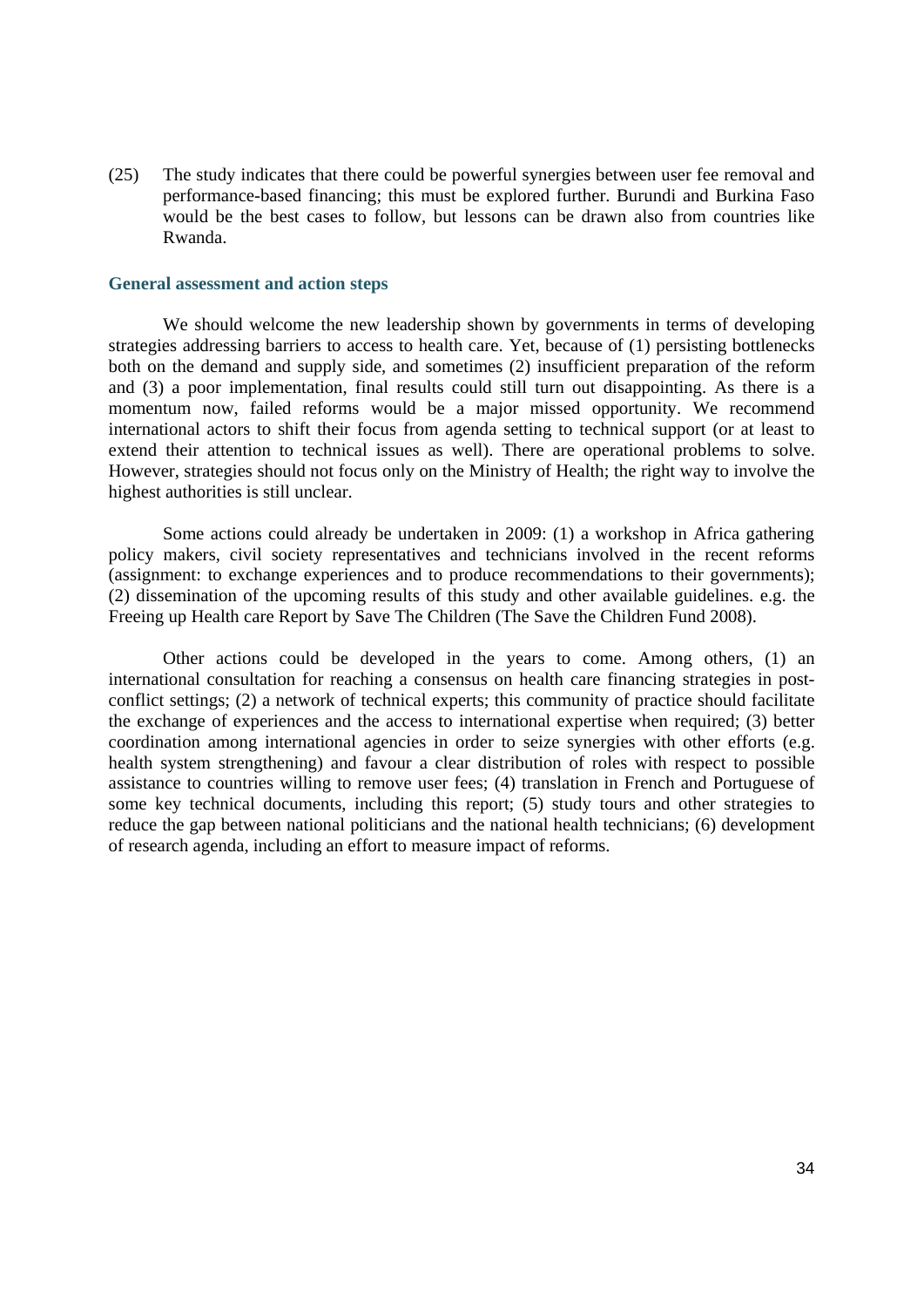### **5**. **REFERENCES**

Björkman, M. & Svensson, J. 2009. Power to the people: Evidence from a randomized field experiment on a community-based monitoring in Uganda. *Quarterly Journal of Economics*, 124, (2), 735-769.

Cholet, E., Morel, M., Roger, H., & Stadnichuk, E. 2008, *[L'acces aux soins dans les pays les plus pauvres; analyse politique comparée de la mise en place de la gratuité en Haïti, Ouganda, Zambie, au Niger et à Madagascar]*.

Ghana Health Service 2008, *Annual Report 2007*, Accra.

Gilson, L., Kalyalya, D., Kuchler, F., Lake, S., Oranga, H., & Ouendo, M. 2000. The equity impacts of community financing activities in three African countries. *Int.J.Health Plann.Manage.*, 15, (4) 291-317.

Gilson, L. & McIntyre, D. 2005. Removing user fees for primary care in Africa: the need for careful action. *BMJ*, 331, 762-765.

Gouvernement du Burkin Faso. 2006. *Plan de mise en oeuvre de la stratégie nationale de subvention des accouchements et des soins obstétricaux d'urgence au Burkina Faso*, Ougadougou.

Gouvernement du Sénégal, UNFPA, IMMPACT, & CEFOREP 2007, *Evaluation des stratégies de réduction des barrières économiques, socioculturelles, sanitaires et institutionnelles à l'accès aux soins obstétricaux et néonataux au Sénégal*, Dakar

Hercot, D. & Morestin, F. 2009. *Multi-country review on abolition of user fees in the health sector: Uganda country report*, ITM, Antwerp.

James, C., Hanson, K., McPake, B., Balabanova, D., Gwatkin, D., Hopwood, I., Tashobya, C., Knippenberg, R., Meessen, B., Morris, S.S., Preker, A., Souteyrand, Y., Tibouti, A., Villeneuve,

P., & Xu, K. 2006. To Retain or Remove User Fees?: Reflections on the Current Debate in Lowand Middle-Income Countries. *Applied Health Economics and Health Policy*, 5, (3) 137-153.

Kaufmann, D., Kraay, A., & Mastruzzi, M. 2008. Governance Matters VII: Aggregate and Individual Governance Indicators, 1996-2007. *SSRN eLibrary* available from: http://ssrn.com/paper=1148386

Lagarde, M. & Palmer, N. 2008. The impact of user fees on health service utilization in low- and middle-income countries: how strong is the evidence? *Bull.World Health Organ*, 86, (11) 839- 848.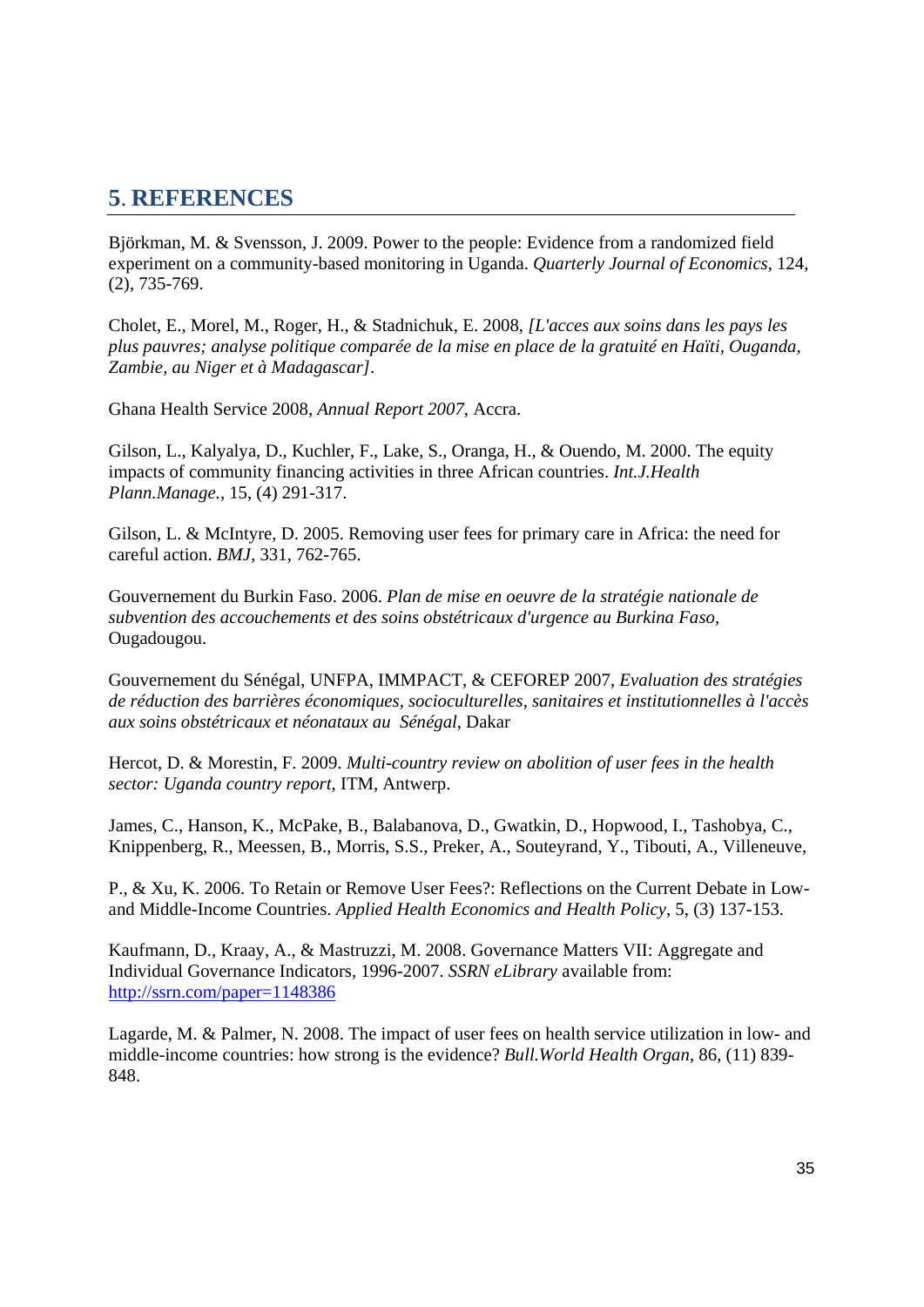Leichter, H. 1979. *A comparative approach to policy analysis: health care policy in four nations*, CUP Archive ed.

Lemieux, V. 2002. *L'étude des politiques publiques: les acteurs et leur pouvoir* Presses Université Laval.

Meessen, B. 2009. *Removing user fees in the health sector in low-income countries: A policy guidance note for program managers*. UNICEF, New-York.

Nabyonga, J., Desmet, M., Karamagi, H., Kadama, P.Y., Omaswa, F.G., & Walker, O. 2005. Abolition of cost-sharing is pro-poor: evidence from Uganda. *Health Policy and Planning*, 20, (2) 100-108.

Noirhomme, M. 2008. *UNICEF multi-country study on abolition of user fees in the health sector: Liberia country report*, ITM, Antwerp.

Noirhomme, M. 2008. [*Etude UNICEF inter-pays sur l'abolition du recouvrement des coûts dans le secteur de la santé: Rapport pays sur le Burundi*], ITM, Antwerp.

Penfold, S., Harrison, E., & Fitzmaurice, A. 2007. *Evaluation of the Delivery Fee Exemption Policy in Ghana : Population estimates of changes in delivery service utilization in two regions. Ghana Medical Journal*, 41, (3) 100-109.

Pulzl, H. & Treib, O. 2006, "Policy implementation," *In Handbook of Public Policy Analysis: Theory, Politics and Methods.*, CRC Press: Forida. ed. F. Fischer, G. Miller, & M. Sidney, eds., pp. 89-107.

Richard, F., Witter, S., & De Brouwere, V. Reducing financial barriers to obstetric care in lowincome countries. *Studies in HSO&P* 24, ITG Press, Antwerp.

Ridde, V. 2008. "The problem of the worst-off is dealt with after all other issues": the equity and health policy implementation gap in Burkina Faso. *Soc.Sci.Med.*, 66, (6) 1368-1378.

Ridde, V. & Bicaba, A. 2009. [*Revue des politiques d'exemption/subvention du paiement au Burkina Faso: La stratégie de subvention des soins obstétricaux et néonataux d'urgence*], Université de Montréal, Montreal.

Ridde, V. & Morestin, F. 2009 [Une recension des écrits scientifiques sur l'abolition des frais aux usagers dans les services de santé en Afrique]. Montréal. Accessible at http://www.medsp.umontreal.ca/vesa-tc/ressrc.htm

Tashobya, C., Ssengooba, F., & Cruz, V. O. Health Systems Reforms in Uganda: processes and outputs. 2006. Health Systems Development Programme, London School of Hygiene & Tropical Medicine, London.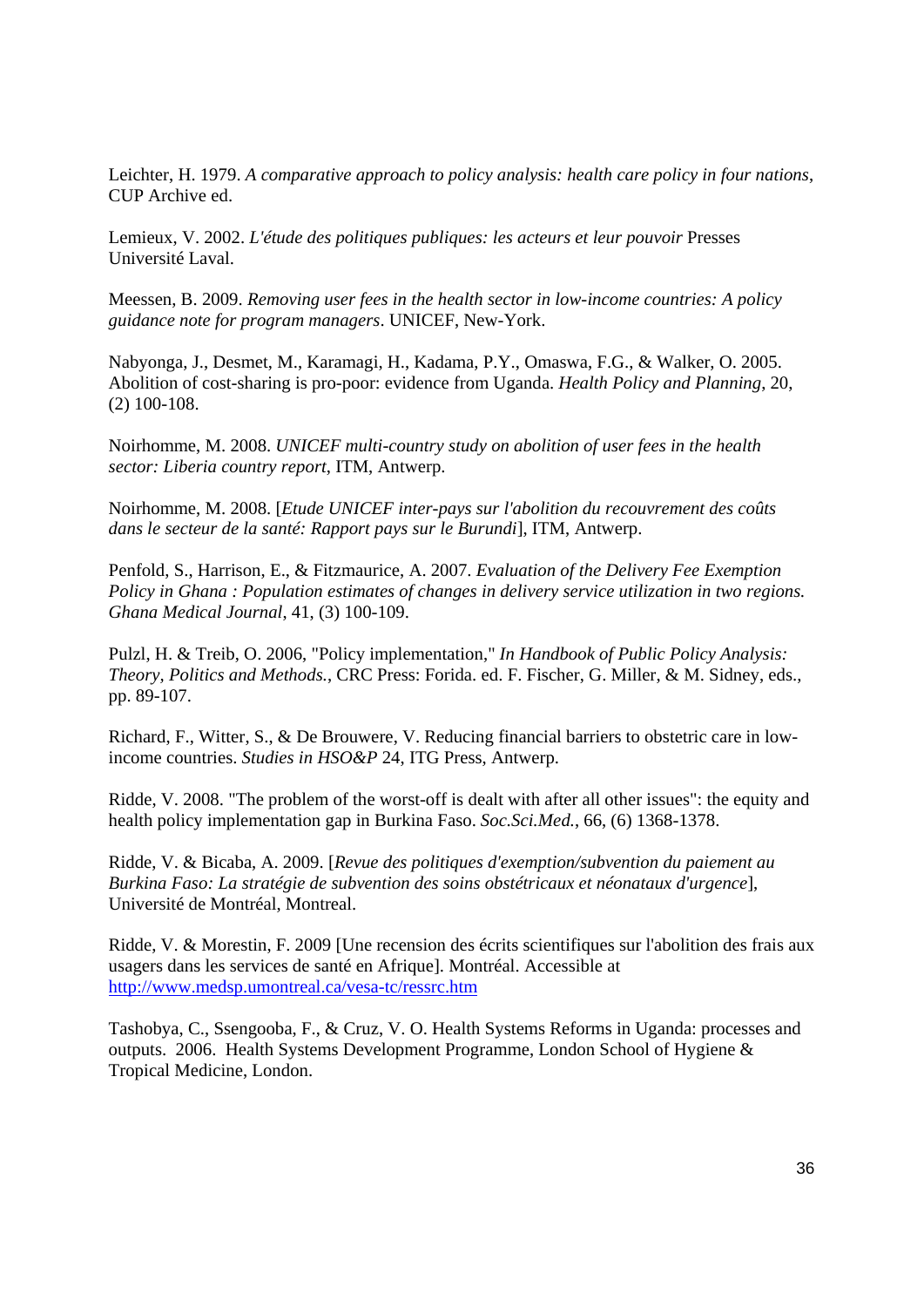The Save the Children Fund. 2008. *Freeing up Healthcare: A guide to removing user fees*. Save the Children, London.

Walt, G. & Gilson, L. 1994. Reforming the health sector in developing countries: the central role of policy analysis. *Health Policy Plan.*, 9, (4) 353-370.

Williamson, O.E. 1996. *The mechanisms of governance*, Oxford University Press, New-York.

Witter, S. & Adjei, S. 2007. Start-stop funding, its causes and consequences : a case study of the delivery exemptions policy in Ghana. *International Journal of Health Planning and Management*, 22, 133-143.

Witter, S., Armar-Klemesu, M., & Dieng, T. 2008. *National fee exemption schemes for deliveries: comparing the recent experiences of Ghana and Senegal*. Richard, F., Witter, S., and De Brouwere, V. (ed.) *Studies in HSO&P*[24], 167-198. 2008. ITG Press, Antwerp.

Witter, S., Kusi, A., & Aikins, M. 2007. Human Resources for Health | Working practices and incomes of health workers: evidence from an evaluation of a delivery fee exemption scheme in Ghana. *Human Resources for Health*, 5, (1) 2 available from: http://dx.doi.org/10.1186/1478- 4491-5-2

Xu, K., Evans, D.B., Kadama, P., Nabyonga, J., Ogwal, P.O., Nabukhonzo, P., & Aguilar, A.M. 2006. Understanding the impact of eliminating user fees: utilization and catastrophic health expenditures in Uganda. *Soc.Sci.Med*, 62, (4) 866-876.

Yates, R. 2009, "Universal health care and the removal of user fees", *Lancet,* doi:10.1016/S0140-6736(09)60258-0.